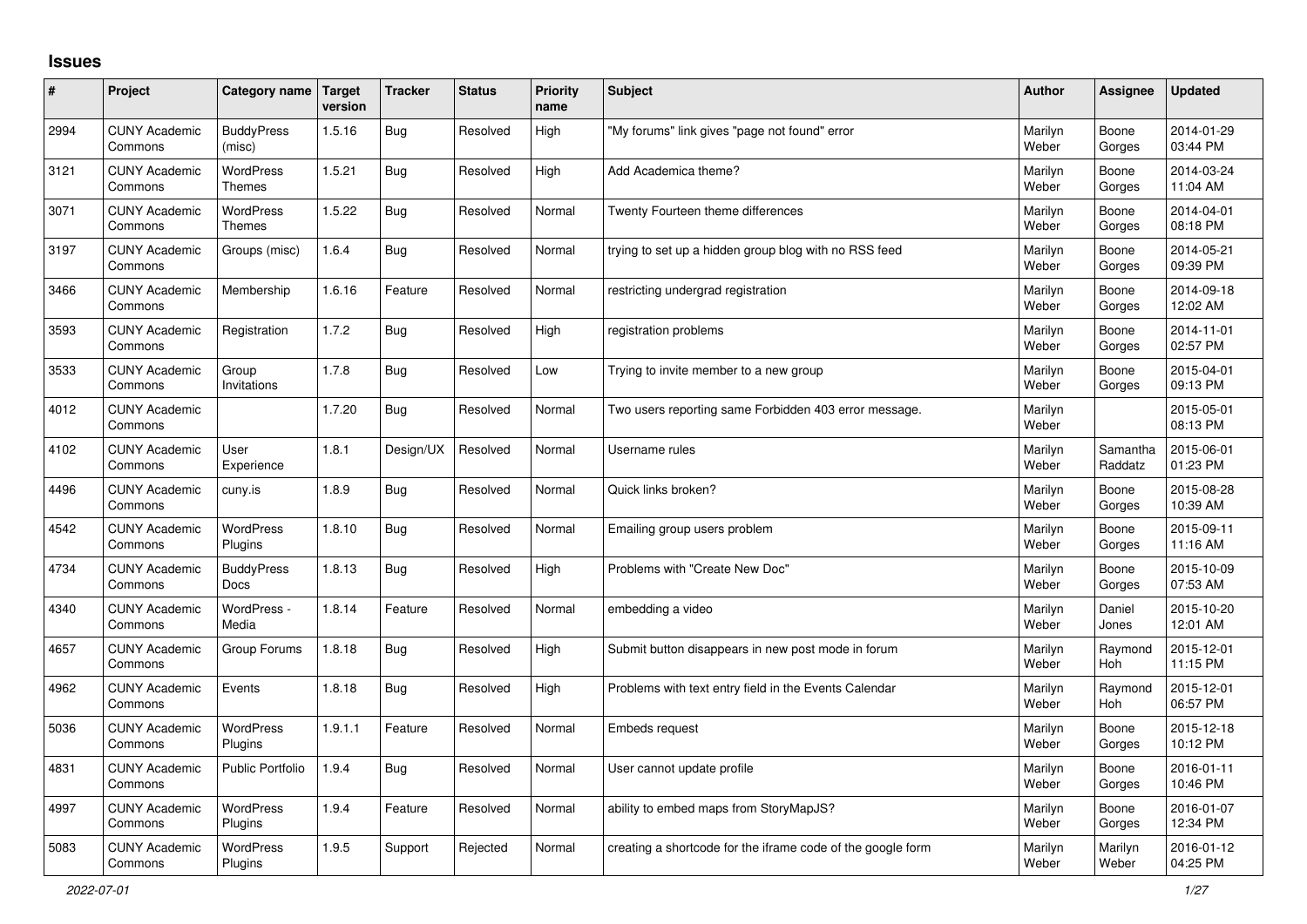| $\vert$ # | Project                         | Category name               | Target<br>version | <b>Tracker</b> | <b>Status</b> | <b>Priority</b><br>name | <b>Subject</b>                                          | <b>Author</b>    | Assignee              | <b>Updated</b>         |
|-----------|---------------------------------|-----------------------------|-------------------|----------------|---------------|-------------------------|---------------------------------------------------------|------------------|-----------------------|------------------------|
| 5176      | <b>CUNY Academic</b><br>Commons | <b>Public Portfolio</b>     | 1.9.6             | Bug            | Resolved      | Normal                  | Widgets in Profile not saving                           | Marilyn<br>Weber | Boone<br>Gorges       | 2016-02-01<br>11:07 AM |
| 5177      | <b>CUNY Academic</b><br>Commons | Toolbar                     | 1.9.6             | <b>Bug</b>     | Resolved      | Normal                  | No "My Papers" tab                                      | Marilyn<br>Weber | Raymond<br>Hoh        | 2016-01-29<br>08:37 AM |
| 5302      | <b>CUNY Academic</b><br>Commons | <b>WordPress</b><br>Plugins | 1.9.10            | Feature        | Resolved      | Normal                  | request for WP Gallery Custom Links plug-in             | Marilyn<br>Weber | Boone<br>Gorges       | 2016-03-11<br>09:20 PM |
| 5346      | <b>CUNY Academic</b><br>Commons | Toolbar                     | 1.9.11            | <b>Bug</b>     | Resolved      | Normal                  | possible dynamic HTML code bug?                         | Marilyn<br>Weber | Boone<br>Gorges       | 2016-03-22<br>10:53 AM |
| 5522      | <b>CUNY Academic</b><br>Commons | WordPress<br>Plugins        | 1.9.15            | Feature        | Resolved      | Normal                  | plugin request                                          | Marilyn<br>Weber | Boone<br>Gorges       | 2016-05-09<br>10:36 AM |
| 5345      | <b>CUNY Academic</b><br>Commons | Social Paper                | 1.9.17            | Feature        | Rejected      | Normal                  | Plus symbol problem in SP                               | Marilyn<br>Weber | Christian<br>Wach     | 2016-05-27<br>04:26 AM |
| 5621      | <b>CUNY Academic</b><br>Commons | WordPress<br>Plugins        | 1.9.17            | Feature        | Resolved      | Normal                  | Taxonomy plugin request                                 | Marilyn<br>Weber | Boone<br>Gorges       | 2016-06-01<br>11:28 PM |
| 5630      | <b>CUNY Academic</b><br>Commons | WordPress<br><b>Themes</b>  | 1.9.17            | Feature        | Resolved      | Normal                  | Bavota magazine Pro theme                               | Marilyn<br>Weber | Boone<br>Gorges       | 2016-06-02<br>12:09 AM |
| 5667      | <b>CUNY Academic</b><br>Commons | <b>Public Portfolio</b>     | 1.9.18            | <b>Bug</b>     | Resolved      | Normal                  | publication section on my public portfolio won't update | Marilyn<br>Weber | Boone<br>Gorges       | 2016-06-12<br>10:19 AM |
| 5657      | <b>CUNY Academic</b><br>Commons | WordPress<br>Plugins        | 1.9.18            | Feature        | Resolved      | Normal                  | Plugin Request - Instagram Feed WD                      | Marilyn<br>Weber | Boone<br>Gorges       | 2016-06-08<br>12:36 PM |
| 5969      | <b>CUNY Academic</b><br>Commons | Registration                | 1.9.27            | Bug            | Resolved      | Normal                  | Queens students unable to join                          | Marilyn<br>Weber | Boone<br>Gorges       | 2016-09-04<br>09:41 PM |
| 6039      | <b>CUNY Academic</b><br>Commons | Membership                  | 1.9.28            | Bug            | Resolved      | High                    | User cannot change her email                            | Marilyn<br>Weber |                       | 2016-09-19<br>03:03 PM |
| 6599      | <b>CUNY Academic</b><br>Commons | ZenDesk                     | 1.10              | Bug            | Duplicate     | Urgent                  | Accept Friend button not working                        | Marilyn<br>Weber | Raymond<br><b>Hoh</b> | 2016-11-04<br>06:35 PM |
| 6602      | <b>CUNY Academic</b><br>Commons | ZenDesk                     | 1.10              | Bug            | Resolved      | High                    | Add Friend button not working                           | Marilyn<br>Weber | Raymond<br>Hoh        | 2016-11-04<br>12:14 PM |
| 6626      | <b>CUNY Academic</b><br>Commons | <b>Group Files</b>          | 1.10.1            | Bug            | Resolved      | Normal                  | Files from non-member showing up in private group       | Marilyn<br>Weber | Boone<br>Gorges       | 2016-11-07<br>03:54 PM |
| 5448      | <b>CUNY Academic</b><br>Commons | Email<br>Notifications      | 1.10.2            | <b>Bug</b>     | Rejected      | Normal                  | garbled CAC activity digests                            | Marilyn<br>Weber | Raymond<br>Hoh        | 2016-11-20<br>02:38 AM |
| 6818      | <b>CUNY Academic</b><br>Commons | Email<br>Notifications      | 1.10.3            | Support        | Resolved      | Normal                  | No more email notifications?                            | Marilyn<br>Weber |                       | 2016-11-22<br>02:51 PM |
| 5629      | <b>CUNY Academic</b><br>Commons | <b>Public Portfolio</b>     | 1.10.4            | Support        | Resolved      | Normal                  | Title field in profile can't be edited                  | Marilyn<br>Weber |                       | 2016-12-13<br>11:19 AM |
| 7100      | <b>CUNY Academic</b><br>Commons | <b>WordPress</b><br>Plugins | 1.10.5            | Bug            | Resolved      | High                    | Cincopa plugin problem                                  | Marilyn<br>Weber | Boone<br>Gorges       | 2016-12-19<br>10:32 AM |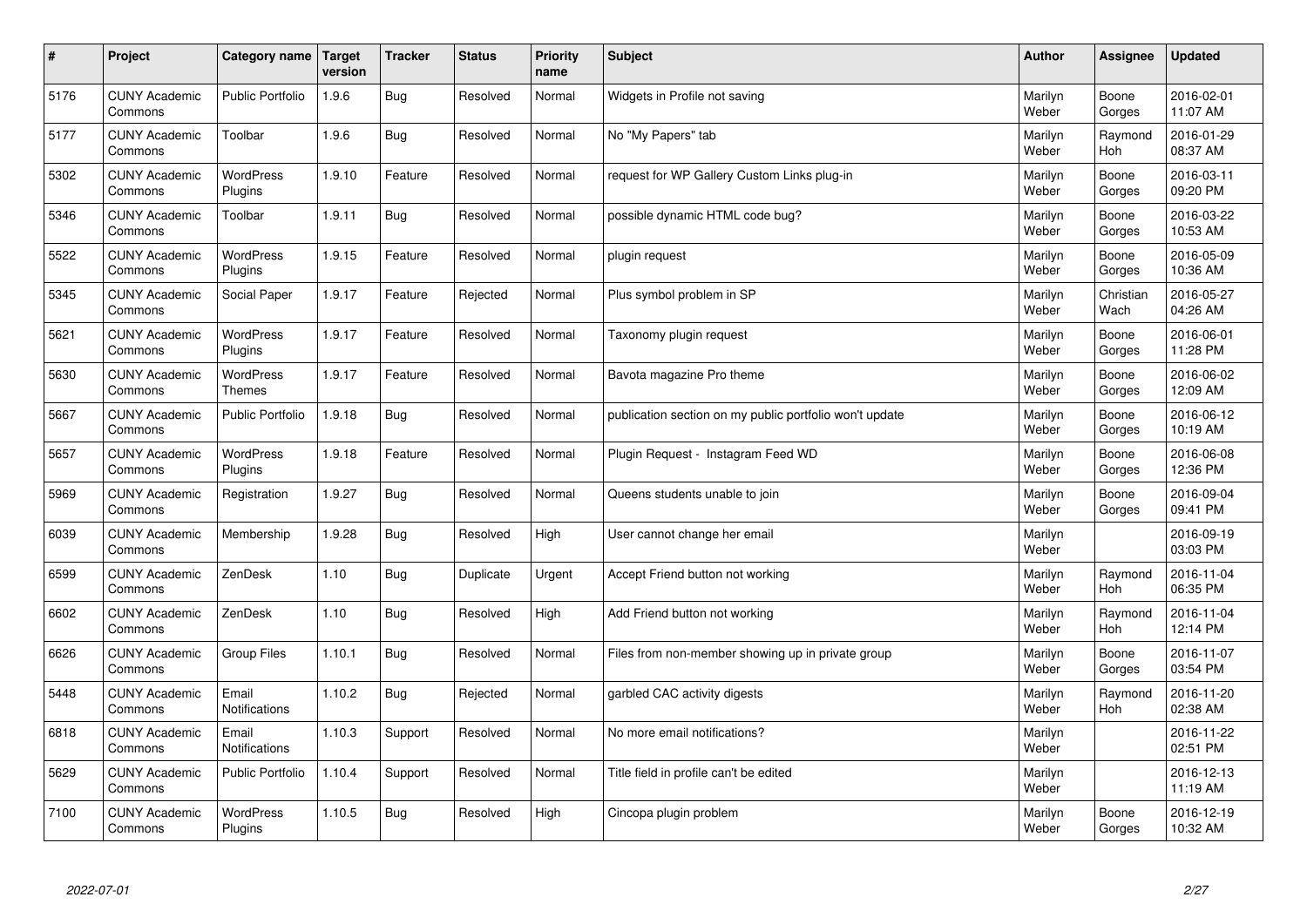| #    | Project                         | Category name                     | Target<br>version | <b>Tracker</b> | <b>Status</b> | <b>Priority</b><br>name | <b>Subject</b>                                                                          | <b>Author</b>    | Assignee              | <b>Updated</b>         |
|------|---------------------------------|-----------------------------------|-------------------|----------------|---------------|-------------------------|-----------------------------------------------------------------------------------------|------------------|-----------------------|------------------------|
| 7310 | <b>CUNY Academic</b><br>Commons |                                   | 1.10.7            | Bug            | Resolved      | Normal                  | Friendship request mystery.                                                             | Marilyn<br>Weber | Boone<br>Gorges       | 2017-01-05<br>03:12 PM |
| 7460 | <b>CUNY Academic</b><br>Commons | <b>WordPress</b><br><b>Themes</b> | 1.10.8            | Support        | Resolved      | Normal                  | install Independent Publisher theme?                                                    | Marilyn<br>Weber | Boone<br>Gorges       | 2017-01-21<br>09:34 PM |
| 7684 | <b>CUNY Academic</b><br>Commons | Reply By Email                    | 1.10.12           | Bug            | Resolved      | High                    | trying to post too often error                                                          | Marilyn<br>Weber | Raymond<br><b>Hoh</b> | 2017-02-28<br>12:43 PM |
| 7745 | <b>CUNY Academic</b><br>Commons | <b>WordPress</b><br>Plugins       | 1.10.13           | Support        | Resolved      | Normal                  | Featured Video Plus plugin requested                                                    | Marilyn<br>Weber |                       | 2017-03-03<br>01:51 PM |
| 7994 | <b>CUNY Academic</b><br>Commons | <b>WordPress</b><br>(misc)        | 1.10.17           | <b>Bug</b>     | Resolved      | Urgent                  | Comments not appearing                                                                  | Marilyn<br>Weber |                       | 2017-04-20<br>11:16 AM |
| 8125 | <b>CUNY Academic</b><br>Commons | WordPress<br><b>Themes</b>        | 1.10.19           | <b>Bug</b>     | Resolved      | High                    | careerplan admin page failing to load with "currently unable to handle this<br>reauest" | Marilyn<br>Weber |                       | 2017-07-13<br>12:54 PM |
| 8131 | <b>CUNY Academic</b><br>Commons | <b>WordPress</b><br>Plugins       | 1.11              | Bug            | Resolved      | Normal                  | Newsletters plug-in                                                                     | Marilyn<br>Weber | Boone<br>Gorges       | 2017-05-11<br>09:42 PM |
| 8552 | <b>CUNY Academic</b><br>Commons | WordPress<br>Plugins              | 1.11.10           | <b>Bug</b>     | Resolved      | Normal                  | Events Calendar problem                                                                 | Marilyn<br>Weber |                       | 2017-08-18<br>04:36 PM |
| 8620 | <b>CUNY Academic</b><br>Commons | ZenDesk                           | 1.11.11           | Bug            | Resolved      | High                    | "Send us a message" not working                                                         | Marilyn<br>Weber | Raymond<br><b>Hoh</b> | 2017-08-29<br>04:13 PM |
| 8638 | <b>CUNY Academic</b><br>Commons | Group Blogs                       | 1.11.11           | <b>Bug</b>     | Resolved      | Normal                  | members not syncing from group to site                                                  | Marilyn<br>Weber |                       | 2017-09-01<br>03:50 PM |
| 8576 | <b>CUNY Academic</b><br>Commons | WordPress<br>Plugins              | 1.11.11           | Support        | Resolved      | Normal                  | Digital Measures plugin request                                                         | Marilyn<br>Weber |                       | 2017-09-01<br>03:44 PM |
| 8721 | <b>CUNY Academic</b><br>Commons | WordPress<br>Plugins              | 1.11.13           | <b>Bug</b>     | Resolved      | Normal                  | more problems with Events calendar                                                      | Marilyn<br>Weber |                       | 2017-09-21<br>10:35 AM |
| 8446 | <b>CUNY Academic</b><br>Commons | WordPress<br>Plugins              | 1.11.14           | Support        | Resolved      | Normal                  | request for multiple accordion menu plugins                                             | Marilyn<br>Weber |                       | 2018-05-07<br>09:57 PM |
| 6860 | <b>CUNY Academic</b><br>Commons | User<br>Onboarding                | 1.12              | Bug            | Resolved      | Normal                  | Invitation to join a group is appearing as an invitiation to join the site!             | Marilyn<br>Weber | Boone<br>Gorges       | 2017-10-30<br>10:03 AM |
| 8893 | <b>CUNY Academic</b><br>Commons | Social Paper                      | 1.12.1            | Support        | Resolved      | Normal                  | Social paper won't connect to group?                                                    | Marilyn<br>Weber |                       | 2017-12-11<br>01:16 PM |
| 8908 | <b>CUNY Academic</b><br>Commons | <b>WordPress</b><br>Plugins       | 1.12.2            | Support        | Resolved      | Normal                  | Plugin request from Steve Brier                                                         | Marilyn<br>Weber |                       | 2017-11-27<br>11:39 AM |
| 8917 | <b>CUNY Academic</b><br>Commons | Group Files                       | 1.12.3            | Bug            | Resolved      | High                    | Files not downloading from Groups properly                                              | Marilyn<br>Weber | Boone<br>Gorges       | 2017-11-29<br>10:04 PM |
| 8924 | <b>CUNY Academic</b><br>Commons | WordPress<br>Plugins              | 1.12.4            | Bug            | Resolved      | Normal                  | auto-remove feature on http://pcp.gc.cuny.edu                                           | Marilyn<br>Weber | Matt Gold             | 2017-12-04<br>10:18 AM |
| 8934 | <b>CUNY Academic</b><br>Commons | Reply By Email                    | 1.12.4            | Support        | Resolved      | High                    | RBE "could not post" email should have info about attempted From<br>address             | Marilyn<br>Weber | Raymond<br>Hoh        | 2017-12-12<br>11:25 AM |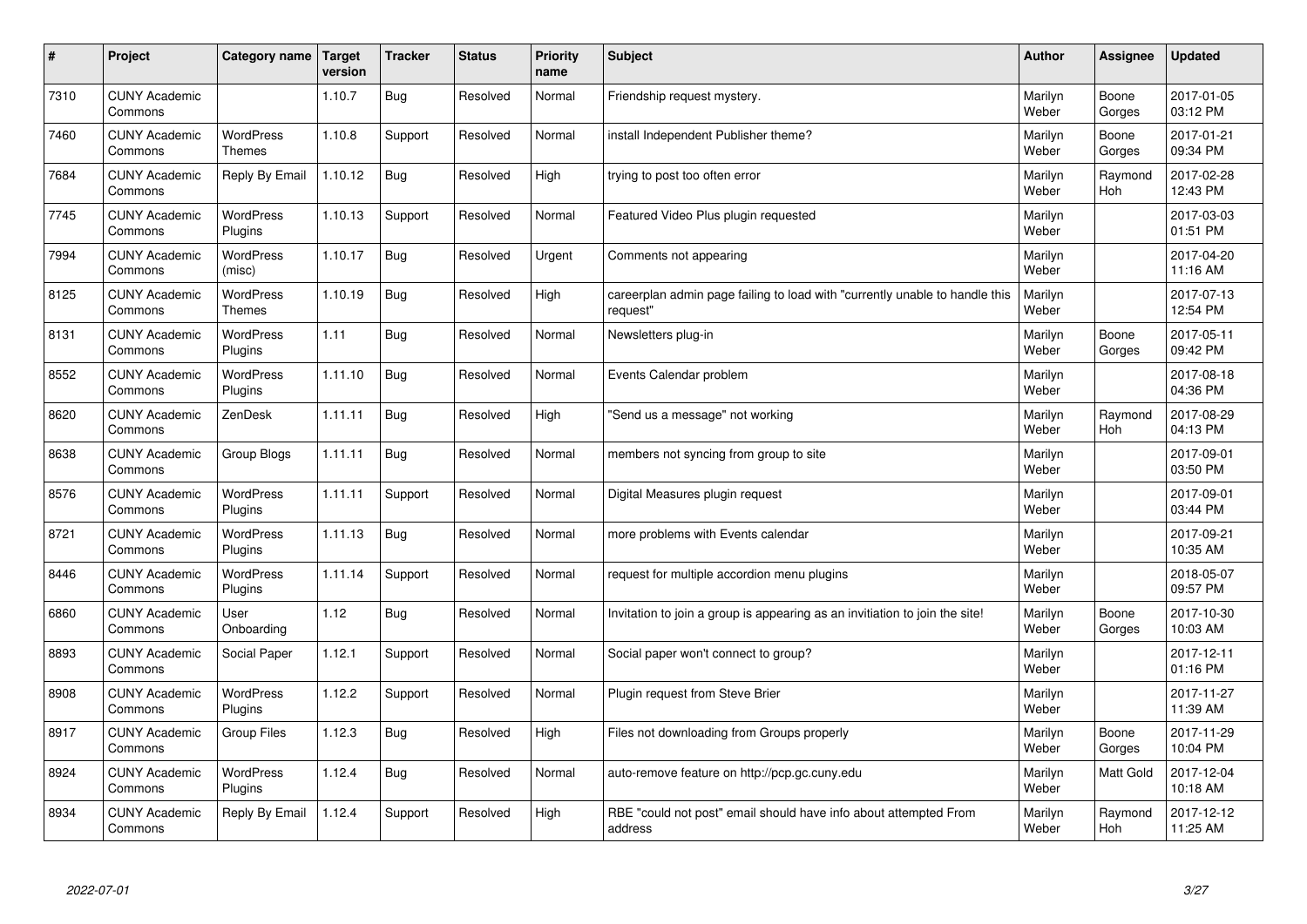| $\vert$ # | Project                         | Category name                     | <b>Target</b><br>version | <b>Tracker</b> | <b>Status</b> | <b>Priority</b><br>name | <b>Subject</b>                                      | <b>Author</b>    | Assignee              | <b>Updated</b>         |
|-----------|---------------------------------|-----------------------------------|--------------------------|----------------|---------------|-------------------------|-----------------------------------------------------|------------------|-----------------------|------------------------|
| 9026      | <b>CUNY Academic</b><br>Commons | <b>WordPress</b><br>Plugins       | 1.12.6                   | Support        | Resolved      | Normal                  | plugin request from Carlos Guevara                  | Marilyn<br>Weber |                       | 2018-01-03<br>09:33 AM |
| 9078      | <b>CUNY Academic</b><br>Commons | WordPress<br>Plugins              | 1.12.7                   | Support        | Resolved      | Normal                  | arcgis web maps?                                    | Marilyn<br>Weber | Raymond<br>Hoh        | 2018-01-23<br>11:11 AM |
| 9087      | <b>CUNY Academic</b><br>Commons | <b>WordPress</b><br>Plugins       | 1.12.7                   | Support        | Resolved      | Normal                  | request for WP Social Sharing                       | Marilyn<br>Weber |                       | 2018-01-23<br>11:17 AM |
| 9154      | <b>CUNY Academic</b><br>Commons | Events                            | 1.12.8                   | Bug            | Resolved      | Normal                  | problem with group calendar                         | Marilyn<br>Weber | Raymond<br><b>Hoh</b> | 2018-02-13<br>10:49 AM |
| 9192      | <b>CUNY Academic</b><br>Commons | <b>WordPress</b><br>Plugins       | 1.12.8                   | Bug            | Resolved      | Normal                  | problems with the Leaflet plug -in                  | Marilyn<br>Weber | Boone<br>Gorges       | 2018-02-13<br>11:07 AM |
| 9163      | <b>CUNY Academic</b><br>Commons | Layout                            | 1.12.8                   | Support        | Resolved      | Normal                  | Mobile responsiveness issues                        | Marilyn<br>Weber | Raymond<br><b>Hoh</b> | 2018-02-13<br>10:49 AM |
| 9282      | <b>CUNY Academic</b><br>Commons | Group Forums                      | 1.12.9                   | Bug            | Resolved      | Normal                  | "Forum ID is missing" error?                        | Marilyn<br>Weber |                       | 2018-02-27<br>10:32 AM |
| 9330      | <b>CUNY Academic</b><br>Commons | WordPress<br>Plugins              | 1.12.10                  | <b>Bug</b>     | Resolved      | Normal                  | part 2 of problems with the Leaflet plug -in        | Marilyn<br>Weber |                       | 2018-03-04<br>05:58 PM |
| 9335      | <b>CUNY Academic</b><br>Commons | <b>WordPress</b><br><b>Themes</b> | 1.12.10                  | Bug            | Resolved      | Normal                  | clone http://digitalscholarship.ccny.cuny.edu site? | Marilyn<br>Weber | Boone<br>Gorges       | 2018-03-14<br>12:43 PM |
| 9340      | <b>CUNY Academic</b><br>Commons | WordPress<br>Plugins              | 1.12.10                  | Bug            | Resolved      | Normal                  | change the web preview?                             | Marilyn<br>Weber | Raymond<br>Hoh        | 2018-03-13<br>11:50 AM |
| 9500      | <b>CUNY Academic</b><br>Commons | WordPress<br>Plugins              | 1.12.12                  | Support        | Resolved      | Normal                  | PowerPoint in the media library?                    | Marilyn<br>Weber | Raymond<br>Hoh        | 2018-04-12<br>02:28 PM |
| 9224      | <b>CUNY Academic</b><br>Commons | <b>Group Files</b>                | 1.13                     | Feature        | Resolved      | Normal                  | attachments to forum posts clutter up Files area    | Marilyn<br>Weber | Boone<br>Gorges       | 2018-03-22<br>03:34 PM |
| 8941      | <b>CUNY Academic</b><br>Commons | WordPress<br>Themes               | 1.13.1                   | Support        | Resolved      | Normal                  | Theme request: ColorNews                            | Marilyn<br>Weber |                       | 2018-05-08<br>10:42 AM |
| 9768      | <b>CUNY Academic</b><br>Commons |                                   | 1.13.2                   | Bug            | Resolved      | High                    | search function on the Directory page               | Marilyn<br>Weber | Boone<br>Gorges       | 2018-05-14<br>08:45 PM |
| 9828      | <b>CUNY Academic</b><br>Commons | Domain<br>Mapping                 | 1.13.3                   | Bug            | Resolved      | High                    | redirecting problem                                 | Marilyn<br>Weber | Raymond<br><b>Hoh</b> | 2018-05-24<br>02:39 PM |
| 9888      | <b>CUNY Academic</b><br>Commons | WordPress<br>Plugins              | 1.13.3                   | Support        | Resolved      | Normal                  | Business directory Plug-in request                  | Marilyn<br>Weber |                       | 2018-06-12<br>11:52 AM |
| 9949      | <b>CUNY Academic</b><br>Commons |                                   | 1.13.4                   | Support        | Resolved      | Normal                  | raise storage space limit?                          | Marilyn<br>Weber | Boone<br>Gorges       | 2018-06-26<br>12:00 PM |
| 9955      | <b>CUNY Academic</b><br>Commons | <b>WordPress</b><br>Plugins       | 1.13.4                   | Support        | Rejected      | Normal                  | .docx converter plugin?                             | Marilyn<br>Weber |                       | 2018-06-26<br>11:39 AM |
| 9965      | <b>CUNY Academic</b><br>Commons | <b>WordPress</b><br>Plugins       | 1.13.4                   | Support        | Resolved      | Normal                  | plug-in request for OneTone Companion               | Marilyn<br>Weber | Raymond<br>Hoh        | 2018-06-26<br>12:00 PM |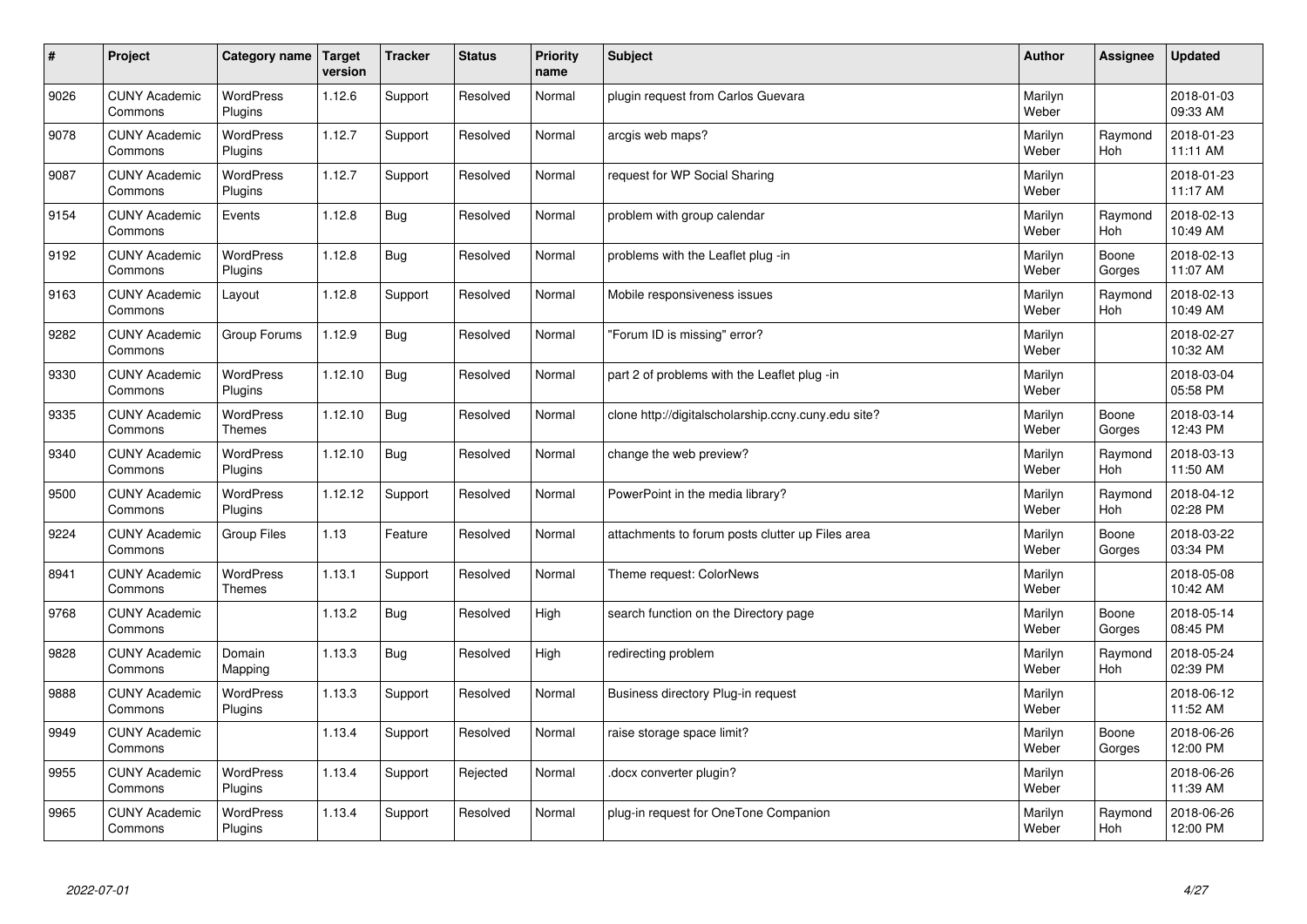| $\vert$ # | Project                         | Category name               | <b>Target</b><br>version | <b>Tracker</b> | <b>Status</b> | Priority<br>name | <b>Subject</b>                                                                           | <b>Author</b>    | Assignee        | <b>Updated</b>         |
|-----------|---------------------------------|-----------------------------|--------------------------|----------------|---------------|------------------|------------------------------------------------------------------------------------------|------------------|-----------------|------------------------|
| 9992      | <b>CUNY Academic</b><br>Commons |                             | 1.13.6                   | Bug            | Resolved      | Normal           | ACERT website down again                                                                 | Marilyn<br>Weber |                 | 2018-07-10<br>12:15 PM |
| 10101     | <b>CUNY Academic</b><br>Commons |                             | 1.13.7                   | Bug            | Resolved      | Normal           | URL changes within Manage section of groups                                              | Marilyn<br>Weber |                 | 2018-08-03<br>01:54 PM |
| 10240     | <b>CUNY Academic</b><br>Commons | <b>WordPress</b><br>Plugins | 1.13.8                   | Support        | Resolved      | Normal           | require-featured-image plug-in request                                                   | Marilyn<br>Weber |                 | 2018-08-29<br>05:15 PM |
| 10245     | <b>CUNY Academic</b><br>Commons | Email<br>Notifications      | 1.13.8                   | Support        | Resolved      | Urgent           | Placeholders in action emails (activation, password reset) not being<br>properly swapped | Marilyn<br>Weber | Raymond<br>Hoh  | 2018-08-30<br>04:02 PM |
| 10361     | <b>CUNY Academic</b><br>Commons | Group Forums                | 1.13.10                  | <b>Bug</b>     | Resolved      | Normal           | forum post pending oddity                                                                | Marilyn<br>Weber |                 | 2018-09-25<br>10:45 AM |
| 10772     | <b>CUNY Academic</b><br>Commons | Groups (misc)               | 1.14.2                   | Bug            | Resolved      | Normal           | can't create groups                                                                      | Marilyn<br>Weber |                 | 2018-12-04<br>10:42 AM |
| 10810     | <b>CUNY Academic</b><br>Commons | WordPress<br>(misc)         | 1.14.2                   | <b>Bug</b>     | Resolved      | Normal           | Sites set as public are becoming private                                                 | Marilyn<br>Weber |                 | 2018-12-11<br>10:15 AM |
| 11006     | <b>CUNY Academic</b><br>Commons | Groups (misc)               | 1.14.6                   | Support        | Resolved      | Normal           | removing members from a group isn't working                                              | Marilyn<br>Weber |                 | 2019-01-24<br>03:18 PM |
| 11091     | <b>CUNY Academic</b><br>Commons | <b>BuddyPress</b><br>Docs   | 1.14.7                   | Support        | Resolved      | Normal           | word limit for comments on a group doc?                                                  | Marilyn<br>Weber |                 | 2019-02-26<br>02:04 PM |
| 11211     | <b>CUNY Academic</b><br>Commons | WordPress<br>Themes         | 1.14.8                   | Support        | Resolved      | Normal           | user needs to edit the HTML coding                                                       | Marilyn<br>Weber |                 | 2019-03-12<br>11:20 AM |
| 11029     | <b>CUNY Academic</b><br>Commons | Authentication              | 1.14.9                   | Support        | Resolved      | Normal           | Sujatha Fernandes cannot edit her site                                                   | Marilyn<br>Weber | Raymond<br>Hoh  | 2019-03-26<br>12:10 PM |
| 11233     | <b>CUNY Academic</b><br>Commons |                             | 1.14.9                   | Support        | Resolved      | Normal           | Hotiar?                                                                                  | Marilyn<br>Weber |                 | 2019-03-26<br>12:10 PM |
| 11448     | <b>CUNY Academic</b><br>Commons | <b>BuddyPress</b><br>(misc) | 1.15.1                   | Support        | Resolved      | Normal           | sole administrator listed on sites is not an admin at all?                               | Marilyn<br>Weber | Raymond<br>Hoh  | 2019-05-14<br>11:15 AM |
| 11453     | <b>CUNY Academic</b><br>Commons | WordPress<br>(misc)         | 1.15.2                   | <b>Bug</b>     | Resolved      | Normal           | 403 error on Firefox                                                                     | Marilyn<br>Weber | Raymond<br>Hoh  | 2019-05-28<br>11:46 AM |
| 11483     | <b>CUNY Academic</b><br>Commons |                             | 1.15.2                   | <b>Bug</b>     | Resolved      | Normal           | "Add New user" not working                                                               | Marilyn<br>Weber |                 | 2019-05-21<br>02:26 PM |
| 10838     | <b>CUNY Academic</b><br>Commons |                             | 1.15.3                   | Support        | Rejected      | Normal           | two plugin/theme requests from a digital fellow                                          | Marilyn<br>Weber |                 | 2019-06-11<br>10:31 AM |
| 11567     | <b>CUNY Academic</b><br>Commons | <b>Group Files</b>          | 1.15.4                   | Bug            | Resolved      | Normal           | Group files pagination doesn't work properly in folders                                  | Marilyn<br>Weber | Boone<br>Gorges | 2019-06-25<br>04:22 PM |
| 11609     | <b>CUNY Academic</b><br>Commons |                             | 1.15.5                   | Support        | Resolved      | Normal           | Mixed Content flag                                                                       | Marilyn<br>Weber |                 | 2019-06-27<br>06:54 PM |
| 11647     | <b>CUNY Academic</b><br>Commons |                             | 1.15.6                   | Support        | Resolved      | Normal           | Tribulant Newsletters update                                                             | Marilyn<br>Weber |                 | 2019-07-18<br>02:27 PM |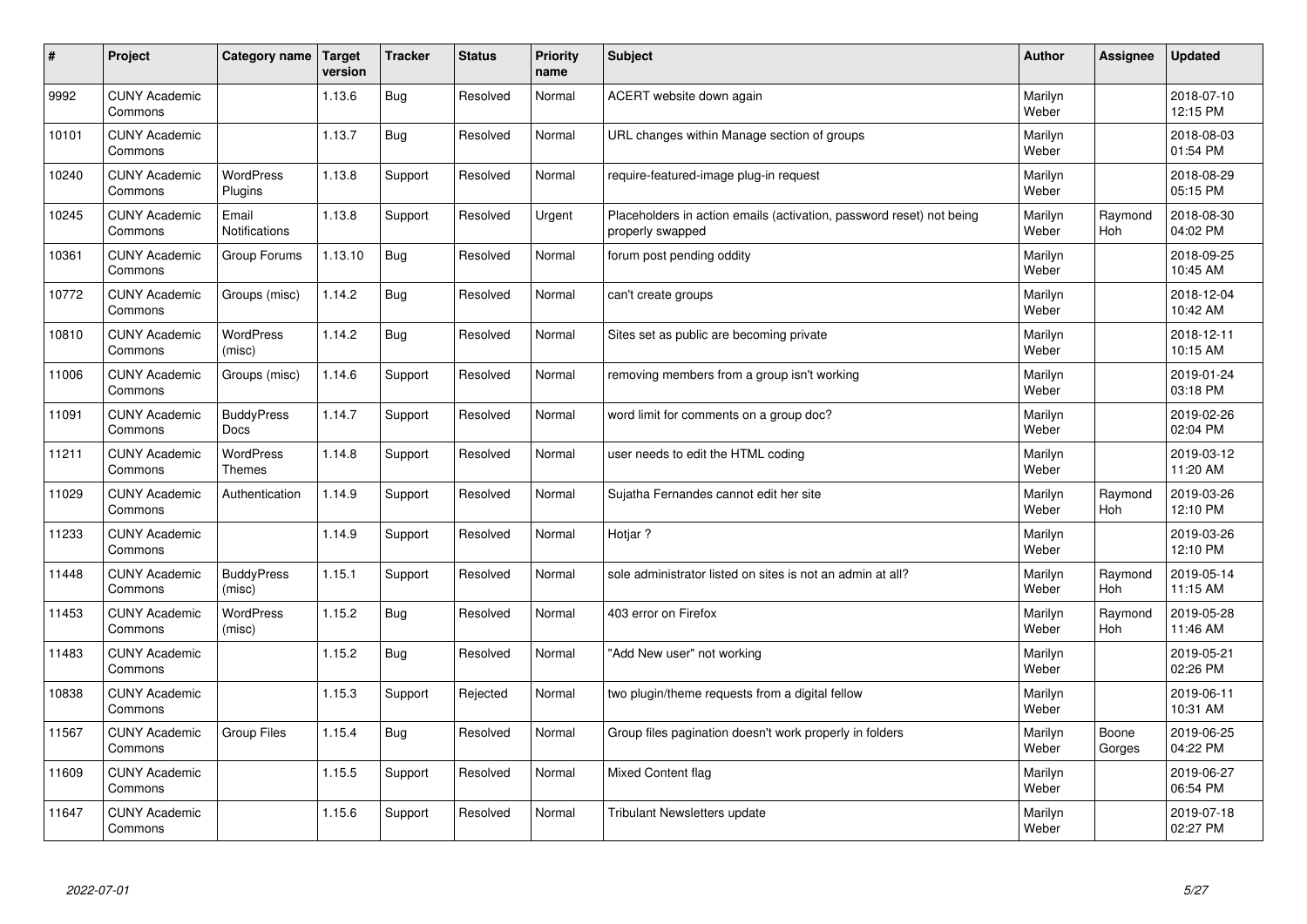| #     | Project                         | Category name                     | Target<br>version | <b>Tracker</b> | <b>Status</b> | <b>Priority</b><br>name | <b>Subject</b>                                                                          | <b>Author</b>    | Assignee        | <b>Updated</b>         |
|-------|---------------------------------|-----------------------------------|-------------------|----------------|---------------|-------------------------|-----------------------------------------------------------------------------------------|------------------|-----------------|------------------------|
| 11813 | <b>CUNY Academic</b><br>Commons | <b>WordPress</b><br>Plugins       | 1.15.9            | Support        | Resolved      | Normal                  | "Change Password Protected Message" plugin requests                                     | Marilyn<br>Weber |                 | 2019-09-10<br>05:57 PM |
| 11865 | <b>CUNY Academic</b><br>Commons | Onboarding                        | 1.15.10           | Bug            | Resolved      | Normal                  | Site name not appearing in "Membership" lists of Invitation modal                       | Marilyn<br>Weber | Boone<br>Gorges | 2019-09-24<br>11:09 AM |
| 11866 | <b>CUNY Academic</b><br>Commons | <b>WordPress</b><br>Themes        | 1.15.10           | Support        | Resolved      | Normal                  | problem with project widget and the 'skills' to generate tags                           | Marilyn<br>Weber | Raymond<br>Hoh  | 2019-09-19<br>03:20 PM |
| 11832 | <b>CUNY Academic</b><br>Commons | <b>WordPress</b><br>Plugins       | 1.15.11           | Support        | Resolved      | Normal                  | Yoast SEO premium for sexgenlab.org                                                     | Marilyn<br>Weber |                 | 2019-10-08<br>11:22 AM |
| 11964 | <b>CUNY Academic</b><br>Commons | Layout                            | 1.15.12           | Bug            | Resolved      | Normal                  | https://commons.gc.cuny.edu/create/ not displaying correctly in Edge                    | Marilyn<br>Weber | Raymond<br>Hoh  | 2019-10-22<br>11:54 AM |
| 12006 | <b>CUNY Academic</b><br>Commons | Group<br>Invitations              | 1.15.13           | Bug            | Resolved      | Immediate               | Invite system is broken.                                                                | Marilyn<br>Weber | Boone<br>Gorges | 2019-10-23<br>10:16 AM |
| 12038 | <b>CUNY Academic</b><br>Commons |                                   | 1.15.13           | Bug            | Resolved      | Normal                  | admin visibility problem at careerplan.commons.gc.cuny.edu                              | Marilyn<br>Weber |                 | 2019-11-12<br>10:20 AM |
| 11907 | <b>CUNY Academic</b><br>Commons | <b>Public Portfolio</b>           | 1.15.13           | Support        | Resolved      | Normal                  | more publications problems (in profile)                                                 | Marilyn<br>Weber |                 | 2019-11-04<br>11:16 AM |
| 12302 | <b>CUNY Academic</b><br>Commons | <b>WordPress</b><br><b>Themes</b> | 1.16.4            | Support        | Resolved      | Normal                  | Pictorio theme request                                                                  | Marilyn<br>Weber | Raymond<br>Hoh  | 2020-01-28<br>11:44 AM |
| 12354 | <b>CUNY Academic</b><br>Commons | <b>WordPress</b><br>Plugins       | 1.16.5            | <b>Bug</b>     | Resolved      | Urgent                  | sites (including Net-Art) are reporting critical issues                                 | Marilyn<br>Weber | Raymond<br>Hoh  | 2020-02-02<br>03:16 PM |
| 12363 | <b>CUNY Academic</b><br>Commons | <b>WordPress</b><br>Plugins       | 1.16.5            | Bug            | Resolved      | Urgent                  | more bbPress problems - now students unable to post either a new<br>thread or a comment | Marilyn<br>Weber | Raymond<br>Hoh  | 2020-03-17<br>03:07 PM |
| 12483 | <b>CUNY Academic</b><br>Commons |                                   | 1.16.7            | Bug            | Resolved      | High                    | post error                                                                              | Marilyn<br>Weber |                 | 2020-02-28<br>02:44 PM |
| 12487 | <b>CUNY Academic</b><br>Commons | Group Forums                      | 1.16.7            | Bug            | Resolved      | Normal                  | group posting problems?                                                                 | Marilyn<br>Weber | Raymond<br>Hoh  | 2020-03-10<br>11:40 AM |
| 12515 | <b>CUNY Academic</b><br>Commons | cuny.is                           | 1.16.7            | Support        | Resolved      | Normal                  | AJAX actions on cuny is admin page are failing                                          | Marilyn<br>Weber |                 | 2020-03-10<br>11:57 AM |
| 12676 | <b>CUNY Academic</b><br>Commons | WordPress<br>Plugins              | 1.16.10           | Support        | Resolved      | Normal                  | request for Require Post Category plug-in                                               | Marilyn<br>Weber |                 | 2020-04-28<br>11:03 AM |
| 12777 | <b>CUNY Academic</b><br>Commons |                                   | 1.16.14           | Support        | Resolved      | Normal                  | request to include custom javascript into a Commons-hosted site                         | Marilyn<br>Weber |                 | 2020-06-16<br>04:03 PM |
| 12905 | <b>CUNY Academic</b><br>Commons |                                   | 1.16.14           | Support        | Resolved      | Normal                  | trouble embedding a flipbook from Flipsnack                                             | Marilyn<br>Weber | Boone<br>Gorges | 2020-06-23<br>10:53 AM |
| 12960 | <b>CUNY Academic</b><br>Commons |                                   | 1.16.14           | Support        | Resolved      | Normal                  | mutiple plugin in requests                                                              | Marilyn<br>Weber | Boone<br>Gorges | 2020-06-23<br>10:53 AM |
| 13016 | <b>CUNY Academic</b><br>Commons | Shortcodes and<br>embeds          | 1.16.15           | Support        | Resolved      | Normal                  | possible to run code examples, like in Jupyter Notebooks?                               | Marilyn<br>Weber |                 | 2020-07-16<br>11:52 AM |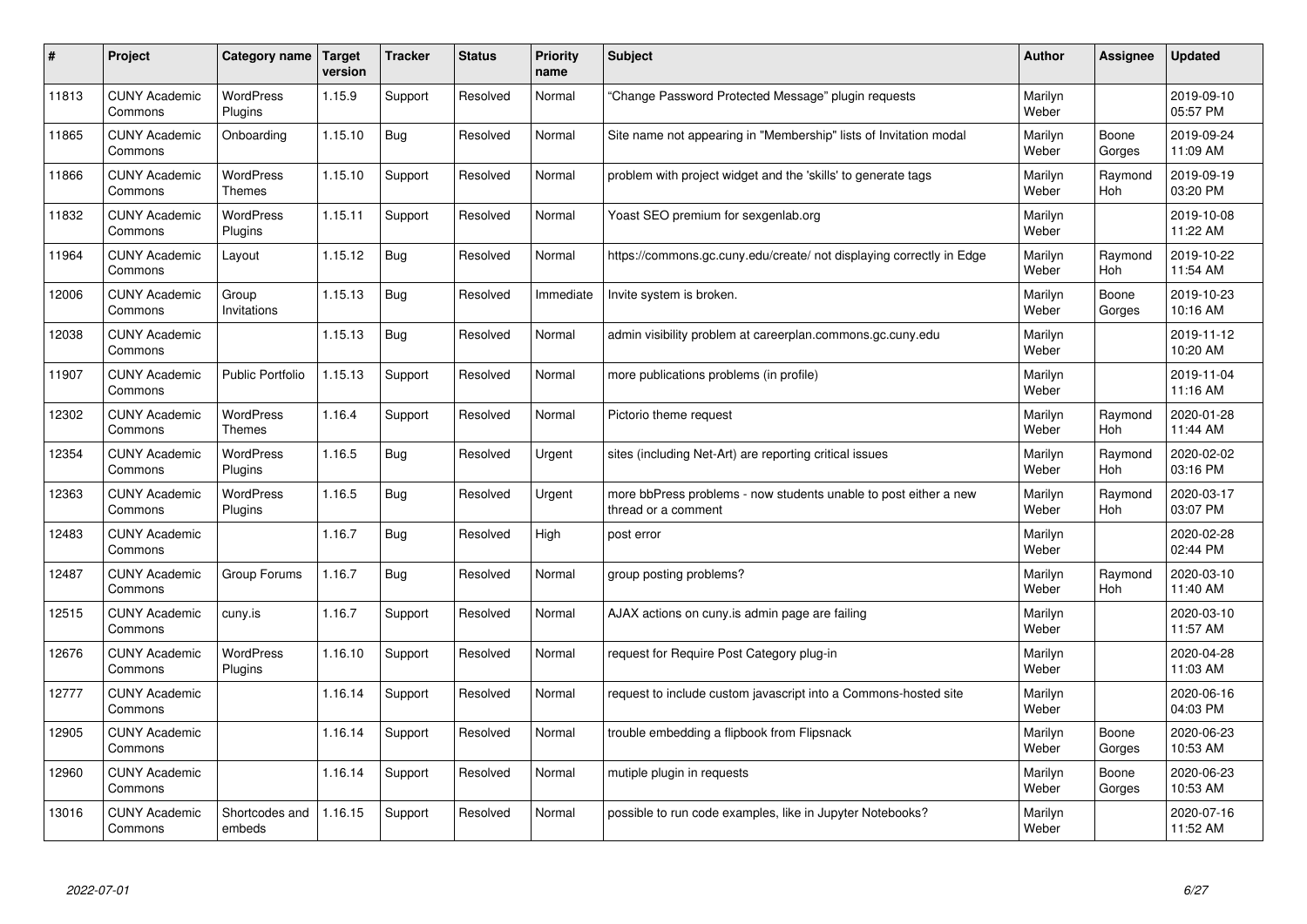| $\sharp$ | Project                         | Category name              | <b>Target</b><br>version | <b>Tracker</b> | <b>Status</b> | <b>Priority</b><br>name | <b>Subject</b>                            | <b>Author</b>    | Assignee        | <b>Updated</b>         |
|----------|---------------------------------|----------------------------|--------------------------|----------------|---------------|-------------------------|-------------------------------------------|------------------|-----------------|------------------------|
| 13091    | <b>CUNY Academic</b><br>Commons |                            | 1.17.0                   | Support        | Resolved      | Normal                  | problem with latex (math equations)       | Marilyn<br>Weber |                 | 2020-07-28<br>11:09 AM |
| 13116    | <b>CUNY Academic</b><br>Commons | ZenDesk                    | 1.17.1                   | Support        | Resolved      | Normal                  | support/send us a message link obscured   | Marilyn<br>Weber | Raymond<br>Hoh  | 2020-07-29<br>09:33 PM |
| 13134    | <b>CUNY Academic</b><br>Commons | Site cloning               | 1.17.1                   | Support        | Resolved      | Normal                  | New site (a clone) point to old dashboard | Marilyn<br>Weber |                 | 2020-08-12<br>03:22 PM |
| 13173    | <b>CUNY Academic</b><br>Commons | Group Library              | 1.17.1                   | Support        | Resolved      | High                    | all uploads to the library are silent     | Marilyn<br>Weber |                 | 2020-08-10<br>04:12 PM |
| 13227    | <b>CUNY Academic</b><br>Commons | Group Library              | 1.17.2                   | Bug            | Resolved      | High                    | folder not appearing in library           | Marilyn<br>Weber |                 | 2020-08-21<br>04:22 PM |
| 13184    | <b>CUNY Academic</b><br>Commons | WordPress<br>Plugins       | 1.17.2                   | Support        | Resolved      | Normal                  | google translate plugin                   | Marilyn<br>Weber |                 | 2020-08-25<br>11:36 AM |
| 13185    | <b>CUNY Academic</b><br>Commons | WordPress<br><b>Themes</b> | 1.17.2                   | Support        | Resolved      | Normal                  | Less theme?                               | Marilyn<br>Weber |                 | 2020-08-25<br>11:26 AM |
| 13238    | <b>CUNY Academic</b><br>Commons | WordPress -<br>Media       | 1.17.3                   | Support        | Resolved      | Normal                  | allow ppsx file?                          | Marilyn<br>Weber | Raymond<br>Hoh  | 2020-09-10<br>11:46 AM |
| 13341    | <b>CUNY Academic</b><br>Commons | Group Forums               | 1.17.4                   | <b>Bug</b>     | Resolved      | Normal                  | Forum reply problems                      | Marilyn<br>Weber | Raymond<br>Hoh  | 2020-09-22<br>12:08 PM |
| 13169    | <b>CUNY Academic</b><br>Commons |                            | 1.17.4                   | Support        | Rejected      | Normal                  | footer logo image has no alt-text         | Marilyn<br>Weber |                 | 2020-09-22<br>10:18 AM |
| 13378    | <b>CUNY Academic</b><br>Commons |                            | 1.17.5                   | <b>Bug</b>     | Resolved      | Normal                  | problem on one of my sites                | Marilyn<br>Weber |                 | 2020-09-24<br>05:27 PM |
| 13441    | <b>CUNY Academic</b><br>Commons |                            | 1.17.5                   | Support        | Resolved      | Normal                  | ongoing user problems with daily digests  | Marilyn<br>Weber |                 | 2020-10-13<br>10:02 AM |
| 11908    | <b>CUNY Academic</b><br>Commons | Spam/Spam<br>Prevention    | 1.17.7                   | Support        | Resolved      | Normal                  | overeager spam filter                     | Marilyn<br>Weber | Raymond<br>Hoh  | 2020-11-05<br>04:36 PM |
| 13512    | <b>CUNY Academic</b><br>Commons | <b>WordPress</b><br>Themes | 1.17.7                   | Support        | Resolved      | Normal                  | theme update                              | Marilyn<br>Weber |                 | 2020-11-16<br>04:46 PM |
| 13521    | <b>CUNY Academic</b><br>Commons | Onboarding                 | 1.17.7                   | Support        | Resolved      | Normal                  | sent invitations page                     | Marilyn<br>Weber | Raymond<br>Hoh  | 2020-11-10<br>10:31 AM |
| 13675    | <b>CUNY Academic</b><br>Commons | Group Library              | 1.18.1                   | <b>Bug</b>     | Resolved      | High                    | broken Library                            | Marilyn<br>Weber |                 | 2020-12-09<br>05:02 PM |
| 12999    | <b>CUNY Academic</b><br>Commons |                            | 1.18.1                   | Support        | Resolved      | Normal                  | request for Dentist theme                 | Marilyn<br>Weber | Boone<br>Gorges | 2020-12-22<br>03:31 PM |
| 13738    | <b>CUNY Academic</b><br>Commons |                            | 1.18.1                   | Support        | Resolved      | Normal                  | theme requests from a non-CUY person      | Marilyn<br>Weber |                 | 2020-12-23<br>11:34 AM |
| 13641    | <b>CUNY Academic</b><br>Commons |                            | 1.18.2                   | Support        | Resolved      | Normal                  | follow up to migration request            | Marilyn<br>Weber | Boone<br>Gorges | 2021-01-12<br>10:59 AM |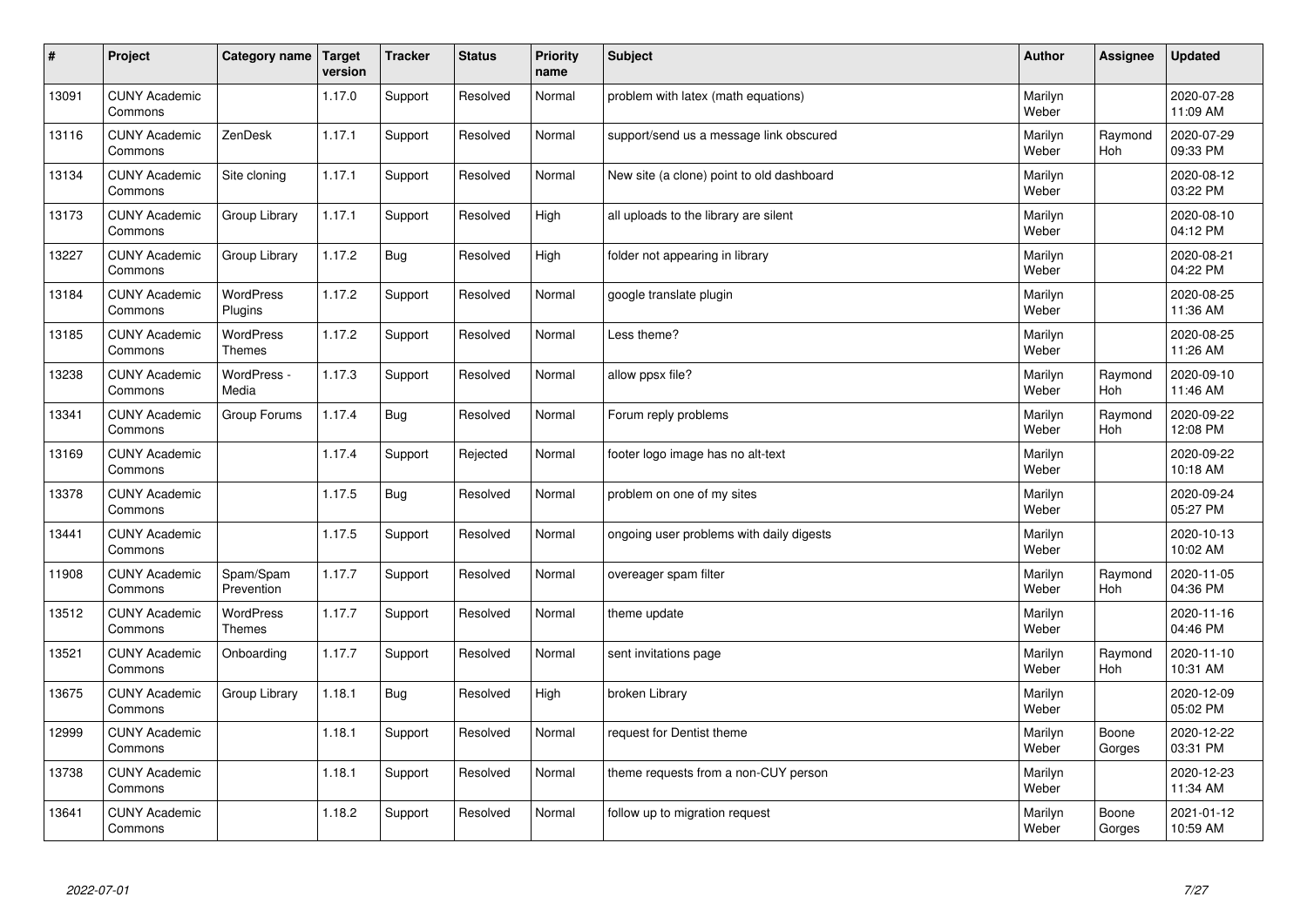| #     | Project                         | Category name               | <b>Target</b><br>version | <b>Tracker</b> | <b>Status</b> | <b>Priority</b><br>name | <b>Subject</b>                                                                        | <b>Author</b>    | Assignee              | <b>Updated</b>         |
|-------|---------------------------------|-----------------------------|--------------------------|----------------|---------------|-------------------------|---------------------------------------------------------------------------------------|------------------|-----------------------|------------------------|
| 13783 | <b>CUNY Academic</b><br>Commons |                             | 1.18.2                   | Support        | Resolved      | Normal                  | new CUNY OneSearch url                                                                | Marilyn<br>Weber |                       | 2021-01-14<br>04:53 PM |
| 13827 | <b>CUNY Academic</b><br>Commons | Group Forums                | 1.18.3                   | Bug            | Resolved      | Normal                  | more forum post problems                                                              | Marilyn<br>Weber | Raymond<br><b>Hoh</b> | 2021-01-22<br>08:19 PM |
| 13741 | <b>CUNY Academic</b><br>Commons | <b>WordPress</b><br>Plugins | 1.18.3                   | Support        | Resolved      | Normal                  | Ensemble Video Plugin                                                                 | Marilyn<br>Weber |                       | 2021-01-26<br>04:43 PM |
| 13841 | <b>CUNY Academic</b><br>Commons | <b>WordPress</b><br>Plugins | 1.18.3                   | Support        | Resolved      | Normal                  | Folders plugin request                                                                | Marilyn<br>Weber | Boone<br>Gorges       | 2021-01-26<br>04:43 PM |
| 13846 | <b>CUNY Academic</b><br>Commons | WordPress<br>Plugins        | 1.18.3                   | Support        | Resolved      | Normal                  | Yoast SEO plugin problem                                                              | Marilyn<br>Weber |                       | 2021-01-19<br>05:34 PM |
| 13947 | <b>CUNY Academic</b><br>Commons | <b>WordPress</b><br>Plugins | 1.18.4                   | <b>Bug</b>     | Resolved      | Normal                  | Elementor plugin problem                                                              | Marilyn<br>Weber | Raymond<br>Hoh        | 2021-02-08<br>09:34 PM |
| 13878 | <b>CUNY Academic</b><br>Commons | Group cloning               | 1.18.4                   | Support        | Resolved      | High                    | When creating Group + Site and choosing 'Clone existing', cannot<br>advance to step 2 | Marilyn<br>Weber | Jeremy<br>Felt        | 2021-02-02<br>11:02 AM |
| 13929 | <b>CUNY Academic</b><br>Commons |                             | 1.18.4                   | Support        | Resolved      | Normal                  | update error message                                                                  | Marilyn<br>Weber | Boone<br>Gorges       | 2021-02-09<br>11:05 AM |
| 13935 | <b>CUNY Academic</b><br>Commons | <b>WordPress</b><br>Plugins | 1.18.4                   | Support        | Resolved      | Low                     | Add Users sidebar widget not working                                                  | Marilyn<br>Weber |                       | 2021-02-09<br>11:05 AM |
| 13944 | <b>CUNY Academic</b><br>Commons | WordPress<br>Plugins        | 1.18.4                   | Support        | Resolved      | Normal                  | 3D FlipBook request                                                                   | Marilyn<br>Weber |                       | 2021-02-09<br>11:05 AM |
| 13958 | <b>CUNY Academic</b><br>Commons |                             | 1.18.4                   | Support        | Resolved      | Normal                  | calendar widget problem                                                               | Marilyn<br>Weber |                       | 2021-02-09<br>11:05 AM |
| 14019 | <b>CUNY Academic</b><br>Commons | WordPress<br>Plugins        | 1.18.5                   | Bug            | Resolved      | Normal                  | smorales.commons.gc.cuny.edu                                                          | Marilyn<br>Weber | Boone<br>Gorges       | 2021-02-23<br>11:06 AM |
| 14012 | <b>CUNY Academic</b><br>Commons | <b>WordPress</b><br>Plugins | 1.18.5                   | Support        | Resolved      | Normal                  | Open External Links in a New Window plugin?                                           | Marilyn<br>Weber | Boone<br>Gorges       | 2021-03-02<br>02:07 PM |
| 14129 | <b>CUNY Academic</b><br>Commons | Onboarding                  | 1.18.6                   | Support        | Resolved      | Normal                  | can only see some invites sent                                                        | Marilyn<br>Weber | Raymond<br><b>Hoh</b> | 2021-04-09<br>09:00 AM |
| 14077 | <b>CUNY Academic</b><br>Commons | WordPress<br>Plugins        | 1.18.7                   | Support        | Resolved      | Normal                  | Elementor Pro plugin for the slider                                                   | Marilyn<br>Weber | Raymond<br>Hoh        | 2021-03-23<br>11:43 AM |
| 14304 | <b>CUNY Academic</b><br>Commons | Group Library               | 1.18.8                   | Bug            | Resolved      | Normal                  | Library items change folders when adding subsequent items in new<br>folders           | Marilyn<br>Weber | Boone<br>Gorges       | 2021-04-13<br>11:21 AM |
| 14246 | <b>CUNY Academic</b><br>Commons |                             | 1.18.8                   | Support        | Resolved      | Normal                  | "Weekly jQuery Migrate Status Update"                                                 | Marilyn<br>Weber |                       | 2021-04-13<br>11:08 AM |
| 14270 | <b>CUNY Academic</b><br>Commons | WordPress<br>Themes         | 1.18.8                   | Support        | Resolved      | Normal                  | grid theme?                                                                           | Marilyn<br>Weber |                       | 2021-04-13<br>11:20 AM |
| 14410 | <b>CUNY Academic</b><br>Commons |                             | 1.18.10                  | Bug            | Resolved      | Normal                  | events calendar problem?                                                              | Marilyn<br>Weber |                       | 2021-05-10<br>04:45 PM |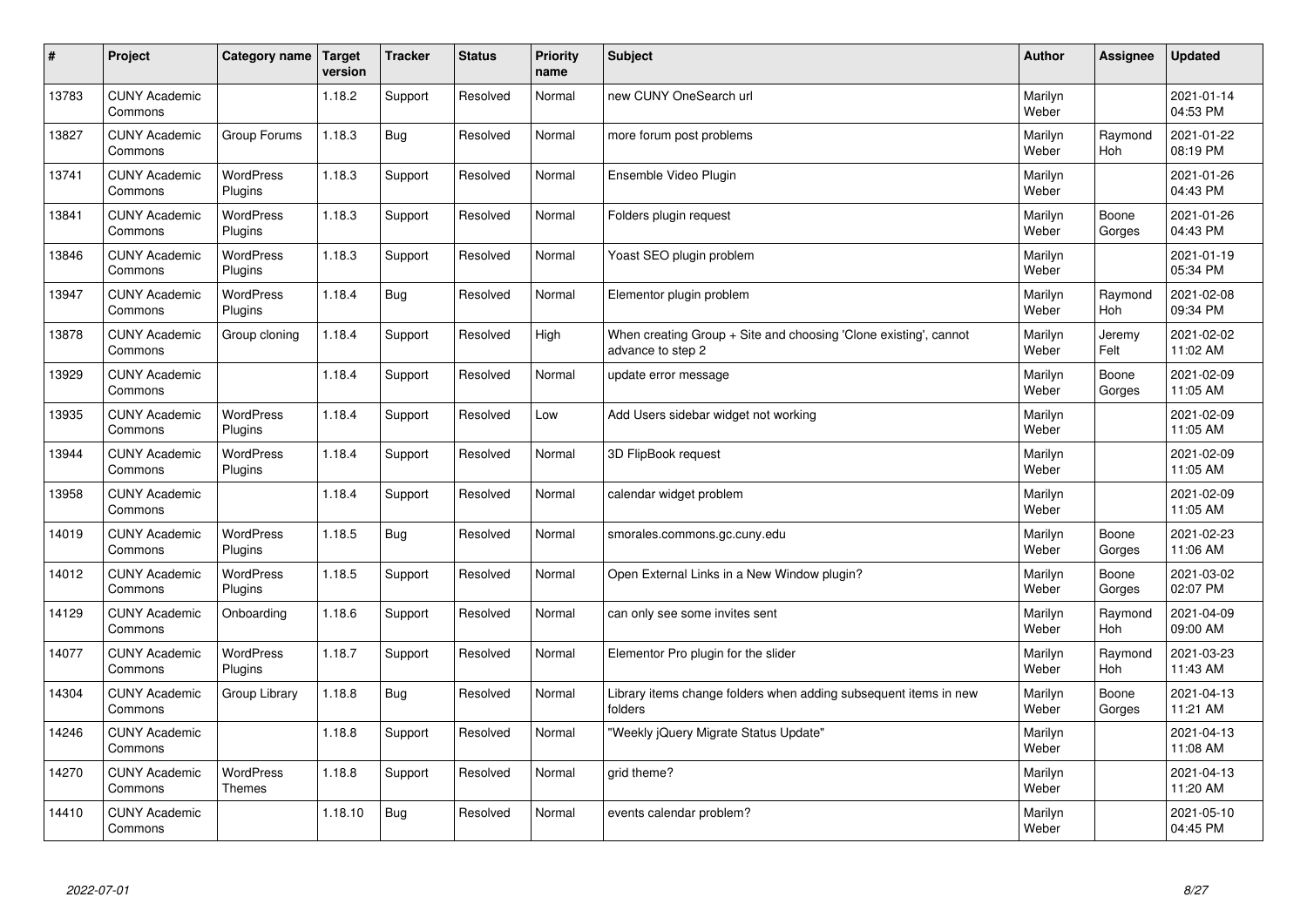| #     | Project                         | Category name                | <b>Target</b><br>version | <b>Tracker</b> | <b>Status</b>        | <b>Priority</b><br>name | <b>Subject</b>                                                                          | <b>Author</b>    | <b>Assignee</b> | <b>Updated</b>         |
|-------|---------------------------------|------------------------------|--------------------------|----------------|----------------------|-------------------------|-----------------------------------------------------------------------------------------|------------------|-----------------|------------------------|
| 14411 | <b>CUNY Academic</b><br>Commons | WordPress<br>Themes          | 1.18.10                  | Bug            | Resolved             | Normal                  | logo problems                                                                           | Marilyn<br>Weber |                 | 2021-05-03<br>04:37 PM |
| 14265 | <b>CUNY Academic</b><br>Commons | <b>WordPress</b><br>Plugins  | 1.18.10                  | Support        | Resolved             | Normal                  | separate the tag cloud in the blog sidebar                                              | Marilyn<br>Weber | Boone<br>Gorges | 2021-05-12<br>05:19 PM |
| 14509 | <b>CUNY Academic</b><br>Commons | <b>WordPress</b><br>Plugins  | 1.18.12                  | <b>Bug</b>     | Resolved             | Normal                  | Elementor Editor problem                                                                | Marilyn<br>Weber |                 | 2021-06-08<br>09:55 AM |
| 14526 | <b>CUNY Academic</b><br>Commons | Registration                 | 1.18.12                  | <b>Bug</b>     | Resolved             | High                    | registration interface won't show a space to enter nonCUNY code                         | Marilyn<br>Weber |                 | 2021-06-03<br>04:02 PM |
| 14534 | <b>CUNY Academic</b><br>Commons | <b>WordPress</b><br>Plugins  | 1.18.12                  | Support        | Resolved             | Normal                  | Share This Image plugin?                                                                | Marilyn<br>Weber |                 | 2021-06-08<br>11:50 AM |
| 14734 | <b>CUNY Academic</b><br>Commons | WordPress<br><b>Themes</b>   | 1.18.18                  | Support        | Resolved             | Normal                  | missing section of Sujatha Fernandes' site                                              | Marilyn<br>Weber | Raymond<br>Hoh  | 2021-09-06<br>04:15 PM |
| 14799 | <b>CUNY Academic</b><br>Commons |                              | 1.18.19                  | Support        | Resolved             | High                    | install the official Classic Widgets?                                                   | Marilyn<br>Weber |                 | 2021-09-22<br>02:17 PM |
| 14885 | <b>CUNY Academic</b><br>Commons | <b>WordPress</b><br>Plugins  | 1.18.22                  | <b>Bug</b>     | Resolved             | Normal                  | Long Loading Times -- Wordpress Admin Site                                              | Marilyn<br>Weber | Raymond<br>Hoh  | 2021-10-26<br>12:28 PM |
| 14889 | <b>CUNY Academic</b><br>Commons | Events                       | 1.19.0                   | Support        | Resolved             | Normal                  | events in group - can they be edited by all admins?                                     | Marilyn<br>Weber | Raymond<br>Hoh  | 2021-12-13<br>03:31 PM |
| 15211 | <b>CUNY Academic</b><br>Commons | <b>Blogs</b><br>(BuddyPress) | 1.19.2                   | Support        | Resolved             | Normal                  | No good error reporting for already-used domain name when creating a<br>site in Firefox | Marilyn<br>Weber | Boone<br>Gorges | 2022-01-25<br>11:33 AM |
| 15241 | <b>CUNY Academic</b><br>Commons | Onboarding                   | 1.19.3                   | Design/UX      | Resolved             | Normal                  | white on gray                                                                           | Marilyn<br>Weber | Boone<br>Gorges | 2022-02-08<br>02:38 PM |
| 15545 | <b>CUNY Academic</b><br>Commons | WordPress<br>Plugins         | 1.19.5                   | Feature        | Resolved             | Normal                  | "ZI Hide Featured Image" plugin request                                                 | Marilyn<br>Weber | Boone<br>Gorges | 2022-03-09<br>10:09 AM |
| 15654 | <b>CUNY Academic</b><br>Commons | WordPress<br>Plugins         | 1.19.6                   | Support        | Resolved             | Normal                  | Numerous Copies of Events showing up                                                    | Marilyn<br>Weber | Boone<br>Gorges | 2022-03-22<br>11:30 AM |
| 16198 | <b>CUNY Academic</b><br>Commons |                              | 2.0.1                    | <b>Bug</b>     | Resolved             | Normal                  | Change role to                                                                          | Marilyn<br>Weber | Boone<br>Gorges | 2022-06-14<br>11:35 AM |
| 16172 | <b>CUNY Academic</b><br>Commons | WordPress<br>(misc)          | 2.0.2                    | <b>Bug</b>     | Resolved             | Normal                  | "Lost your password" link not in error messge                                           | Marilyn<br>Weber | Raymond<br>Hoh  | 2022-06-14<br>09:21 PM |
| 15978 | <b>CUNY Academic</b><br>Commons | WordPress -<br>Media         | 2.0.2                    | Support        | Resolved             | Normal                  | tex files?                                                                              | Marilyn<br>Weber | Raymond<br>Hoh  | 2022-06-28<br>09:09 PM |
| 16291 | <b>CUNY Academic</b><br>Commons | Site cloning                 | 2.0.2                    | Support        | Resolved             | Normal                  | Images coming up blank in Media Library                                                 | Marilyn<br>Weber | Raymond<br>Hoh  | 2022-06-29<br>11:31 AM |
| 15169 | <b>CUNY Academic</b><br>Commons |                              | 2.0.3                    | Support        | Reporter<br>Feedback | Normal                  | new Prelude website zipfiles for custom theme and other files.                          | Marilyn<br>Weber |                 | 2022-06-29<br>11:32 AM |
| 15655 | <b>CUNY Academic</b><br>Commons |                              | 2.0.3                    | Support        | Reporter<br>Feedback | Normal                  | Event Aggregator plugin?                                                                | Marilyn<br>Weber |                 | 2022-06-29<br>11:32 AM |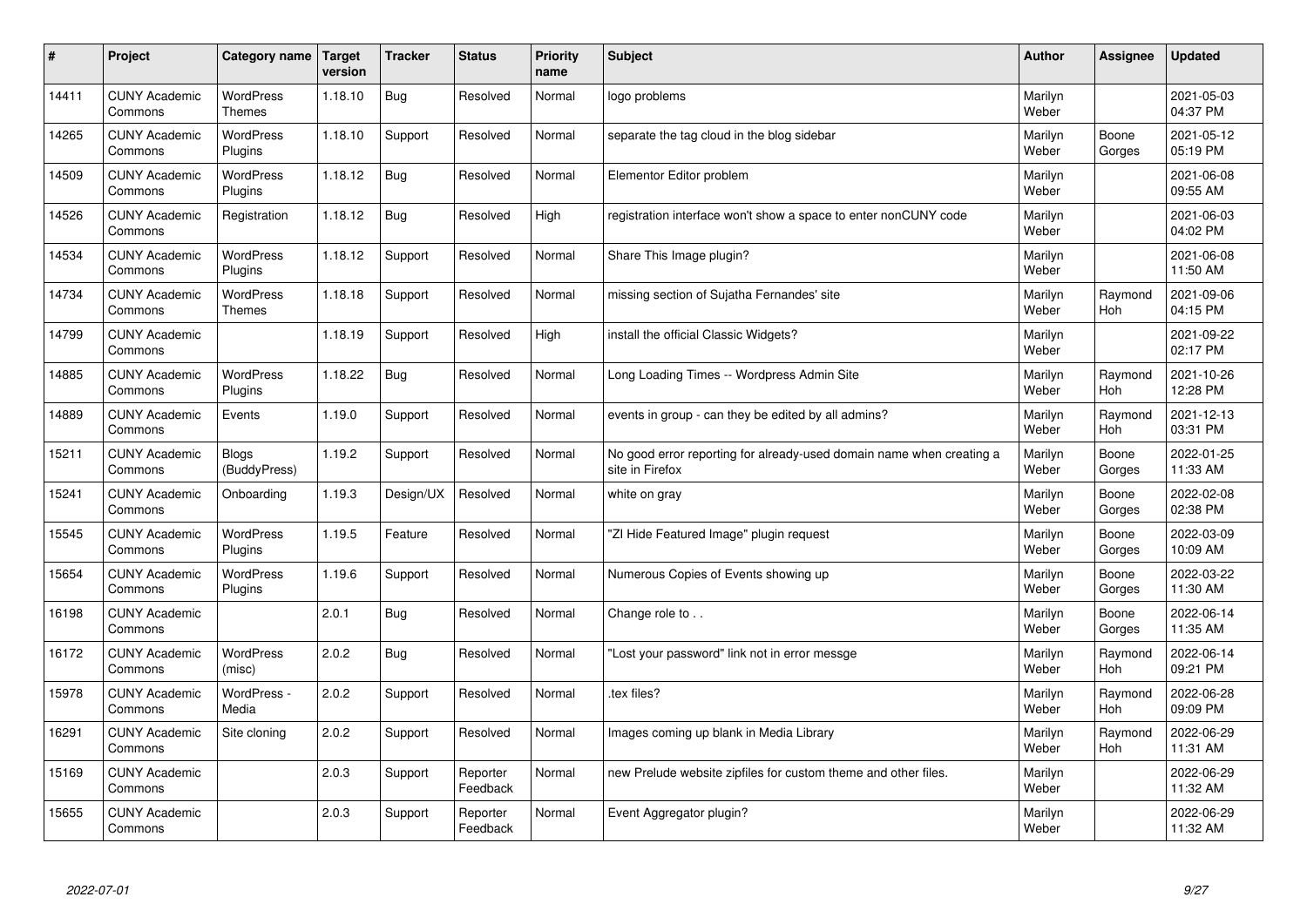| $\vert$ # | Project                         | Category name                | Target<br>version | <b>Tracker</b> | <b>Status</b> | <b>Priority</b><br>name | <b>Subject</b>                                  | <b>Author</b>    | Assignee        | <b>Updated</b>         |
|-----------|---------------------------------|------------------------------|-------------------|----------------|---------------|-------------------------|-------------------------------------------------|------------------|-----------------|------------------------|
| 3093      | <b>CUNY Academic</b><br>Commons | <b>WordPress</b><br>Plugins  |                   | <b>Bug</b>     | Rejected      | Normal                  | <b>Custom Google Maps</b>                       | Marilyn<br>Weber | Boone<br>Gorges | 2014-05-02<br>10:52 AM |
| 3116      | <b>CUNY Academic</b><br>Commons | WordPress<br>(Permissions)   |                   | <b>Bug</b>     | Resolved      | Normal                  | Updating the FAQ page                           | Marilyn<br>Weber | Boone<br>Gorges | 2014-04-01<br>10:12 PM |
| 3136      | <b>CUNY Academic</b><br>Commons | <b>WordPress</b><br>Plugins  |                   | <b>Bug</b>     | Rejected      | Normal                  | The Easy Rotator                                | Marilyn<br>Weber | Boone<br>Gorges | 2014-04-01<br>10:26 PM |
| 3673      | <b>CUNY Academic</b><br>Commons |                              |                   | <b>Bug</b>     | Rejected      | Normal                  | CBox pagination issue with the Wiki             | Marilyn<br>Weber |                 | 2014-11-20<br>04:08 PM |
| 3674      | <b>CUNY Academic</b><br>Commons |                              |                   | <b>Bug</b>     | Rejected      | Normal                  | CBox pagination issue with the Wiki             | Marilyn<br>Weber |                 | 2014-11-20<br>05:03 PM |
| 4013      | <b>CUNY Academic</b><br>Commons |                              |                   | <b>Bug</b>     | Duplicate     | Normal                  | Math question?                                  | Marilyn<br>Weber |                 | 2015-04-22<br>04:05 PM |
| 4834      | <b>CUNY Academic</b><br>Commons | <b>Blogs</b><br>(BuddyPress) |                   | Bug            | Resolved      | Normal                  | Admin invite problem                            | Marilyn<br>Weber | Boone<br>Gorges | 2015-11-13<br>12:25 PM |
| 5184      | <b>CUNY Academic</b><br>Commons | Social Paper                 |                   | <b>Bug</b>     | Rejected      | Normal                  | Problem linking SP to a group                   | Marilyn<br>Weber | Boone<br>Gorges | 2016-02-21<br>12:27 PM |
| 5834      | <b>CUNY Academic</b><br>Commons |                              |                   | <b>Bug</b>     | Resolved      | Normal                  | My access to cdev                               | Marilyn<br>Weber | Boone<br>Gorges | 2016-07-25<br>03:12 PM |
| 6101      | <b>CUNY Academic</b><br>Commons | <b>Public Portfolio</b>      |                   | <b>Bug</b>     | Resolved      | High                    | Profile update problems                         | Marilyn<br>Weber | Boone<br>Gorges | 2016-12-01<br>03:50 PM |
| 6107      | <b>CUNY Academic</b><br>Commons |                              |                   | Bug            | Resolved      | High                    | site redirect?                                  | Marilyn<br>Weber | Boone<br>Gorges | 2016-09-29<br>03:45 PM |
| 6313      | <b>CUNY Academic</b><br>Commons | Groups (misc)                |                   | <b>Bug</b>     | Duplicate     | Normal                  | group member no longer in group, can't rejoin.  | Marilyn<br>Weber |                 | 2016-10-14<br>09:27 PM |
| 6338      | <b>CUNY Academic</b><br>Commons |                              |                   | Bug            | Rejected      | Normal                  | Multiple email notifications for each blog post | Marilyn<br>Weber | Boone<br>Gorges | 2016-10-18<br>08:45 PM |
| 6410      | <b>CUNY Academic</b><br>Commons |                              |                   | <b>Bug</b>     | Duplicate     | Immediate               | Cannot log in - gives privacy error             | Marilyn<br>Weber | Boone<br>Gorges | 2016-10-24<br>10:01 AM |
| 6575      | <b>CUNY Academic</b><br>Commons | Groups (misc)                |                   | Bug            | Rejected      | Normal                  | No papers link for the group "social paper"     | Marilyn<br>Weber |                 | 2016-11-02<br>10:39 PM |
| 6800      | <b>CUNY Academic</b><br>Commons |                              |                   | <b>Bug</b>     | Rejected      | Immediate               | Is something going on?                          | Marilyn<br>Weber |                 | 2016-11-18<br>04:40 PM |
| 6893      | <b>CUNY Academic</b><br>Commons | Group Forums                 |                   | <b>Bug</b>     | Resolved      | Normal                  | Forum for CUNY Academic Commons Team is gone    | Marilyn<br>Weber | Boone<br>Gorges | 2016-12-01<br>08:08 AM |
| 7376      | <b>CUNY Academic</b><br>Commons | Email<br>Notifications       |                   | Bug            | Rejected      | Normal                  | automatic forwarding of blog posts not working  | Marilyn<br>Weber | Boone<br>Gorges | 2017-05-01<br>10:36 PM |
| 7803      | <b>CUNY Academic</b><br>Commons |                              |                   | Bug            | Resolved      | Normal                  | user email change                               | Marilyn<br>Weber |                 | 2017-03-16<br>11:58 AM |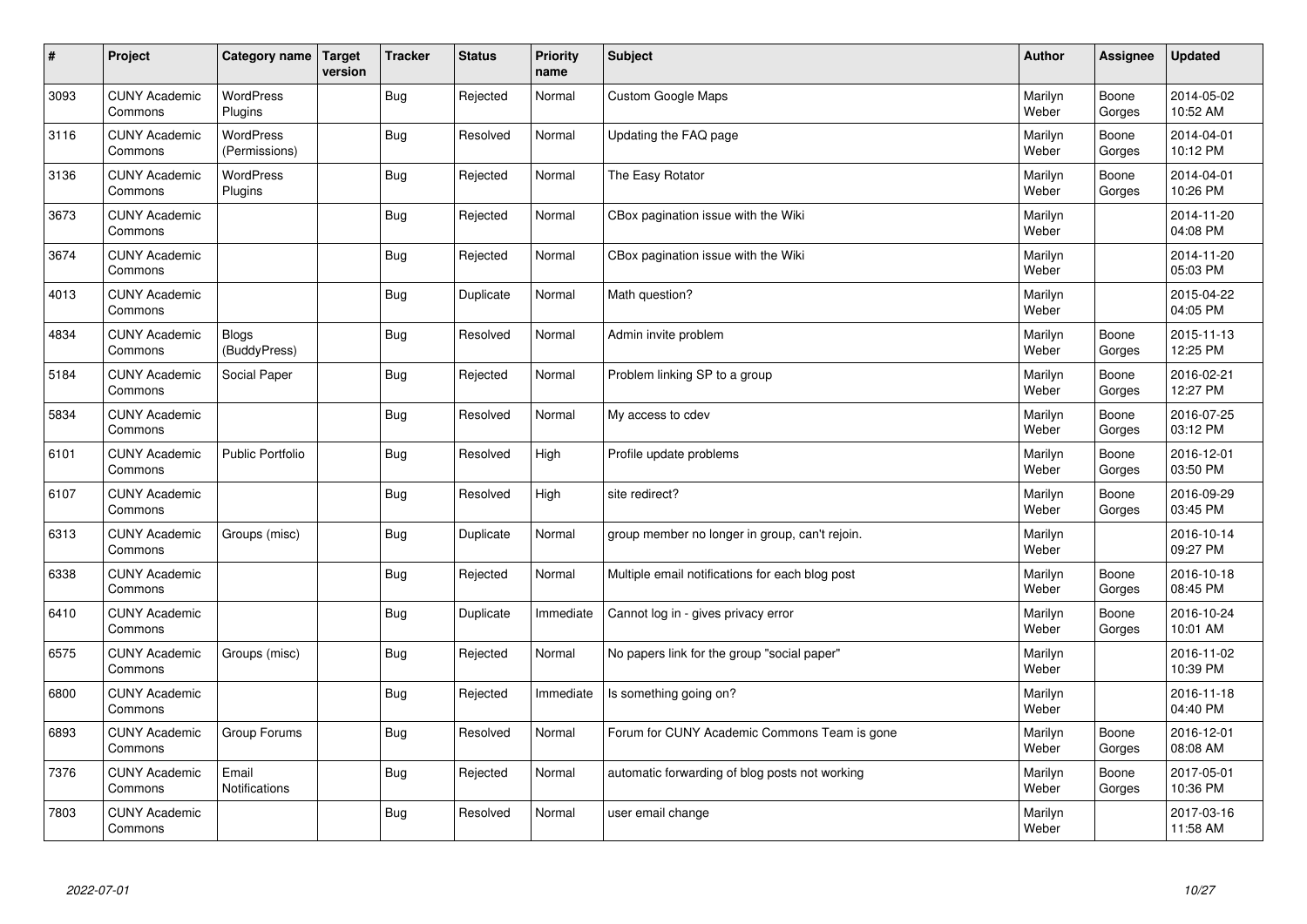| #     | Project                         | Category name        | <b>Target</b><br>version | <b>Tracker</b> | <b>Status</b> | <b>Priority</b><br>name | <b>Subject</b>                                           | <b>Author</b>    | Assignee            | <b>Updated</b>         |
|-------|---------------------------------|----------------------|--------------------------|----------------|---------------|-------------------------|----------------------------------------------------------|------------------|---------------------|------------------------|
| 9276  | <b>CUNY Academic</b><br>Commons |                      |                          | Bug            | Resolved      | High                    | problem adding a member to a group - wrong username?     | Marilyn<br>Weber |                     | 2018-02-25<br>12:47 PM |
| 9470  | <b>CUNY Academic</b><br>Commons |                      |                          | Bug            | Resolved      | Normal                  | Users not appearing via "Add New"                        | Marilyn<br>Weber |                     | 2018-03-22<br>07:44 PM |
| 10260 | <b>CUNY Academic</b><br>Commons |                      |                          | Bug            | Rejected      | Normal                  | bad activation email                                     | Marilyn<br>Weber |                     | 2018-08-30<br>01:25 PM |
| 10562 | <b>CUNY Academic</b><br>Commons |                      |                          | <b>Bug</b>     | Rejected      | Normal                  | Commons is down                                          | Marilyn<br>Weber |                     | 2018-10-23<br>10:49 AM |
| 13656 | <b>CUNY Academic</b><br>Commons |                      |                          | <b>Bug</b>     | Resolved      | High                    | site down                                                | Marilyn<br>Weber |                     | 2020-12-11<br>12:50 PM |
| 14008 | <b>CUNY Academic</b><br>Commons |                      |                          | <b>Bug</b>     | Resolved      | High                    | invisible user                                           | Marilyn<br>Weber |                     | 2021-02-18<br>05:53 PM |
| 15279 | <b>CUNY Academic</b><br>Commons |                      |                          | Bug            | Rejected      | Normal                  | big delay - cloning the history site                     | Marilyn<br>Weber |                     | 2022-02-09<br>01:49 PM |
| 5051  | <b>CUNY Academic</b><br>Commons | Social Paper         |                          | Feature        | Rejected      | Low                     | Visual cues for comments (SP suggestion #2)              | Marilyn<br>Weber | Samantha<br>Raddatz | 2016-02-10<br>10:01 AM |
| 5072  | <b>CUNY Academic</b><br>Commons |                      |                          | Feature        | Duplicate     | Normal                  | redirect shortcode handler                               | Marilyn<br>Weber | Boone<br>Gorges     | 2016-01-07<br>12:34 PM |
| 6118  | <b>CUNY Academic</b><br>Commons | cuny.is              |                          | Feature        | Resolved      | Normal                  | Cuny.Is request from Javier Otero Peña                   | Marilyn<br>Weber | Sarah<br>Morgano    | 2016-10-04<br>07:02 PM |
| 5988  | <b>CUNY Academic</b><br>Commons | Support              |                          | Support        | Rejected      | Normal                  | Forbidden error when trying to join                      | Marilyn<br>Weber | Boone<br>Gorges     | 2016-09-08<br>01:42 PM |
| 6175  | <b>CUNY Academic</b><br>Commons | Account settings     |                          | Support        | Resolved      | Normal                  | Email address (user cannot access old)                   | Marilyn<br>Weber | Matt Gold           | 2016-11-29<br>06:31 PM |
| 7668  | <b>CUNY Academic</b><br>Commons | WordPress<br>Plugins |                          | Support        | Rejected      | Normal                  | Iframes question                                         | Marilyn<br>Weber |                     | 2017-04-11<br>09:29 PM |
| 8195  | <b>CUNY Academic</b><br>Commons |                      |                          | Support        | Rejected      | Normal                  | possible to make the Profile pic semi-hidden?            | Marilyn<br>Weber |                     | 2017-05-24<br>11:00 PM |
| 8693  | <b>CUNY Academic</b><br>Commons | WordPress<br>Plugins |                          | Support        | Resolved      | Normal                  | Existing blog wants to replace Mailpoet with Newsletters | Marilyn<br>Weber |                     | 2017-09-12<br>02:24 PM |
| 8726  | <b>CUNY Academic</b><br>Commons |                      |                          | Support        | Resolved      | Normal                  | Redirect problem                                         | Marilyn<br>Weber |                     | 2017-09-21<br>12:14 PM |
| 9033  | <b>CUNY Academic</b><br>Commons |                      |                          | Support        | Rejected      | Normal                  | Site search terms                                        | Marilyn<br>Weber |                     | 2017-12-22<br>01:10 PM |
| 9131  | <b>CUNY Academic</b><br>Commons |                      |                          | Support        | Resolved      | Normal                  | webrecorder.io via Firefox                               | Marilyn<br>Weber |                     | 2018-01-29<br>11:11 AM |
| 9133  | <b>CUNY Academic</b><br>Commons |                      |                          | Support        | Duplicate     | Normal                  | webrecorder.io                                           | Marilyn<br>Weber |                     | 2018-01-29<br>10:34 AM |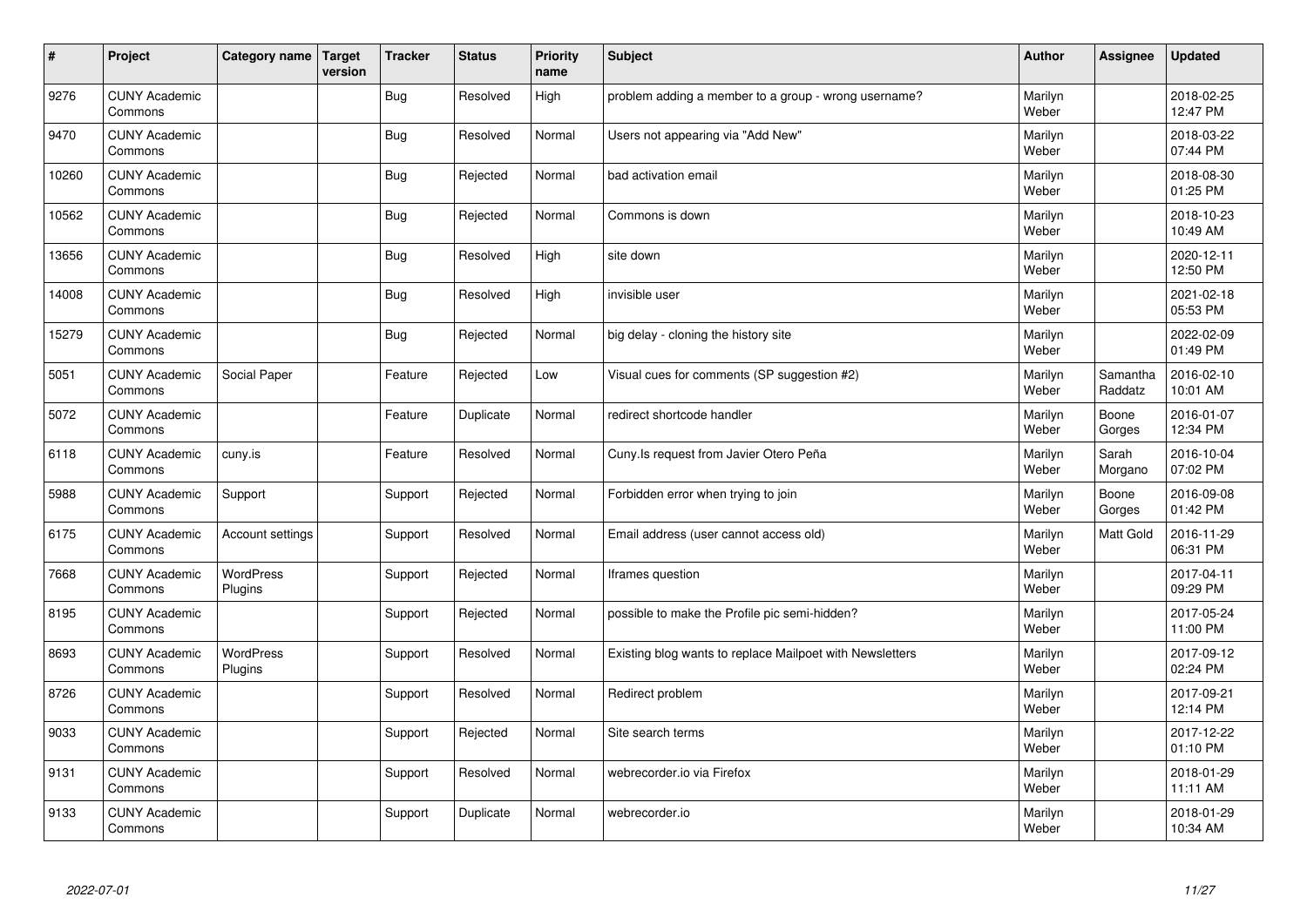| $\vert$ # | Project                         | Category name           | <b>Target</b><br>version | <b>Tracker</b> | <b>Status</b> | <b>Priority</b><br>name | <b>Subject</b>                                               | <b>Author</b>    | Assignee        | <b>Updated</b>         |
|-----------|---------------------------------|-------------------------|--------------------------|----------------|---------------|-------------------------|--------------------------------------------------------------|------------------|-----------------|------------------------|
| 9275      | <b>CUNY Academic</b><br>Commons |                         |                          | Support        | Rejected      | Normal                  | soft chalk page?                                             | Marilyn<br>Weber | Boone<br>Gorges | 2018-04-09<br>10:37 AM |
| 9477      | <b>CUNY Academic</b><br>Commons | Account settings        |                          | Support        | Resolved      | Normal                  | email change request                                         | Marilyn<br>Weber | Matt Gold       | 2018-03-24<br>08:53 AM |
| 9587      | <b>CUNY Academic</b><br>Commons |                         |                          | Support        | Rejected      | Normal                  | possible request for the "PDF Poster" plugin                 | Marilyn<br>Weber |                 | 2018-04-24<br>10:52 AM |
| 9659      | <b>CUNY Academic</b><br>Commons | Account settings        |                          | Support        | Resolved      | Normal                  | user email change                                            | Marilyn<br>Weber | Matt Gold       | 2018-04-24<br>12:08 PM |
| 9684      | <b>CUNY Academic</b><br>Commons |                         |                          | Support        | Rejected      | Normal                  | SEO cleanup for newlaborforum.cuny.edu                       | Marilyn<br>Weber |                 | 2018-04-30<br>10:29 AM |
| 9787      | <b>CUNY Academic</b><br>Commons | Registration            |                          | Support        | Resolved      | Normal                  | email change request                                         | Marilyn<br>Weber | Matt Gold       | 2018-05-16<br>09:55 PM |
| 9834      | <b>CUNY Academic</b><br>Commons |                         |                          | Support        | Duplicate     | Normal                  | add a "like" function                                        | Marilyn<br>Weber |                 | 2018-05-25<br>10:38 AM |
| 9885      | <b>CUNY Academic</b><br>Commons |                         |                          | Support        | Rejected      | Normal                  | Publications field problem                                   | Marilyn<br>Weber |                 | 2018-06-06<br>01:18 PM |
| 9928      | <b>CUNY Academic</b><br>Commons | <b>Account settings</b> |                          | Support        | Resolved      | Normal                  | email change request from former student                     | Marilyn<br>Weber | Matt Gold       | 2018-06-14<br>10:20 AM |
| 10227     | <b>CUNY Academic</b><br>Commons |                         |                          | Support        | Resolved      | Normal                  | user incorrectly entered her email address                   | Marilyn<br>Weber | Matt Gold       | 2018-08-26<br>08:55 PM |
| 10256     | <b>CUNY Academic</b><br>Commons |                         |                          | Support        | Resolved      | Normal                  | email change requested                                       | Marilyn<br>Weber | Matt Gold       | 2018-08-29<br>02:52 PM |
| 10266     | <b>CUNY Academic</b><br>Commons |                         |                          | Support        | Resolved      | Normal                  | GC email change requested                                    | Marilyn<br>Weber | Matt Gold       | 2018-08-30<br>03:07 PM |
| 10850     | <b>CUNY Academic</b><br>Commons |                         |                          | Support        | Rejected      | Normal                  | Gravity form being resent                                    | Marilyn<br>Weber |                 | 2018-12-20<br>10:18 PM |
| 10932     | <b>CUNY Academic</b><br>Commons |                         |                          | Support        | Resolved      | Normal                  | add me as admin to meenaalexander.com                        | Marilyn<br>Weber | Matt Gold       | 2019-01-09<br>02:12 PM |
| 11267     | <b>CUNY Academic</b><br>Commons |                         |                          | Support        | Rejected      | Normal                  | signing up with a nonCUNY signup code from the Register page | Marilyn<br>Weber |                 | 2019-03-26<br>03:00 PM |
| 11665     | <b>CUNY Academic</b><br>Commons |                         |                          | Support        | Resolved      | Immediate               | "My Groups" conflating two groups                            | Marilyn<br>Weber |                 | 2019-07-24<br>10:43 PM |
| 11912     | <b>CUNY Academic</b><br>Commons |                         |                          | Support        | Resolved      | Normal                  | influence search results?                                    | Marilyn<br>Weber |                 | 2020-02-11<br>10:51 AM |
| 12205     | <b>CUNY Academic</b><br>Commons |                         |                          | Support        | Rejected      | Normal                  | possible update to the 2019 theme?                           | Marilyn<br>Weber |                 | 2020-01-14<br>12:08 PM |
| 12334     | <b>CUNY Academic</b><br>Commons |                         |                          | Support        | Resolved      | Normal                  | request for a Redmine account                                | Marilyn<br>Weber | Matt Gold       | 2020-01-30<br>12:01 PM |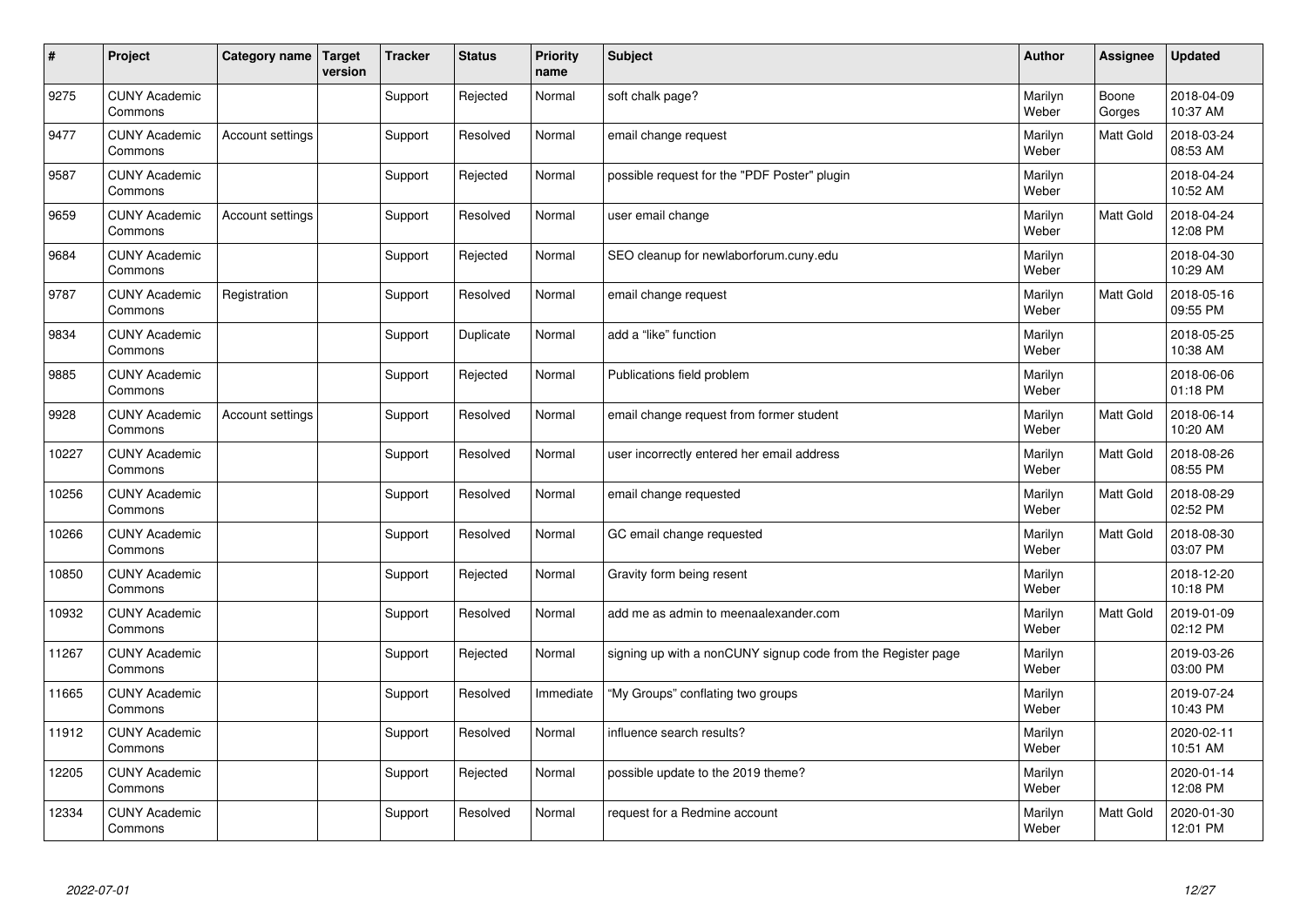| $\sharp$ | Project                         | Category name              | <b>Target</b><br>version | <b>Tracker</b> | <b>Status</b> | Priority<br>name | <b>Subject</b>                                                                 | <b>Author</b>    | Assignee       | <b>Updated</b>         |
|----------|---------------------------------|----------------------------|--------------------------|----------------|---------------|------------------|--------------------------------------------------------------------------------|------------------|----------------|------------------------|
| 12346    | <b>CUNY Academic</b><br>Commons | Redmine                    |                          | Support        | Resolved      | Normal           | another Redmine request                                                        | Marilyn<br>Weber | Matt Gold      | 2020-01-30<br>08:20 PM |
| 12393    | <b>CUNY Academic</b><br>Commons | <b>WordPress</b><br>(misc) |                          | Support        | Resolved      | High             | size limit for files                                                           | Marilyn<br>Weber |                | 2020-02-18<br>10:13 AM |
| 12861    | <b>CUNY Academic</b><br>Commons |                            |                          | Support        | Resolved      | Normal           | trouble with YouTube                                                           | Marilyn<br>Weber | Raymond<br>Hoh | 2020-06-09<br>11:16 AM |
| 12986    | <b>CUNY Academic</b><br>Commons |                            |                          | Support        | Rejected      | Normal           | Someone is trying to create accounts using random CUNY entity emails           | Marilyn<br>Weber |                | 2020-07-02<br>09:47 PM |
| 13012    | <b>CUNY Academic</b><br>Commons | <b>WordPress</b><br>(misc) |                          | Support        | Rejected      | Normal           | icon image associated with the teaching template's Creative Commons<br>License | Marilyn<br>Weber | Raymond<br>Hoh | 2020-08-25<br>10:56 AM |
| 13121    | <b>CUNY Academic</b><br>Commons |                            |                          | Support        | Rejected      | Normal           | embed a DropBox Paper file                                                     | Marilyn<br>Weber |                | 2020-08-25<br>10:56 AM |
| 13160    | <b>CUNY Academic</b><br>Commons |                            |                          | Support        | Rejected      | Normal           | site not working on iphone                                                     | Marilyn<br>Weber |                | 2020-08-25<br>10:58 AM |
| 13201    | <b>CUNY Academic</b><br>Commons |                            |                          | Support        | Rejected      | Low              | PDF embedder                                                                   | Marilyn<br>Weber |                | 2020-09-29<br>11:37 AM |
| 13217    | <b>CUNY Academic</b><br>Commons |                            |                          | Support        | Rejected      | Normal           | upload recordings of our past webinars?                                        | Marilyn<br>Weber |                | 2020-08-25<br>07:56 AM |
| 13288    | <b>CUNY Academic</b><br>Commons |                            |                          | Support        | Abandoned     | Normal           | log in problems on iPhone 6                                                    | Marilyn<br>Weber |                | 2020-10-27<br>10:26 AM |
| 13584    | <b>CUNY Academic</b><br>Commons |                            |                          | Support        | Abandoned     | Normal           | Graphy theme question                                                          | Marilyn<br>Weber |                | 2021-09-14<br>10:41 AM |
| 13596    | <b>CUNY Academic</b><br>Commons |                            |                          | Support        | Abandoned     | Normal           | invited as Author but show as Contributor                                      | Marilyn<br>Weber |                | 2021-09-14<br>10:41 AM |
| 13637    | <b>CUNY Academic</b><br>Commons |                            |                          | Support        | Abandoned     | Normal           | All-in-One Migration plugin request                                            | Marilyn<br>Weber |                | 2020-12-08<br>10:46 AM |
| 13826    | <b>CUNY Academic</b><br>Commons |                            |                          | Support        | Resolved      | Normal           | January 14th                                                                   | Marilyn<br>Weber |                | 2021-01-26<br>04:26 PM |
| 13916    | <b>CUNY Academic</b><br>Commons |                            |                          | Support        | Rejected      | Normal           | <b>Custom Sidebars</b>                                                         | Marilyn<br>Weber |                | 2021-02-23<br>10:45 AM |
| 14016    | <b>CUNY Academic</b><br>Commons |                            |                          | Support        | Rejected      | Normal           | PDFs not downloading                                                           | Marilyn<br>Weber |                | 2021-02-22<br>11:00 AM |
| 14148    | <b>CUNY Academic</b><br>Commons |                            |                          | Support        | Abandoned     | Normal           | post notification problem                                                      | Marilyn<br>Weber |                | 2021-09-14<br>10:43 AM |
| 14242    | <b>CUNY Academic</b><br>Commons |                            |                          | Support        | Resolved      | Normal           | LAILAC site missing content                                                    | Marilyn<br>Weber |                | 2021-03-27<br>08:40 AM |
| 14360    | <b>CUNY Academic</b><br>Commons |                            |                          | Support        | Rejected      | Normal           | danielgerouldarchives.org?                                                     | Marilyn<br>Weber |                | 2021-04-27<br>10:42 AM |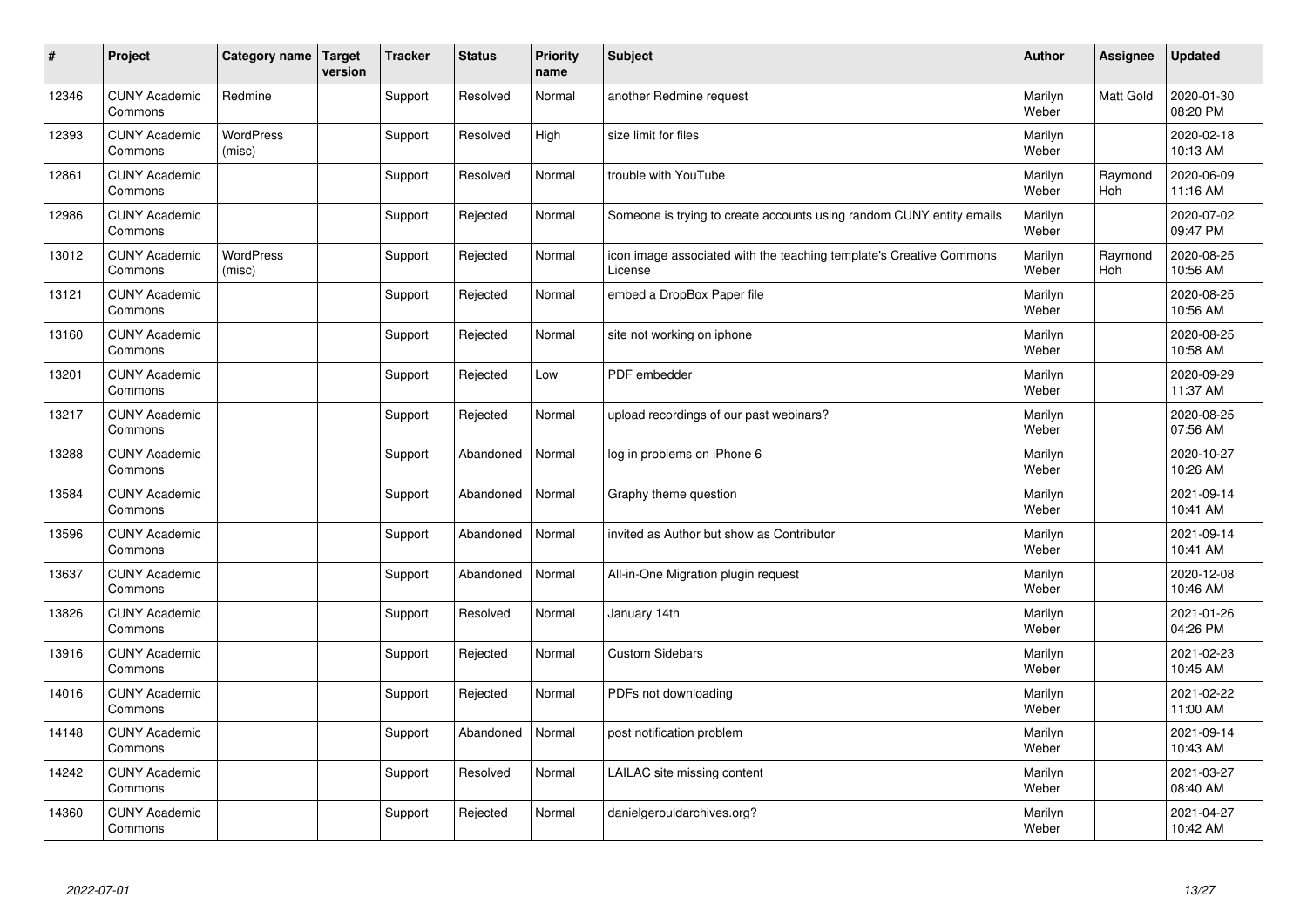| $\vert$ # | Project                         | Category name | Target<br>version | <b>Tracker</b> | <b>Status</b>        | <b>Priority</b><br>name | <b>Subject</b>                                                  | Author           | <b>Assignee</b>     | <b>Updated</b>         |
|-----------|---------------------------------|---------------|-------------------|----------------|----------------------|-------------------------|-----------------------------------------------------------------|------------------|---------------------|------------------------|
| 14389     | <b>CUNY Academic</b><br>Commons |               |                   | Support        | Abandoned            | Normal                  | WebflowIO?                                                      | Marilyn<br>Weber |                     | 2021-09-14<br>10:45 AM |
| 14711     | <b>CUNY Academic</b><br>Commons |               |                   | Support        | Rejected             | Normal                  | Custom Facebook Feed plugin problem                             | Marilyn<br>Weber |                     | 2022-04-27<br>04:29 PM |
| 14784     | <b>CUNY Academic</b><br>Commons |               |                   | Support        | Reporter<br>Feedback | Normal                  | User report of logo problem when using Customizer theme         | Marilyn<br>Weber |                     | 2021-09-17<br>10:25 AM |
| 14850     | <b>CUNY Academic</b><br>Commons |               |                   | Support        | Abandoned            | Normal                  | brooklyn waterfront site "connection not secure"                | Marilyn<br>Weber |                     | 2022-04-27<br>04:56 PM |
| 14972     | <b>CUNY Academic</b><br>Commons |               |                   | Support        | Rejected             | Normal                  | Mailchimp plugin                                                | Marilyn<br>Weber |                     | 2021-11-17<br>02:13 PM |
| 14973     | <b>CUNY Academic</b><br>Commons |               |                   | Support        | Resolved             | Normal                  | Mail Poet                                                       | Marilyn<br>Weber |                     | 2021-12-06<br>10:20 AM |
| 15022     | <b>CUNY Academic</b><br>Commons |               |                   | Support        | Rejected             | High                    | ArabStages                                                      | Marilyn<br>Weber |                     | 2021-12-06<br>10:16 AM |
| 15025     | <b>CUNY Academic</b><br>Commons |               |                   | Support        | Duplicate            | Normal                  | emails for all the papers on the commons that have been changed | Marilyn<br>Weber |                     | 2021-12-02<br>11:57 AM |
| 15045     | <b>CUNY Academic</b><br>Commons |               |                   | Support        | <b>New</b>           | Normal                  | no result for KCeL in the search box on the commons             | Marilyn<br>Weber |                     | 2021-12-10<br>11:29 AM |
| 15120     | <b>CUNY Academic</b><br>Commons |               |                   | Support        | Resolved             | Normal                  | embed Zoom recordings in a post?                                | Marilyn<br>Weber |                     | 2021-12-29<br>08:15 AM |
| 15260     | <b>CUNY Academic</b><br>Commons |               |                   | Support        | Reporter<br>Feedback | Normal                  | Diacritical markings   European Stages                          | Marilyn<br>Weber |                     | 2022-02-04<br>08:16 AM |
| 15266     | <b>CUNY Academic</b><br>Commons |               |                   | Support        | Resolved             | Normal                  | Just an appreciation                                            | Marilyn<br>Weber |                     | 2022-02-07<br>10:42 AM |
| 15370     | <b>CUNY Academic</b><br>Commons |               |                   | Support        | Reporter<br>Feedback | Normal                  | All-in-One Event Calendar?                                      | Marilyn<br>Weber |                     | 2022-02-17<br>11:03 AM |
| 15565     | <b>CUNY Academic</b><br>Commons |               |                   | Support        | <b>New</b>           | Normal                  | Events - send updates to an email listserv                      | Marilyn<br>Weber |                     | 2022-03-10<br>01:06 PM |
| 15685     | <b>CUNY Academic</b><br>Commons |               |                   | Support        | <b>New</b>           | High                    | problem with chrome?                                            | Marilyn<br>Weber |                     | 2022-04-25<br>03:40 PM |
| 16099     | <b>CUNY Academic</b><br>Commons |               |                   | Support        | Reporter<br>Feedback | Normal                  | request for Newsletter Glue                                     | Marilyn<br>Weber |                     | 2022-05-13<br>12:14 PM |
| 16110     | <b>CUNY Academic</b><br>Commons |               |                   | Support        | Reporter<br>Feedback | Normal                  | remove Creative Commons license from pages?                     | Marilyn<br>Weber | Raymond<br>Hoh      | 2022-05-17<br>06:11 PM |
| 5396      | <b>CUNY Academic</b><br>Commons |               |                   | Outreach       | Resolved             | Urgent                  | Add CUNY Central to the survey choices?                         | Marilyn<br>Weber | Samantha<br>Raddatz | 2016-03-31<br>01:38 PM |
| 5282      | <b>CUNY Academic</b><br>Commons | Social Paper  | Future<br>release | Bug            | New                  | Normal                  | Replying via email directs to paper but not individual comment. | Marilyn<br>Weber | Raymond<br>Hoh      | 2016-03-02<br>01:48 PM |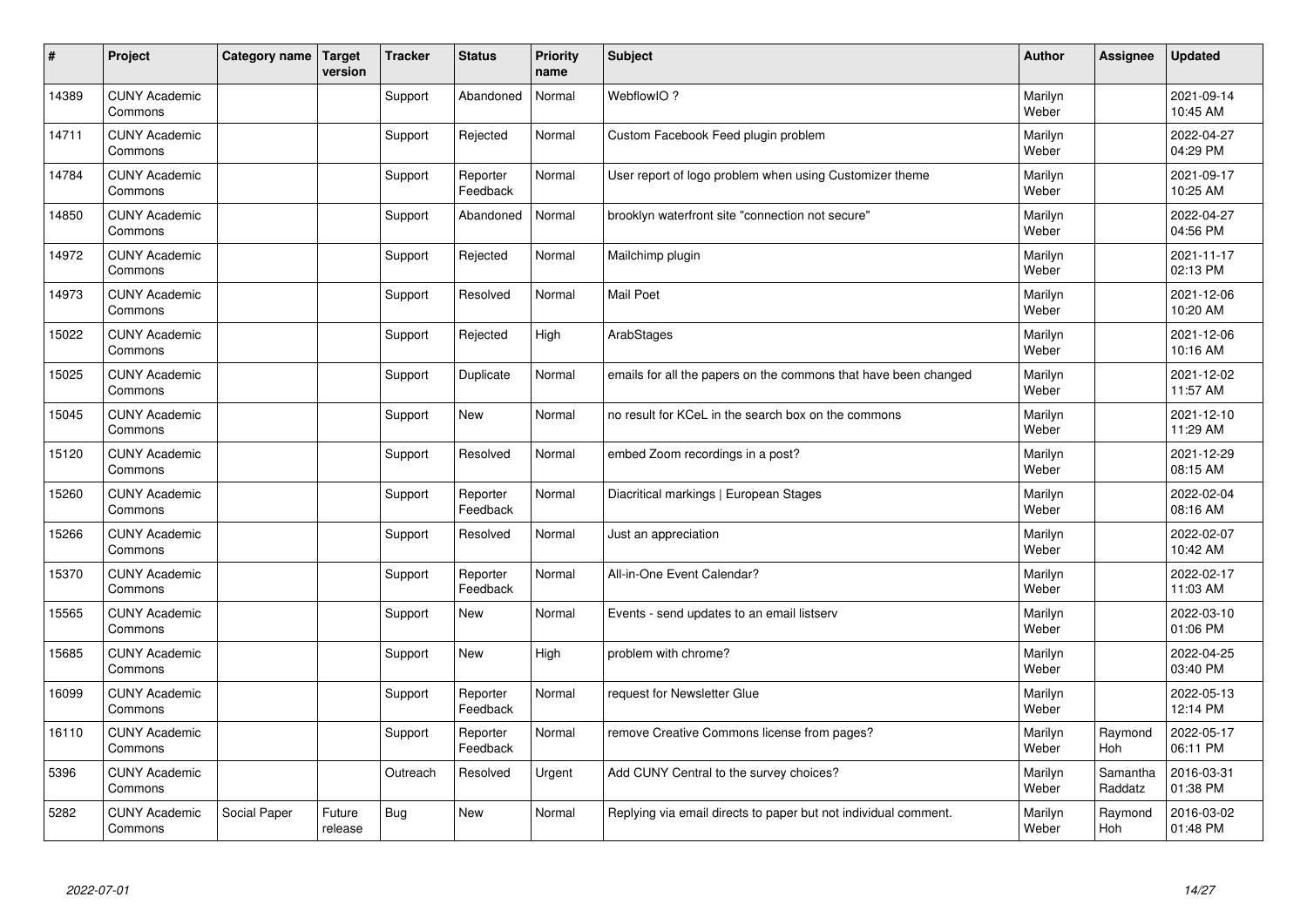| #     | Project                         | Category name               | Target<br>version | <b>Tracker</b> | <b>Status</b>        | <b>Priority</b><br>name | Subject                                                                                                                                         | <b>Author</b>    | <b>Assignee</b>     | <b>Updated</b>         |
|-------|---------------------------------|-----------------------------|-------------------|----------------|----------------------|-------------------------|-------------------------------------------------------------------------------------------------------------------------------------------------|------------------|---------------------|------------------------|
| 9835  | <b>CUNY Academic</b><br>Commons | Group Forums                | Future<br>release | <b>Bug</b>     | Assigned             | Normal                  | add a "like" function?                                                                                                                          | Marilyn<br>Weber | Erik<br>Trainer     | 2018-06-05<br>01:49 PM |
| 11971 | <b>CUNY Academic</b><br>Commons | Email<br>Notifications      | Future<br>release | <b>Bug</b>     | Reporter<br>Feedback | Low                     | Pictures obscured in emailed post notifications                                                                                                 | Marilyn<br>Weber | Raymond<br>Hoh      | 2019-11-21<br>01:14 PM |
| 5050  | <b>CUNY Academic</b><br>Commons | Social Paper                | Future<br>release | Feature        | New                  | Low                     | Making comments visible in SP editing mode (SP suggestion #1)                                                                                   | Marilyn<br>Weber | Samantha<br>Raddatz | 2019-09-17<br>11:10 PM |
| 5052  | <b>CUNY Academic</b><br>Commons | Social Paper                | Future<br>release | Feature        | New                  | Low                     | Sentence by sentence or line by line comments (SP suggestion #3)                                                                                | Marilyn<br>Weber | Boone<br>Gorges     | 2016-02-11<br>10:24 PM |
| 5053  | <b>CUNY Academic</b><br>Commons | Social Paper                | Future<br>release | Feature        | <b>New</b>           | Low                     | Scrollable menu to add readers (SP suggestion #4)                                                                                               | Marilyn<br>Weber | Samantha<br>Raddatz | 2016-04-21<br>05:21 PM |
| 5058  | <b>CUNY Academic</b><br>Commons | Social Paper                | Future<br>release | Feature        | New                  | Low                     | Can there be a clearer signal that even when comments have already<br>been made you add comments by clicking on the side? (SP suggestion<br>#5) | Marilyn<br>Weber | Samantha<br>Raddatz | 2016-02-11<br>10:24 PM |
| 5199  | <b>CUNY Academic</b><br>Commons | Social Paper                | Future<br>release | Feature        | <b>New</b>           | Normal                  | add tables to the SP editor                                                                                                                     | Marilyn<br>Weber |                     | 2016-10-24<br>11:27 AM |
| 5205  | <b>CUNY Academic</b><br>Commons | Social Paper                | Future<br>release | Feature        | New                  | Normal                  | Social Paper folders                                                                                                                            | Marilyn<br>Weber |                     | 2016-02-11<br>10:24 PM |
| 5397  | <b>CUNY Academic</b><br>Commons | Social Paper                | Future<br>release | Feature        | New                  | Normal                  | frustrating to have to enable/disable in SP                                                                                                     | Marilyn<br>Weber | Samantha<br>Raddatz | 2016-04-20<br>03:39 PM |
| 5992  | <b>CUNY Academic</b><br>Commons | Email<br>Notifications      | Future<br>release | Feature        | New                  | Normal                  | Changing the From line of autogenerated blog emails                                                                                             | Marilyn<br>Weber |                     | 2018-09-27<br>05:19 PM |
| 5991  | <b>CUNY Academic</b><br>Commons | Email<br>Notifications      | Future<br>release | Support        | Resolved             | Normal                  | change format of autogenerated blog emails                                                                                                      | Marilyn<br>Weber | Paige<br>Dupont     | 2018-01-12<br>02:55 PM |
| 6533  | <b>CUNY Academic</b><br>Commons | WordPress<br>Plugins        | Future<br>release | Support        | Duplicate            | Low                     | very old plugins?                                                                                                                               | Marilyn<br>Weber | Tahir Butt          | 2018-10-04<br>12:27 PM |
| 9207  | <b>CUNY Academic</b><br>Commons |                             | Future<br>release | Support        | Reporter<br>Feedback | Normal                  | display dashboards made in Tableau?                                                                                                             | Marilyn<br>Weber | Boone<br>Gorges     | 2018-04-10<br>10:42 AM |
| 2777  | <b>CUNY Academic</b><br>Commons | WordPress<br>(misc)         | Not<br>tracked    | Bug            | Resolved             | Normal                  | Hero slide access                                                                                                                               | Marilyn<br>Weber | Boone<br>Gorges     | 2013-09-07<br>12:26 PM |
| 3138  | <b>CUNY Academic</b><br>Commons | Documentation               | Not<br>tracked    | <b>Bug</b>     | Resolved             | Normal                  | Codex documentation                                                                                                                             | Marilyn<br>Weber | scott voth          | 2016-03-04<br>08:49 AM |
| 3417  | <b>CUNY Academic</b><br>Commons | <b>BuddyPress</b><br>(misc) | Not<br>tracked    | <b>Bug</b>     | Rejected             | High                    | copying two commons groups                                                                                                                      | Marilyn<br>Weber | Marilyn<br>Weber    | 2014-11-05<br>09:56 AM |
| 3530  | <b>CUNY Academic</b><br>Commons | Server                      | Not<br>tracked    | <b>Bug</b>     | Resolved             | High                    | Commons running very slowly/ "connection lost"                                                                                                  | Marilyn<br>Weber | <b>Matt Gold</b>    | 2014-10-08<br>09:34 AM |
| 3620  | <b>CUNY Academic</b><br>Commons | Groups (misc)               | Not<br>tracked    | Bug            | Resolved             | Normal                  | admins of The Group for Group Admins                                                                                                            | Marilyn<br>Weber |                     | 2014-11-03<br>08:38 AM |
| 4577  | <b>CUNY Academic</b><br>Commons | Registration                | Not<br>tracked    | <b>Bug</b>     | Resolved             | Normal                  | New users are not getting their email verification                                                                                              | Marilyn<br>Weber | Boone<br>Gorges     | 2016-01-26<br>03:30 PM |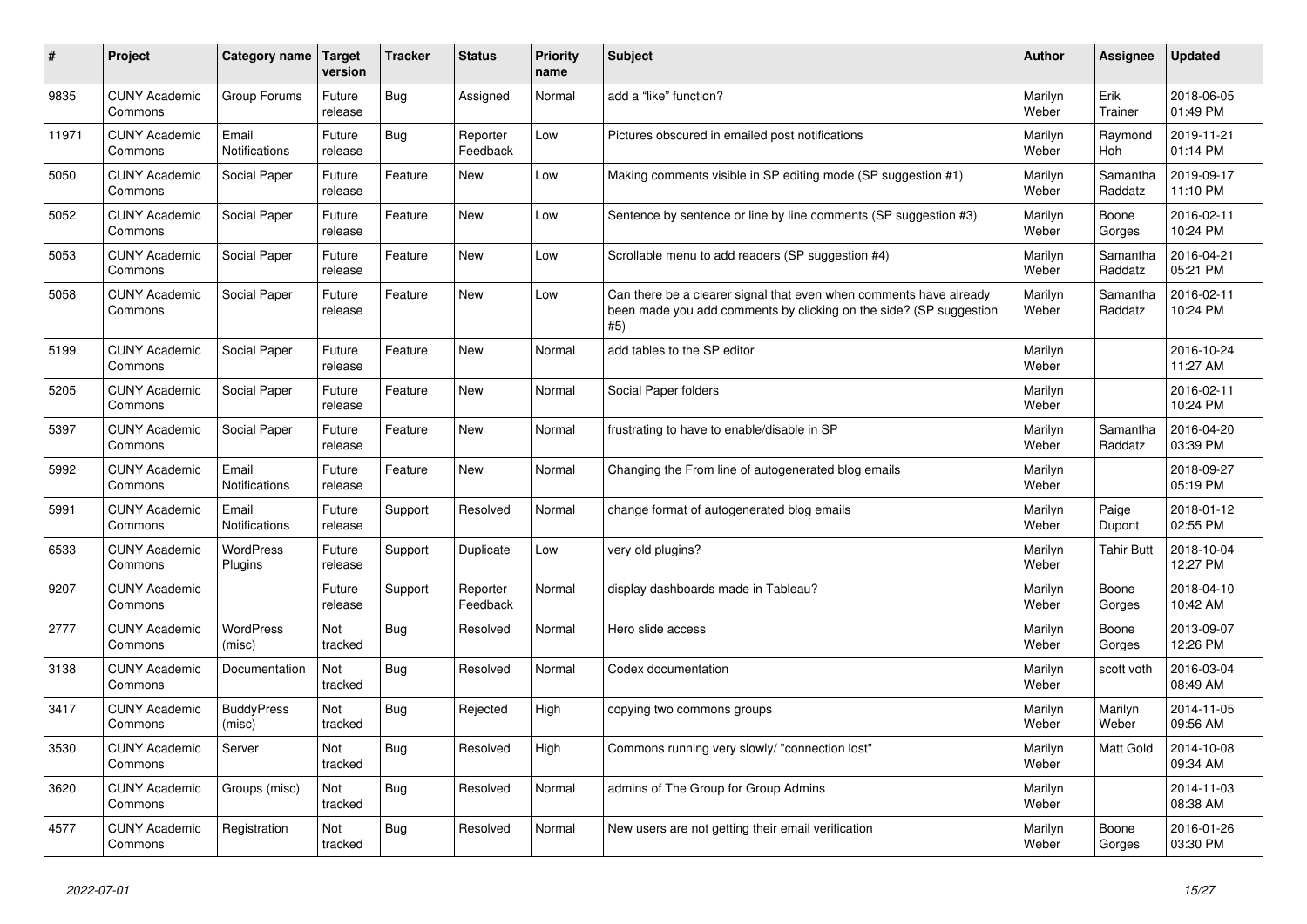| $\sharp$ | Project                         | Category name               | <b>Target</b><br>version | <b>Tracker</b> | <b>Status</b> | <b>Priority</b><br>name | <b>Subject</b>                                  | <b>Author</b>    | Assignee              | <b>Updated</b>         |
|----------|---------------------------------|-----------------------------|--------------------------|----------------|---------------|-------------------------|-------------------------------------------------|------------------|-----------------------|------------------------|
| 4649     | <b>CUNY Academic</b><br>Commons | Registration                | Not<br>tracked           | <b>Bug</b>     | Resolved      | Urgent                  | Submit button has disappeared                   | Marilyn<br>Weber | Boone<br>Gorges       | 2015-09-22<br>11:47 AM |
| 4881     | <b>CUNY Academic</b><br>Commons | ZenDesk                     | Not<br>tracked           | Bug            | Resolved      | Normal                  | ZenDesk emails not being sent                   | Marilyn<br>Weber |                       | 2015-12-07<br>01:34 AM |
| 4918     | <b>CUNY Academic</b><br>Commons | ZenDesk                     | Not<br>tracked           | Bug            | Resolved      | High                    | Re-directing Help Requests                      | Marilyn<br>Weber | Raymond<br><b>Hoh</b> | 2015-11-23<br>11:15 AM |
| 5059     | <b>CUNY Academic</b><br>Commons |                             | Not<br>tracked           | Bug            | Resolved      | Normal                  | Instagram embed?                                | Marilyn<br>Weber |                       | 2016-01-26<br>12:05 AM |
| 5319     | <b>CUNY Academic</b><br>Commons |                             | Not<br>tracked           | <b>Bug</b>     | Resolved      | Normal                  | <b>Broken URL</b>                               | Marilyn<br>Weber | Marilyn<br>Weber      | 2017-11-15<br>05:46 PM |
| 5435     | <b>CUNY Academic</b><br>Commons |                             | Not<br>tracked           | Bug            | Resolved      | Urgent                  | Can't see the dashboard                         | Marilyn<br>Weber |                       | 2016-04-12<br>11:33 AM |
| 5436     | <b>CUNY Academic</b><br>Commons |                             | Not<br>tracked           | Bug            | Resolved      | Normal                  | Trying to change email settings for             | Marilyn<br>Weber | Boone<br>Gorges       | 2016-04-21<br>10:12 PM |
| 5684     | <b>CUNY Academic</b><br>Commons | <b>Group Files</b>          | Not<br>tracked           | <b>Bug</b>     | Resolved      | Normal                  | Making Group files appear as Blog entries       | Marilyn<br>Weber | Boone<br>Gorges       | 2017-11-20<br>03:28 PM |
| 5713     | <b>CUNY Academic</b><br>Commons | WordPress<br>(misc)         | Not<br>tracked           | <b>Bug</b>     | Abandoned     | High                    | Site freezing                                   | Marilyn<br>Weber | Boone<br>Gorges       | 2017-11-15<br>10:58 AM |
| 5872     | <b>CUNY Academic</b><br>Commons | Server                      | Not<br>tracked           | Bug            | Resolved      | Immediate               | Whole Commons is down                           | Marilyn<br>Weber | Boone<br>Gorges       | 2016-08-12<br>12:04 AM |
| 5875     | <b>CUNY Academic</b><br>Commons | WordPress<br>Plugins        | Not<br>tracked           | Bug            | Resolved      | Normal                  | Events Calendar garbled in IE                   | Marilyn<br>Weber | Marilyn<br>Weber      | 2017-11-15<br>05:45 PM |
| 5968     | <b>CUNY Academic</b><br>Commons | Membership                  | Not<br>tracked           | Bug            | Resolved      | Normal                  | Deleting account without knowing password       | Marilyn<br>Weber | Matt Gold             | 2017-11-15<br>06:19 PM |
| 6025     | <b>CUNY Academic</b><br>Commons | Search                      | Not<br>tracked           | <b>Bug</b>     | Resolved      | Normal                  | Search function not working                     | Marilyn<br>Weber | Boone<br>Gorges       | 2016-10-12<br>09:41 AM |
| 6091     | <b>CUNY Academic</b><br>Commons | Group<br>Invitations        | Not<br>tracked           | Bug            | Resolved      | Normal                  | User cannot re-join a group                     | Marilyn<br>Weber | Boone<br>Gorges       | 2016-09-28<br>01:47 PM |
| 6106     | <b>CUNY Academic</b><br>Commons | Server                      | Not<br>tracked           | Bug            | Resolved      | Normal                  | 504 error                                       | Marilyn<br>Weber |                       | 2017-11-15<br>01:55 PM |
| 6286     | <b>CUNY Academic</b><br>Commons | Groups (misc)               | Not<br>tracked           | Bug            | Resolved      | Immediate               | Groups pages not displaying at all!             | Marilyn<br>Weber | Boone<br>Gorges       | 2017-11-15<br>10:57 AM |
| 7223     | <b>CUNY Academic</b><br>Commons | Membership                  | Not<br>tracked           | <b>Bug</b>     | Resolved      | Normal                  | User with two profiles would like to merge them | Marilyn<br>Weber | Boone<br>Gorges       | 2017-01-10<br>02:07 PM |
| 7226     | <b>CUNY Academic</b><br>Commons | Registration                | Not<br>tracked           | <b>Bug</b>     | Abandoned     | Normal                  | Community college student cannot register?      | Marilyn<br>Weber |                       | 2017-11-15<br>01:55 PM |
| 7328     | <b>CUNY Academic</b><br>Commons | <b>WordPress</b><br>Plugins | Not<br>tracked           | Bug            | Resolved      | Normal                  | technical issue with the Events Manager plugin  | Marilyn<br>Weber | Raymond<br>Hoh        | 2017-11-15<br>06:19 PM |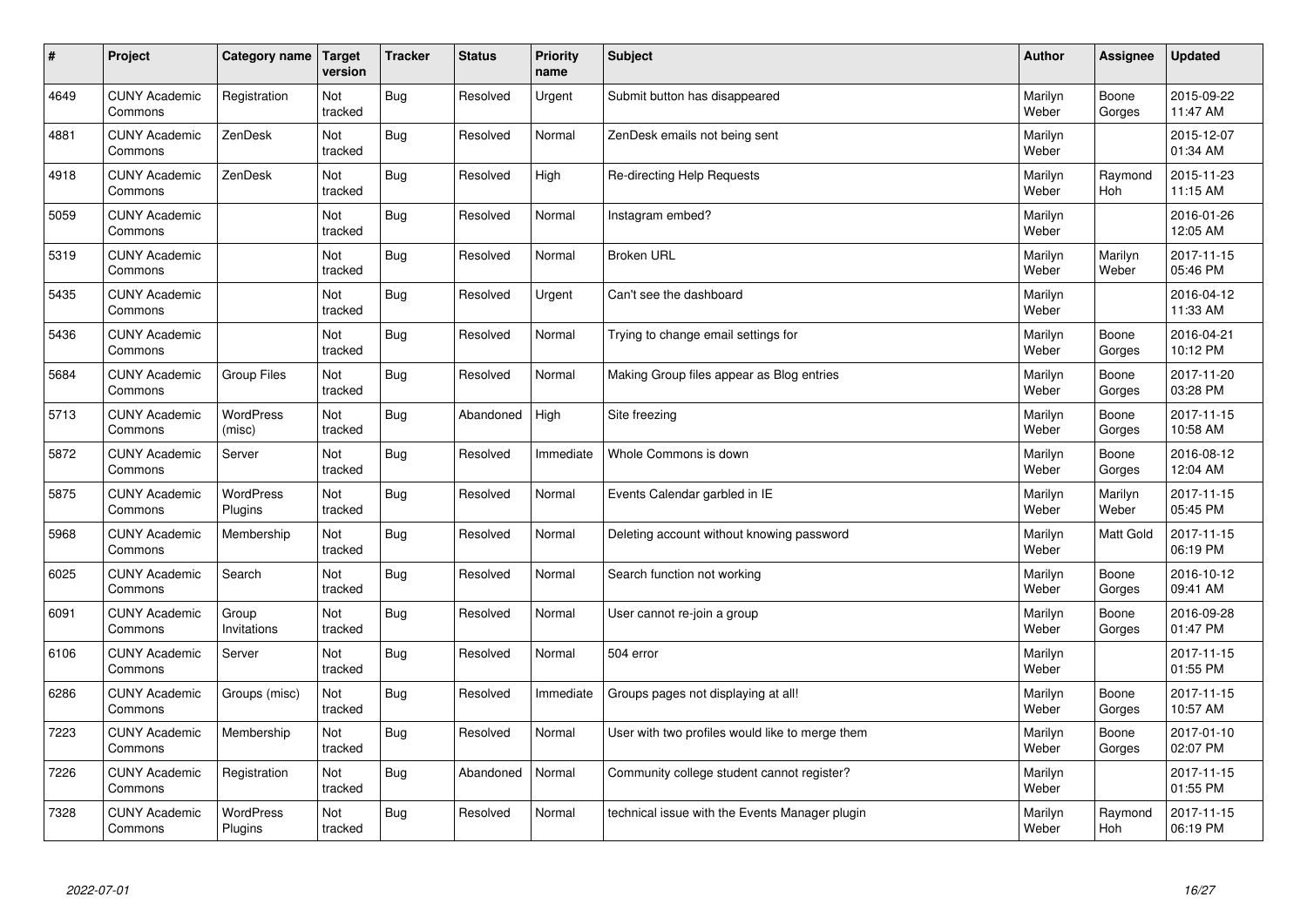| $\vert$ # | Project                         | Category name               | <b>Target</b><br>version | <b>Tracker</b> | <b>Status</b> | <b>Priority</b><br>name | <b>Subject</b>                                     | <b>Author</b>    | <b>Assignee</b> | <b>Updated</b>         |
|-----------|---------------------------------|-----------------------------|--------------------------|----------------|---------------|-------------------------|----------------------------------------------------|------------------|-----------------|------------------------|
| 7337      | <b>CUNY Academic</b><br>Commons | Membership                  | Not<br>tracked           | Bug            | Resolved      | Normal                  | User with new email                                | Marilyn<br>Weber |                 | 2017-01-06<br>11:05 AM |
| 7349      | <b>CUNY Academic</b><br>Commons | Membership                  | Not<br>tracked           | Bug            | Resolved      | Normal                  | <b>LACUNY Institute website</b>                    | Marilyn<br>Weber | Boone<br>Gorges | 2017-01-11<br>04:26 PM |
| 7767      | <b>CUNY Academic</b><br>Commons |                             | Not<br>tracked           | Bug            | Resolved      | Normal                  | Site loading problems                              | Marilyn<br>Weber |                 | 2017-03-21<br>09:57 PM |
| 7770      | <b>CUNY Academic</b><br>Commons | <b>WordPress</b><br>Plugins | Not<br>tracked           | Bug            | Abandoned     | Normal                  | Timeline.js problem                                | Marilyn<br>Weber |                 | 2017-11-15<br>01:43 PM |
| 7995      | <b>CUNY Academic</b><br>Commons | Domain<br>Mapping           | Not<br>tracked           | Bug            | Resolved      | Urgent                  | http://on.socialpaper.gc.cuny.edu down?            | Marilyn<br>Weber |                 | 2017-04-21<br>11:07 AM |
| 8098      | <b>CUNY Academic</b><br>Commons | <b>Public Portfolio</b>     | Not<br>tracked           | Bug            | Abandoned     | Normal                  | Widget in profile not working                      | Marilyn<br>Weber |                 | 2017-11-15<br>01:28 PM |
| 8200      | <b>CUNY Academic</b><br>Commons | Groups (misc)               | Not<br>tracked           | <b>Bug</b>     | Resolved      | Normal                  | Announcements has disappeared                      | Marilyn<br>Weber | Boone<br>Gorges | 2017-05-26<br>04:04 PM |
| 8259      | <b>CUNY Academic</b><br>Commons |                             | Not<br>tracked           | Bug            | Resolved      | Normal                  | missing dashboard                                  | Marilyn<br>Weber |                 | 2017-11-15<br>01:28 PM |
| 8661      | <b>CUNY Academic</b><br>Commons | Group Blogs                 | Not<br>tracked           | Bug            | Resolved      | Normal                  | new group, old site, can't link?                   | Marilyn<br>Weber |                 | 2017-11-15<br>01:26 PM |
| 8878      | <b>CUNY Academic</b><br>Commons | cuny.is                     | Not<br>tracked           | Bug            | Resolved      | Urgent                  | cuny.is site link won't work                       | Marilyn<br>Weber | Boone<br>Gorges | 2017-11-01<br>03:06 PM |
| 8937      | <b>CUNY Academic</b><br>Commons |                             | Not<br>tracked           | <b>Bug</b>     | Resolved      | Normal                  | videos gone                                        | Marilyn<br>Weber |                 | 2017-12-01<br>11:27 AM |
| 9062      | <b>CUNY Academic</b><br>Commons |                             | Not<br>tracked           | Bug            | Resolved      | Normal                  | re-add me as admin of https://commons.gc.cuny.edu/ | Marilyn<br>Weber |                 | 2018-01-08<br>12:03 PM |
| 9130      | <b>CUNY Academic</b><br>Commons | Homepage<br>Slides          | Not<br>tracked           | Bug            | Resolved      | Normal                  | too many redirects                                 | Marilyn<br>Weber |                 | 2018-01-29<br>10:27 AM |
| 9919      | <b>CUNY Academic</b><br>Commons |                             | Not<br>tracked           | Bug            | Resolved      | Normal                  | admin of https://sphcurriculum.commons.gc.cuny.edu | Marilyn<br>Weber |                 | 2018-06-12<br>09:37 PM |
| 10035     | <b>CUNY Academic</b><br>Commons |                             | Not<br>tracked           | Bug            | Resolved      | Normal                  | Reconnecting user to site                          | Marilyn<br>Weber |                 | 2018-07-23<br>11:55 AM |
| 10176     | <b>CUNY Academic</b><br>Commons | Documentation               | Not<br>tracked           | Bug            | Resolved      | Normal                  | domain mapping requests                            | Marilyn<br>Weber | scott voth      | 2018-08-29<br>05:30 PM |
| 10537     | <b>CUNY Academic</b><br>Commons |                             | Not<br>tracked           | Bug            | Resolved      | Normal                  | jpegs not showing                                  | Marilyn<br>Weber |                 | 2018-10-23<br>10:51 AM |
| 11088     | <b>CUNY Academic</b><br>Commons | Group Blogs                 | Not<br>tracked           | <b>Bug</b>     | Resolved      | Normal                  | no notification for comments                       | Marilyn<br>Weber |                 | 2019-02-15<br>03:30 PM |
| 11634     | <b>CUNY Academic</b><br>Commons | WordPress<br>(misc)         | Not<br>tracked           | Bug            | Rejected      | Normal                  | "Insert Read More Tag" working oddly               | Marilyn<br>Weber | Raymond<br>Hoh  | 2019-07-15<br>11:48 PM |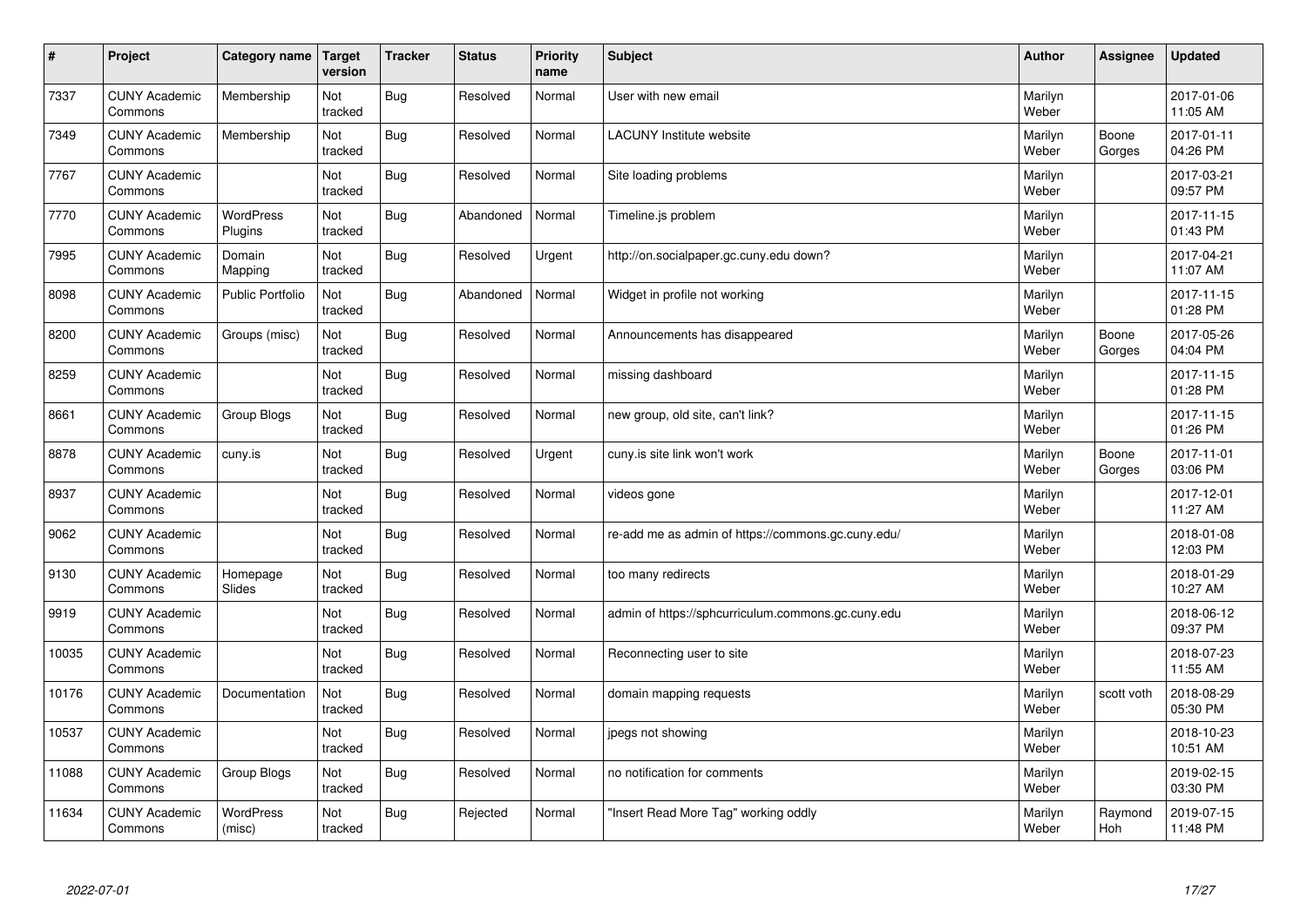| #     | Project                         | Category name                     | Target<br>version     | <b>Tracker</b> | <b>Status</b>        | <b>Priority</b><br>name | <b>Subject</b>                                                                             | <b>Author</b>    | Assignee         | <b>Updated</b>         |
|-------|---------------------------------|-----------------------------------|-----------------------|----------------|----------------------|-------------------------|--------------------------------------------------------------------------------------------|------------------|------------------|------------------------|
| 12360 | <b>CUNY Academic</b><br>Commons | <b>WordPress</b><br><b>Themes</b> | Not<br>tracked        | Bug            | Reporter<br>Feedback | Normal                  | site just says "DANTE We are currently in maintenance mode, please<br>check back shortly." | Marilyn<br>Weber |                  | 2020-02-04<br>12:13 PM |
| 12584 | <b>CUNY Academic</b><br>Commons |                                   | Not<br>tracked        | Bug            | Resolved             | Urgent                  | No way to register                                                                         | Marilyn<br>Weber |                  | 2020-03-27<br>02:38 PM |
| 13013 | <b>CUNY Academic</b><br>Commons |                                   | Not<br>tracked        | Bug            | Resolved             | Normal                  | an invite to Group Admins from Brian Foote?!                                               | Marilyn<br>Weber |                  | 2020-07-07<br>02:36 PM |
| 13328 | <b>CUNY Academic</b><br>Commons | Group Forums                      | Not<br>tracked        | Bug            | Reporter<br>Feedback | Normal                  | cross-posting in two related groups                                                        | Marilyn<br>Weber | Raymond<br>Hoh   | 2020-09-15<br>10:39 PM |
| 13633 | <b>CUNY Academic</b><br>Commons |                                   | <b>Not</b><br>tracked | <b>Bug</b>     | Resolved             | High                    | PublicsLab site down                                                                       | Marilyn<br>Weber |                  | 2020-11-30<br>02:01 PM |
| 13715 | <b>CUNY Academic</b><br>Commons |                                   | Not<br>tracked        | Bug            | Resolved             | High                    | https://ulysses.commons.gc.cuny.edu down                                                   | Marilyn<br>Weber |                  | 2020-12-22<br>03:02 PM |
| 13768 | <b>CUNY Academic</b><br>Commons | Domain<br>Mapping                 | Not<br>tracked        | <b>Bug</b>     | Resolved             | Normal                  | patricksweeney.commons.gc.cuny.edu down                                                    | Marilyn<br>Weber | Raymond<br>Hoh   | 2021-01-12<br>10:47 AM |
| 14075 | <b>CUNY Academic</b><br>Commons | <b>WordPress</b><br>Plugins       | Not<br>tracked        | Bug            | Resolved             | Normal                  | sludigitalportfolios.commons.gc.cuny.edu                                                   | Marilyn<br>Weber | Boone<br>Gorges  | 2021-03-01<br>10:46 AM |
| 14448 | <b>CUNY Academic</b><br>Commons | Password Reset                    | Not<br>tracked        | <b>Bug</b>     | Rejected             | Normal                  | password reset weirdness                                                                   | Marilyn<br>Weber | Raymond<br>Hoh   | 2021-05-12<br>01:34 PM |
| 15252 | <b>CUNY Academic</b><br>Commons | Layout                            | Not<br>tracked        | Bug            | Resolved             | Normal                  | visual glitch with the Segal Center webpage                                                | Marilyn<br>Weber | Raymond<br>Hoh   | 2022-02-03<br>04:56 PM |
| 4965  | <b>CUNY Academic</b><br>Commons | <b>WordPress</b><br>Themes        | Not<br>tracked        | Feature        | Resolved             | Normal                  | Theme requested                                                                            | Marilyn<br>Weber | Boone<br>Gorges  | 2016-02-24<br>09:46 PM |
| 5799  | <b>CUNY Academic</b><br>Commons | <b>Blogs</b><br>(BuddyPress)      | Not<br>tracked        | Feature        | Resolved             | Normal                  | removing one's own access to sites?                                                        | Marilyn<br>Weber | Boone<br>Gorges  | 2016-07-26<br>01:55 PM |
| 7607  | <b>CUNY Academic</b><br>Commons | WordPress<br>(misc)               | Not<br>tracked        | Feature        | Resolved             | Normal                  | mp4 files                                                                                  | Marilyn<br>Weber |                  | 2017-02-15<br>07:37 PM |
| 7608  | <b>CUNY Academic</b><br>Commons | Registration                      | Not<br>tracked        | Feature        | Resolved             | Normal                  | create an account                                                                          | Marilyn<br>Weber |                  | 2017-02-15<br>10:45 PM |
| 13912 | <b>CUNY Academic</b><br>Commons |                                   | Not<br>tracked        | Feature        | Hold                 | Low                     | posting "missed schedule"                                                                  | Marilyn<br>Weber |                  | 2021-02-23<br>10:46 AM |
| 3001  | <b>CUNY Academic</b><br>Commons | WordPress<br>(misc)               | Not<br>tracked        | Support        | Resolved             | Normal                  | shortlink requested                                                                        | Marilyn<br>Weber | Boone<br>Gorges  | 2014-01-30<br>01:26 PM |
| 3029  | <b>CUNY Academic</b><br>Commons | cuny.is                           | Not<br>tracked        | Support        | Resolved             | Normal                  | shortlink request                                                                          | Marilyn<br>Weber | Boone<br>Gorges  | 2014-02-12<br>10:03 AM |
| 4880  | <b>CUNY Academic</b><br>Commons | Password Reset                    | Not<br>tracked        | Support        | Resolved             | High                    | CUNY Central person having password trouble                                                | Marilyn<br>Weber |                  | 2015-11-10<br>12:40 PM |
| 5019  | <b>CUNY Academic</b><br>Commons | Registration                      | Not<br>tracked        | Support        | Resolved             | Normal                  | Forgotten password for user with new email address                                         | Marilyn<br>Weber | Marilyn<br>Weber | 2015-12-11<br>04:18 PM |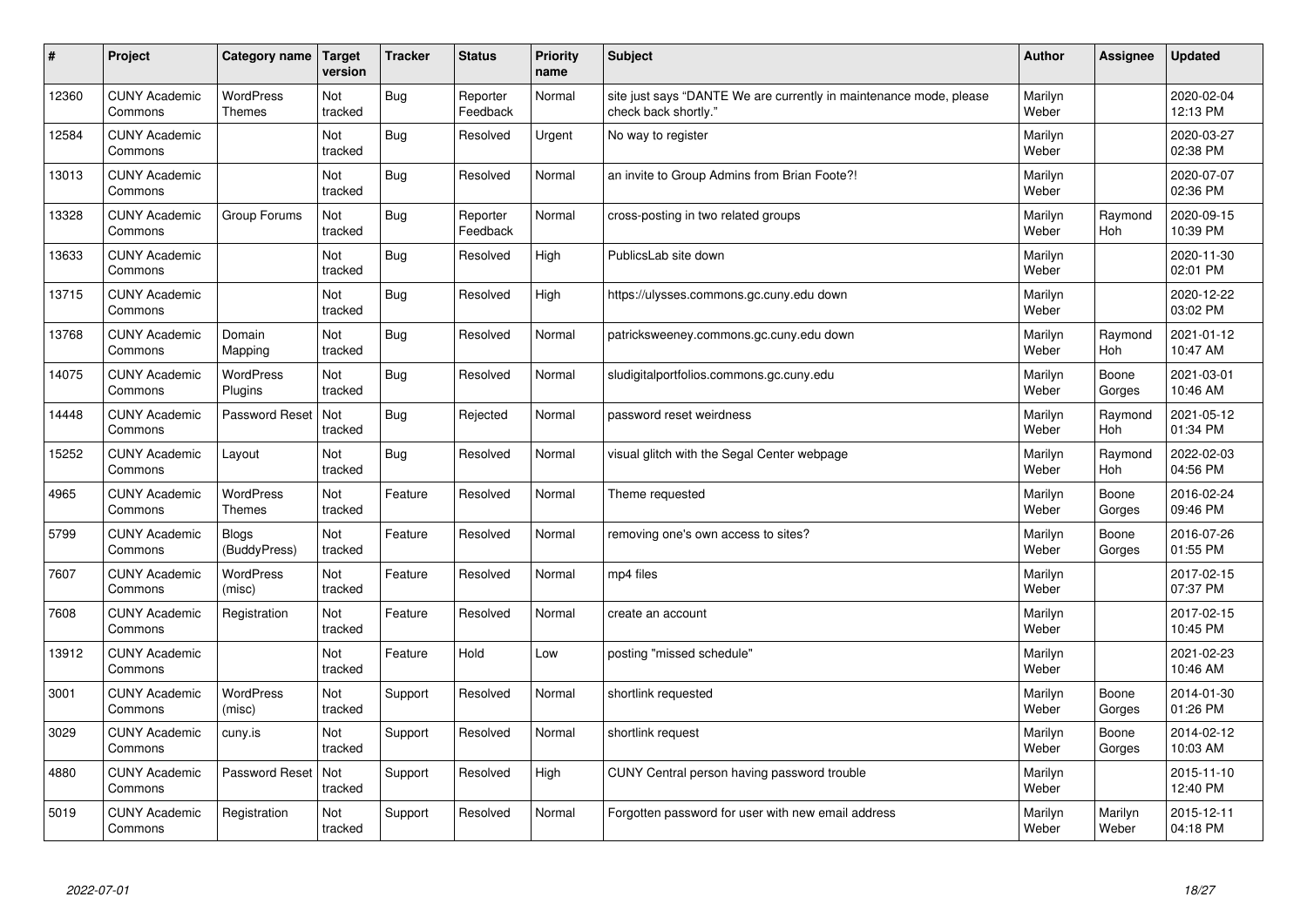| $\vert$ # | Project                         | Category name         | <b>Target</b><br>version | <b>Tracker</b> | <b>Status</b> | <b>Priority</b><br>name | <b>Subject</b>                                             | <b>Author</b>    | Assignee        | <b>Updated</b>         |
|-----------|---------------------------------|-----------------------|--------------------------|----------------|---------------|-------------------------|------------------------------------------------------------|------------------|-----------------|------------------------|
| 5037      | <b>CUNY Academic</b><br>Commons | Registration          | Not<br>tracked           | Support        | Resolved      | Normal                  | Another Forgotten password for user with new email address | Marilyn<br>Weber | Boone<br>Gorges | 2015-12-22<br>05:24 PM |
| 5753      | <b>CUNY Academic</b><br>Commons | WordPress<br>(misc)   | Not<br>tracked           | Support        | Resolved      | Normal                  | merging blogs and groups                                   | Marilyn<br>Weber | Boone<br>Gorges | 2016-08-29<br>03:09 PM |
| 5772      | <b>CUNY Academic</b><br>Commons | Membership            | Not<br>tracked           | Support        | Resolved      | Normal                  | User email change and forgotten password                   | Marilyn<br>Weber | Matt Gold       | 2017-11-15<br>06:18 PM |
| 5844      | <b>CUNY Academic</b><br>Commons |                       | Not<br>tracked           | Support        | Resolved      | Normal                  | edit Host Files on Windows 10 problems                     | Marilyn<br>Weber |                 | 2016-07-27<br>09:08 AM |
| 5985      | <b>CUNY Academic</b><br>Commons | Support               | Not<br>tracked           | Support        | Resolved      | Normal                  | change user's email address (she cannot access old)        | Marilyn<br>Weber | Boone<br>Gorges | 2016-09-07<br>01:43 PM |
| 6656      | <b>CUNY Academic</b><br>Commons | Support               | Not<br>tracked           | Support        | Resolved      | Normal                  | Remove user profile                                        | Marilyn<br>Weber | Matt Gold       | 2016-11-10<br>02:18 PM |
| 6812      | <b>CUNY Academic</b><br>Commons |                       | Not<br>tracked           | Support        | Resolved      | Normal                  | User cannot change email                                   | Marilyn<br>Weber | Matt Gold       | 2016-12-01<br>06:24 PM |
| 6815      | <b>CUNY Academic</b><br>Commons | Password Reset        | Not<br>tracked           | Support        | Resolved      | Normal                  | password reset requested                                   | Marilyn<br>Weber | Matt Gold       | 2016-11-22<br>10:30 AM |
| 6851      | <b>CUNY Academic</b><br>Commons | Redmine               | Not<br>tracked           | Support        | Resolved      | Normal                  | How do I help users join Redmine?                          | Marilyn<br>Weber | Matt Gold       | 2016-11-28<br>10:16 AM |
| 6857      | <b>CUNY Academic</b><br>Commons | Blogs<br>(BuddyPress) | Not<br>tracked           | Support        | Resolved      | Normal                  | Committee on Religion website                              | Marilyn<br>Weber | Boone<br>Gorges | 2017-08-17<br>10:24 AM |
| 6866      | <b>CUNY Academic</b><br>Commons |                       | Not<br>tracked           | Support        | Resolved      | Normal                  | User would like to have her account deleted                | Marilyn<br>Weber | Matt Gold       | 2017-11-15<br>05:49 PM |
| 6899      | <b>CUNY Academic</b><br>Commons | Account settings      | Not<br>tracked           | Support        | Resolved      | Normal                  | New user has misspelled her own name                       | Marilyn<br>Weber | Boone<br>Gorges | 2016-12-01<br>05:10 PM |
| 7486      | <b>CUNY Academic</b><br>Commons | Membership            | Not<br>tracked           | Support        | Resolved      | Normal                  | changed email address                                      | Marilyn<br>Weber |                 | 2017-01-24<br>10:00 PM |
| 7613      | <b>CUNY Academic</b><br>Commons | Registration          | Not<br>tracked           | Support        | Resolved      | Normal                  | non-matriculated students                                  | Marilyn<br>Weber | Boone<br>Gorges | 2017-11-15<br>11:03 AM |
| 7619      | <b>CUNY Academic</b><br>Commons | Membership            | Not<br>tracked           | Support        | Resolved      | Normal                  | outside users for a site that isn't a class?               | Marilyn<br>Weber | Matt Gold       | 2017-11-15<br>06:18 PM |
| 7678      | <b>CUNY Academic</b><br>Commons | Groups (misc)         | Not<br>tracked           | Support        | Resolved      | Normal                  | add admin to student group                                 | Marilyn<br>Weber | Boone<br>Gorges | 2017-02-15<br>11:58 AM |
| 7685      | <b>CUNY Academic</b><br>Commons | Password Reset        | Not<br>tracked           | Support        | Resolved      | Normal                  | temporary password                                         | Marilyn<br>Weber | Boone<br>Gorges | 2017-02-15<br>07:36 PM |
| 7700      | <b>CUNY Academic</b><br>Commons |                       | Not<br>tracked           | Support        | Abandoned     | Normal                  | slow loading Page on site                                  | Marilyn<br>Weber | Boone<br>Gorges | 2017-11-15<br>11:02 AM |
| 7724      | <b>CUNY Academic</b><br>Commons |                       | Not<br>tracked           | Support        | Abandoned     | Normal                  | User name confusion                                        | Marilyn<br>Weber | Boone<br>Gorges | 2017-11-15<br>11:12 AM |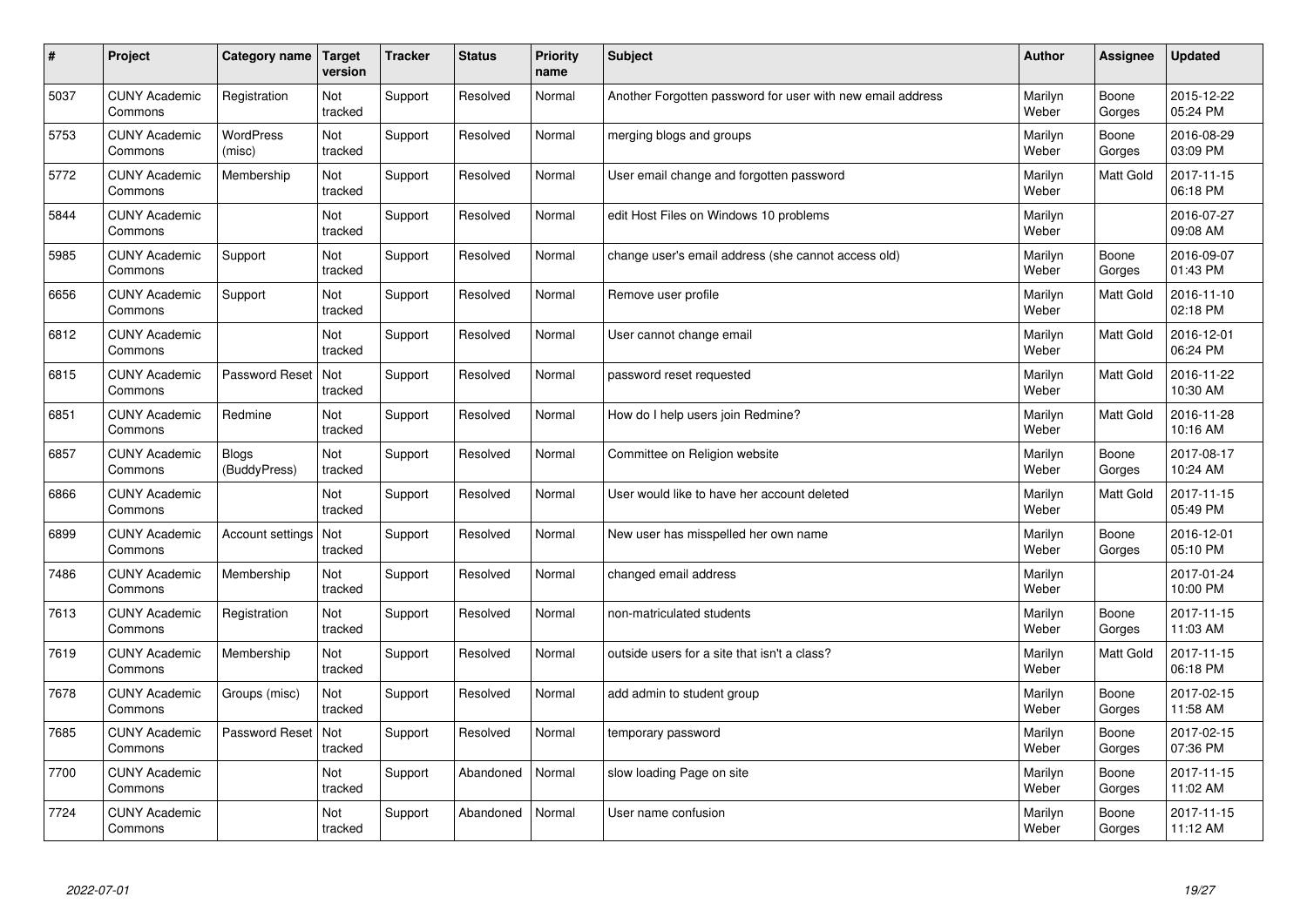| #    | Project                         | Category name        | <b>Target</b><br>version | <b>Tracker</b> | <b>Status</b> | <b>Priority</b><br>name | <b>Subject</b>                                              | <b>Author</b>    | Assignee        | <b>Updated</b>         |
|------|---------------------------------|----------------------|--------------------------|----------------|---------------|-------------------------|-------------------------------------------------------------|------------------|-----------------|------------------------|
| 7771 | <b>CUNY Academic</b><br>Commons | Membership           | Not<br>tracked           | Support        | Resolved      | Normal                  | User would like to be uncoupled from sites                  | Marilyn<br>Weber | Boone<br>Gorges | 2017-03-09<br>12:38 PM |
| 7775 | <b>CUNY Academic</b><br>Commons | Membership           | Not<br>tracked           | Support        | Resolved      | Normal                  | Email change                                                | Marilyn<br>Weber |                 | 2017-03-08<br>10:09 PM |
| 7785 | <b>CUNY Academic</b><br>Commons |                      | Not<br>tracked           | Support        | Resolved      | Normal                  | ftp access or files?                                        | Marilyn<br>Weber | Boone<br>Gorges | 2017-03-13<br>02:34 PM |
| 7836 | <b>CUNY Academic</b><br>Commons | Social Paper         | Not<br>tracked           | Support        | Resolved      | Normal                  | missing Social Paper                                        | Marilyn<br>Weber |                 | 2017-11-15<br>01:31 PM |
| 7922 | <b>CUNY Academic</b><br>Commons | Membership           | Not<br>tracked           | Support        | Resolved      | Normal                  | add me as an admin to the MALs alumni site?                 | Marilyn<br>Weber |                 | 2017-04-06<br>05:19 PM |
| 7972 | <b>CUNY Academic</b><br>Commons |                      | Not<br>tracked           | Support        | Resolved      | Normal                  | expand the memory limit for videos?                         | Marilyn<br>Weber |                 | 2017-04-20<br>10:07 AM |
| 8071 | <b>CUNY Academic</b><br>Commons | WordPress<br>Plugins | Not<br>tracked           | Support        | Rejected      | Normal                  | Anthologize                                                 | Marilyn<br>Weber |                 | 2017-05-10<br>10:15 AM |
| 8120 | <b>CUNY Academic</b><br>Commons | Membership           | Not<br>tracked           | Support        | Resolved      | Normal                  | add me as an admin to https://nyslavery.commons.gc.cuny.edu | Marilyn<br>Weber |                 | 2017-05-10<br>02:19 PM |
| 8222 | <b>CUNY Academic</b><br>Commons | Membership           | Not<br>tracked           | Support        | Resolved      | Normal                  | Admin for iletc.commons.gc.cuny.edu                         | Marilyn<br>Weber | Boone<br>Gorges | 2017-06-08<br>10:06 AM |
| 8289 | <b>CUNY Academic</b><br>Commons |                      | Not<br>tracked           | Support        | Resolved      | Normal                  | removing my access to sites                                 | Marilyn<br>Weber | Luke<br>Waltzer | 2017-06-19<br>12:40 PM |
| 8308 | <b>CUNY Academic</b><br>Commons | WordPress<br>Plugins | Not<br>tracked           | Support        | Resolved      | Normal                  | WP Migration plugin                                         | Marilyn<br>Weber |                 | 2017-11-15<br>01:27 PM |
| 8379 | <b>CUNY Academic</b><br>Commons |                      | Not<br>tracked           | Support        | Resolved      | Normal                  | request for site build help                                 | Marilyn<br>Weber |                 | 2017-07-01<br>10:48 AM |
| 8401 | <b>CUNY Academic</b><br>Commons | Membership           | Not<br>tracked           | Support        | Resolved      | Normal                  | add me as an admin                                          | Marilyn<br>Weber | Boone<br>Gorges | 2017-07-11<br>11:40 AM |
| 8429 | <b>CUNY Academic</b><br>Commons | Membership           | Not<br>tracked           | Support        | Resolved      | Normal                  | Please make me an admin of https://arc.commons.gc.cuny.edu  | Marilyn<br>Weber | Boone<br>Gorges | 2017-07-24<br>03:33 PM |
| 8464 | <b>CUNY Academic</b><br>Commons |                      | Not<br>tracked           | Support        | Resolved      | Normal                  | WP UI                                                       | Marilyn<br>Weber |                 | 2017-10-11<br>11:23 AM |
| 8471 | <b>CUNY Academic</b><br>Commons |                      | Not<br>tracked           | Support        | Resolved      | Normal                  | admin at https://commons.gc.cuny.edu/                       | Marilyn<br>Weber |                 | 2017-09-06<br>01:50 PM |
| 8481 | <b>CUNY Academic</b><br>Commons | Membership           | Not<br>tracked           | Support        | Resolved      | Normal                  | admin of http://swipanalytic.org/organizers/                | Marilyn<br>Weber |                 | 2019-02-19<br>01:58 PM |
| 8529 | <b>CUNY Academic</b><br>Commons |                      | Not<br>tracked           | Support        | Resolved      | Normal                  | lframe regiest?                                             | Marilyn<br>Weber |                 | 2017-08-16<br>04:40 PM |
| 8531 | <b>CUNY Academic</b><br>Commons | Membership           | Not<br>tracked           | Support        | Resolved      | Normal                  | admin of https://admissions.commons.gc.cuny.edu             | Marilyn<br>Weber |                 | 2017-08-15<br>04:20 PM |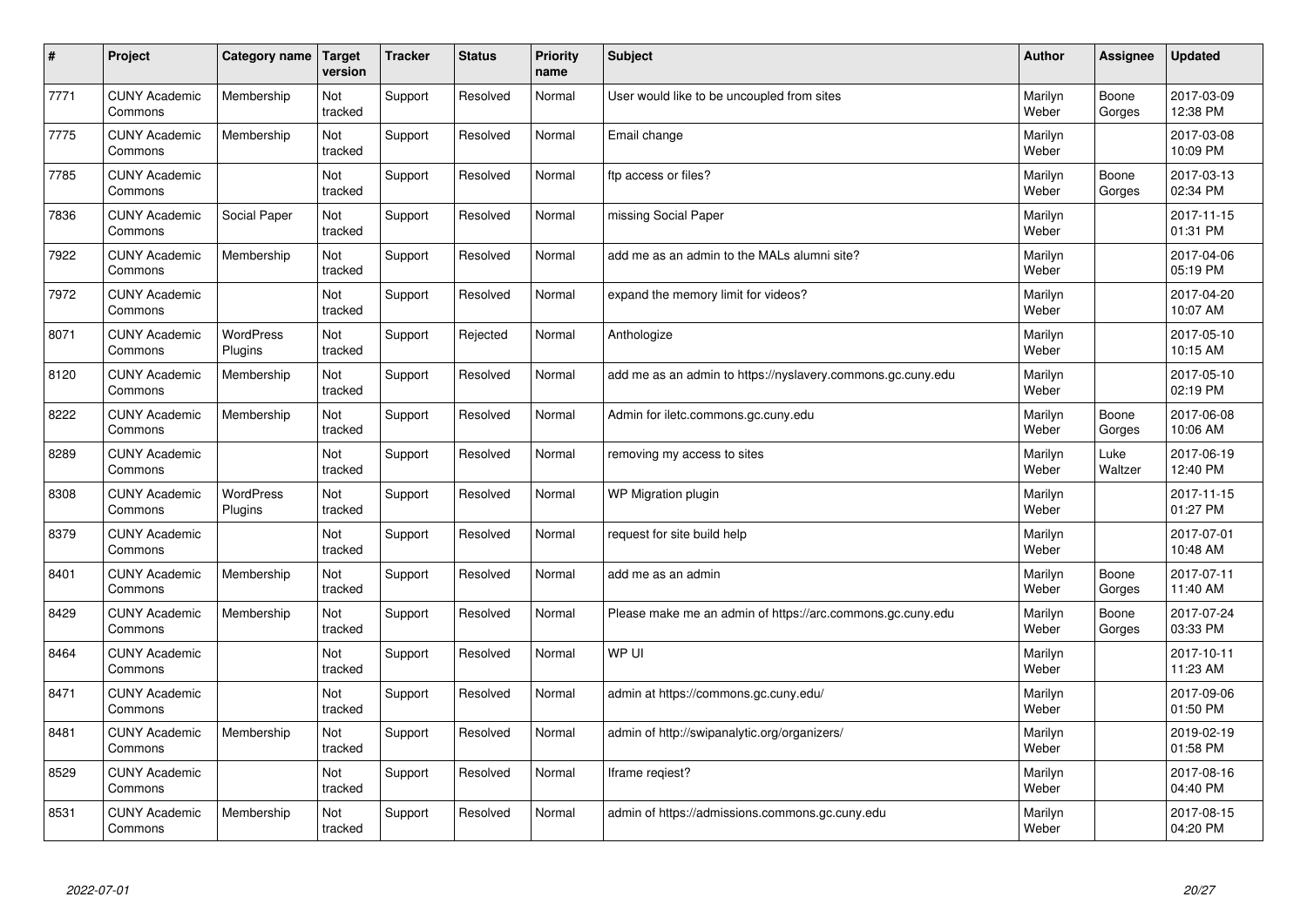| $\sharp$ | Project                         | Category name       | <b>Target</b><br>version | <b>Tracker</b> | <b>Status</b> | Priority<br>name | <b>Subject</b>                             | <b>Author</b>    | Assignee       | <b>Updated</b>         |
|----------|---------------------------------|---------------------|--------------------------|----------------|---------------|------------------|--------------------------------------------|------------------|----------------|------------------------|
| 8553     | <b>CUNY Academic</b><br>Commons |                     | Not<br>tracked           | Support        | Resolved      | Normal           | storage limits?                            | Marilyn<br>Weber |                | 2017-08-18<br>04:36 PM |
| 8566     | <b>CUNY Academic</b><br>Commons | Membership          | Not<br>tracked           | Support        | Resolved      | Normal           | user email change                          | Marilyn<br>Weber |                | 2017-11-15<br>01:27 PM |
| 8577     | <b>CUNY Academic</b><br>Commons | Membership          | Not<br>tracked           | Support        | Resolved      | Normal           | another user email change                  | Marilyn<br>Weber |                | 2017-08-25<br>10:23 AM |
| 8607     | <b>CUNY Academic</b><br>Commons |                     | Not<br>tracked           | Support        | <b>New</b>    | Normal           | Paypal?                                    | Marilyn<br>Weber | Matt Gold      | 2018-05-15<br>01:37 PM |
| 8630     | <b>CUNY Academic</b><br>Commons | Membership          | Not<br>tracked           | Support        | Resolved      | Normal           | Change in email/campus                     | Marilyn<br>Weber |                | 2017-08-30<br>03:48 PM |
| 8729     | <b>CUNY Academic</b><br>Commons |                     | Not<br>tracked           | Support        | Resolved      | Normal           | email change                               | Marilyn<br>Weber |                | 2017-09-25<br>02:14 PM |
| 8768     | <b>CUNY Academic</b><br>Commons |                     | Not<br>tracked           | Support        | Resolved      | Normal           | unsafe redirect?                           | Marilyn<br>Weber |                | 2017-10-06<br>12:14 PM |
| 8848     | <b>CUNY Academic</b><br>Commons |                     | Not<br>tracked           | Support        | Resolved      | Normal           | email change request                       | Marilyn<br>Weber |                | 2017-10-24<br>11:19 AM |
| 8855     | <b>CUNY Academic</b><br>Commons |                     | Not<br>tracked           | Support        | Resolved      | Normal           | another email change request               | Marilyn<br>Weber |                | 2017-10-25<br>10:55 AM |
| 8873     | <b>CUNY Academic</b><br>Commons |                     | Not<br>tracked           | Support        | Resolved      | Normal           | maximum file upload size?                  | Marilyn<br>Weber |                | 2017-10-30<br>11:23 AM |
| 8882     | <b>CUNY Academic</b><br>Commons |                     | Not<br>tracked           | Support        | Resolved      | Normal           | question about search engines              | Marilyn<br>Weber |                | 2017-11-01<br>03:26 PM |
| 8906     | <b>CUNY Academic</b><br>Commons | Redmine             | Not<br>tracked           | Support        | Resolved      | Normal           | Redmine access?                            | Marilyn<br>Weber | Matt Gold      | 2017-11-13<br>06:02 PM |
| 8978     | <b>CUNY Academic</b><br>Commons | Groups (misc)       | Not<br>tracked           | Support        | Resolved      | Normal           | removing old groups                        | Marilyn<br>Weber |                | 2018-12-10<br>03:52 PM |
| 9004     | <b>CUNY Academic</b><br>Commons | Membership          | Not<br>tracked           | Support        | Resolved      | Normal           | email change request                       | Marilyn<br>Weber |                | 2017-12-14<br>12:27 PM |
| 9134     | <b>CUNY Academic</b><br>Commons | Membership          | Not<br>tracked           | Support        | Abandoned     | Normal           | former user                                | Marilyn<br>Weber | Matt Gold      | 2019-09-18<br>10:26 AM |
| 9162     | <b>CUNY Academic</b><br>Commons | Registration        | <b>Not</b><br>tracked    | Support        | Resolved      | Normal           | email change due to user error             | Marilyn<br>Weber | Matt Gold      | 2018-02-13<br>11:11 AM |
| 9223     | <b>CUNY Academic</b><br>Commons |                     | Not<br>tracked           | Support        | Resolved      | Normal           | moving wordpress sites                     | Marilyn<br>Weber |                | 2018-02-18<br>08:44 PM |
| 9355     | <b>CUNY Academic</b><br>Commons |                     | Not<br>tracked           | Support        | Resolved      | Normal           | 14gb of video?                             | Marilyn<br>Weber |                | 2018-03-13<br>11:56 AM |
| 9499     | <b>CUNY Academic</b><br>Commons | WordPress<br>(misc) | Not<br>tracked           | Support        | Resolved      | Normal           | tiny question - preventing dates on posts? | Marilyn<br>Weber | Raymond<br>Hoh | 2018-04-04<br>03:55 PM |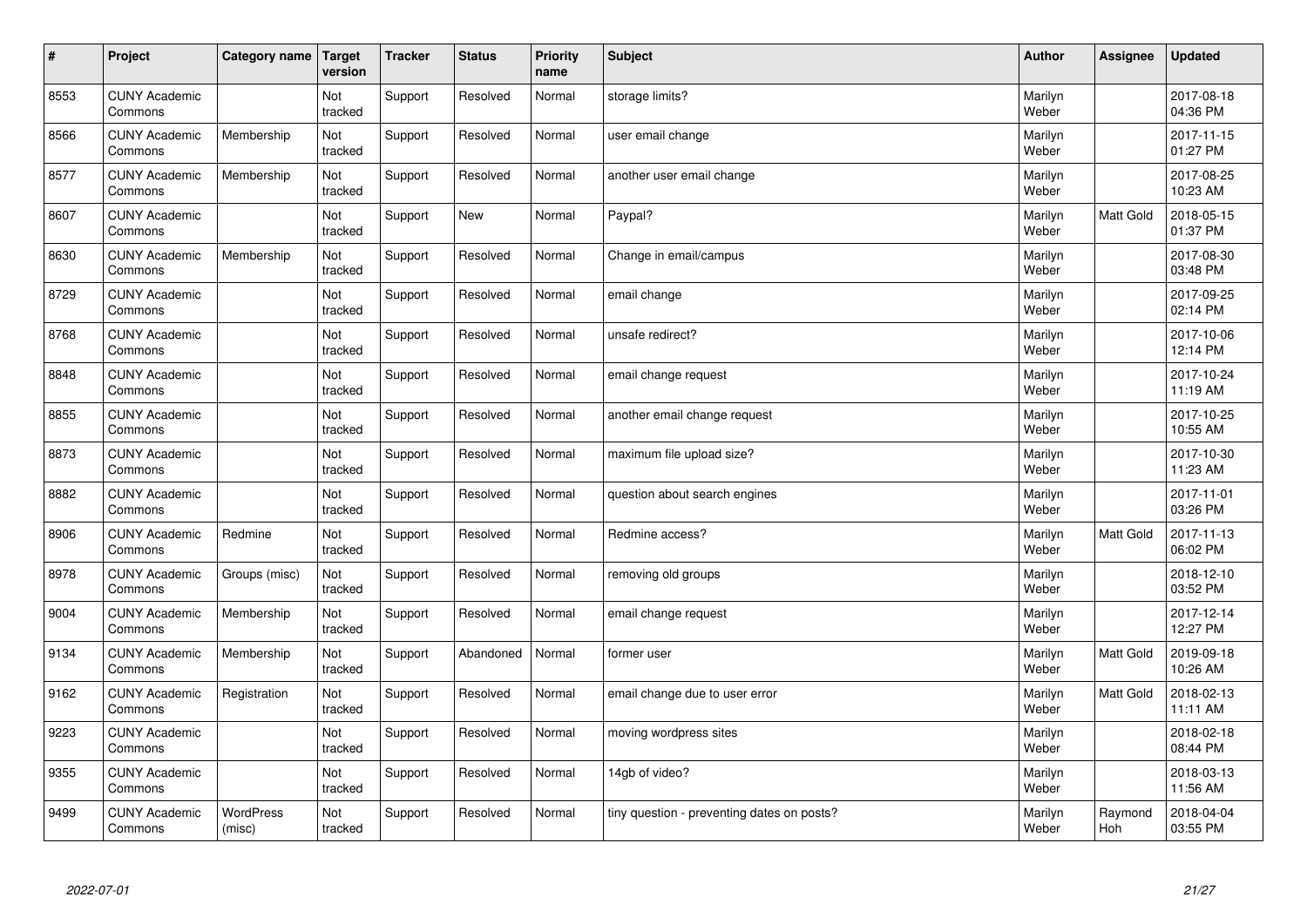| $\vert$ # | Project                         | Category name                     | <b>Target</b><br>version | <b>Tracker</b> | <b>Status</b> | Priority<br>name | <b>Subject</b>                                          | <b>Author</b>    | Assignee       | <b>Updated</b>         |
|-----------|---------------------------------|-----------------------------------|--------------------------|----------------|---------------|------------------|---------------------------------------------------------|------------------|----------------|------------------------|
| 9518      | <b>CUNY Academic</b><br>Commons |                                   | Not<br>tracked           | Support        | Rejected      | Normal           | problems with site on Internet Explorer                 | Marilyn<br>Weber | Raymond<br>Hoh | 2019-03-11<br>11:18 PM |
| 9535      | <b>CUNY Academic</b><br>Commons |                                   | Not<br>tracked           | Support        | Resolved      | Normal           | admin for https://video.commons.gc.cuny.edu/?           | Marilyn<br>Weber | Matt Gold      | 2018-04-13<br>05:06 PM |
| 9541      | <b>CUNY Academic</b><br>Commons | <b>WordPress</b><br>(misc)        | Not<br>tracked           | Support        | Resolved      | Normal           | repeating header banner                                 | Marilyn<br>Weber | Raymond<br>Hoh | 2018-04-06<br>12:33 PM |
| 9604      | <b>CUNY Academic</b><br>Commons |                                   | Not<br>tracked           | Support        | Resolved      | Normal           | (Marilyn) can only log into cdev as teststudent         | Marilyn<br>Weber |                | 2018-04-21<br>10:20 AM |
| 9725      | <b>CUNY Academic</b><br>Commons |                                   | Not<br>tracked           | Support        | Resolved      | Normal           | problems with deleting a site                           | Marilyn<br>Weber |                | 2018-05-07<br>10:24 PM |
| 9726      | <b>CUNY Academic</b><br>Commons | <b>WordPress</b><br>Plugins       | Not<br>tracked           | Support        | Abandoned     | Normal           | technical error on Contact page                         | Marilyn<br>Weber |                | 2018-12-10<br>03:53 PM |
| 9767      | <b>CUNY Academic</b><br>Commons | Registration                      | Not<br>tracked           | Support        | Resolved      | Normal           | user deleted account but now needs one                  | Marilyn<br>Weber |                | 2018-05-11<br>02:39 PM |
| 9779      | <b>CUNY Academic</b><br>Commons | Membership                        | Not<br>tracked           | Support        | Resolved      | Normal           | user not sure if she is registered.                     | Marilyn<br>Weber |                | 2018-12-10<br>03:53 PM |
| 9780      | <b>CUNY Academic</b><br>Commons |                                   | Not<br>tracked           | Support        | Resolved      | Normal           | remove the phone number on this profile?                | Marilyn<br>Weber |                | 2018-05-15<br>10:35 AM |
| 9823      | <b>CUNY Academic</b><br>Commons | Account settings                  | Not<br>tracked           | Support        | Resolved      | Normal           | email change                                            | Marilyn<br>Weber | Matt Gold      | 2018-05-23<br>01:58 PM |
| 9886      | <b>CUNY Academic</b><br>Commons | cuny.is                           | Not<br>tracked           | Support        | Resolved      | Normal           | cuny.is SSL                                             | Marilyn<br>Weber |                | 2018-10-26<br>02:07 PM |
| 9889      | <b>CUNY Academic</b><br>Commons |                                   | Not<br>tracked           | Support        | Resolved      | Normal           | remove comments from activity feed?                     | Marilyn<br>Weber |                | 2018-12-10<br>03:53 PM |
| 9927      | <b>CUNY Academic</b><br>Commons | Membership                        | Not<br>tracked           | Support        | Resolved      | Normal           | wrong email used                                        | Marilyn<br>Weber | Matt Gold      | 2018-06-14<br>10:21 AM |
| 9996      | <b>CUNY Academic</b><br>Commons | Membership                        | Not<br>tracked           | Support        | Rejected      | Normal           | user email change request                               | Marilyn<br>Weber |                | 2018-07-16<br>10:49 AM |
| 10006     | <b>CUNY Academic</b><br>Commons | Membership                        | Not<br>tracked           | Support        | Resolved      | Normal           | another email change request                            | Marilyn<br>Weber |                | 2018-07-13<br>12:36 PM |
| 10059     | <b>CUNY Academic</b><br>Commons | <b>WordPress</b><br><b>Themes</b> | Not<br>tracked           | Support        | Resolved      | Normal           | Magazine Premium theme for new site                     | Marilyn<br>Weber |                | 2020-02-17<br>03:39 PM |
| 10066     | <b>CUNY Academic</b><br>Commons | Membership                        | Not<br>tracked           | Support        | Resolved      | Normal           | add me as an admin to https://pkms.commons.gc.cuny.edu/ | Marilyn<br>Weber |                | 2018-07-26<br>11:54 AM |
| 10133     | <b>CUNY Academic</b><br>Commons | WordPress<br>(misc)               | Not<br>tracked           | Support        | Resolved      | Normal           | two Commons sites to be migrated elsewhere              | Marilyn<br>Weber |                | 2018-12-10<br>03:54 PM |
| 10239     | <b>CUNY Academic</b><br>Commons |                                   | Not<br>tracked           | Support        | Resolved      | Normal           | musicroombooking.commons.gc.cuny.edu                    | Marilyn<br>Weber |                | 2018-08-29<br>03:06 PM |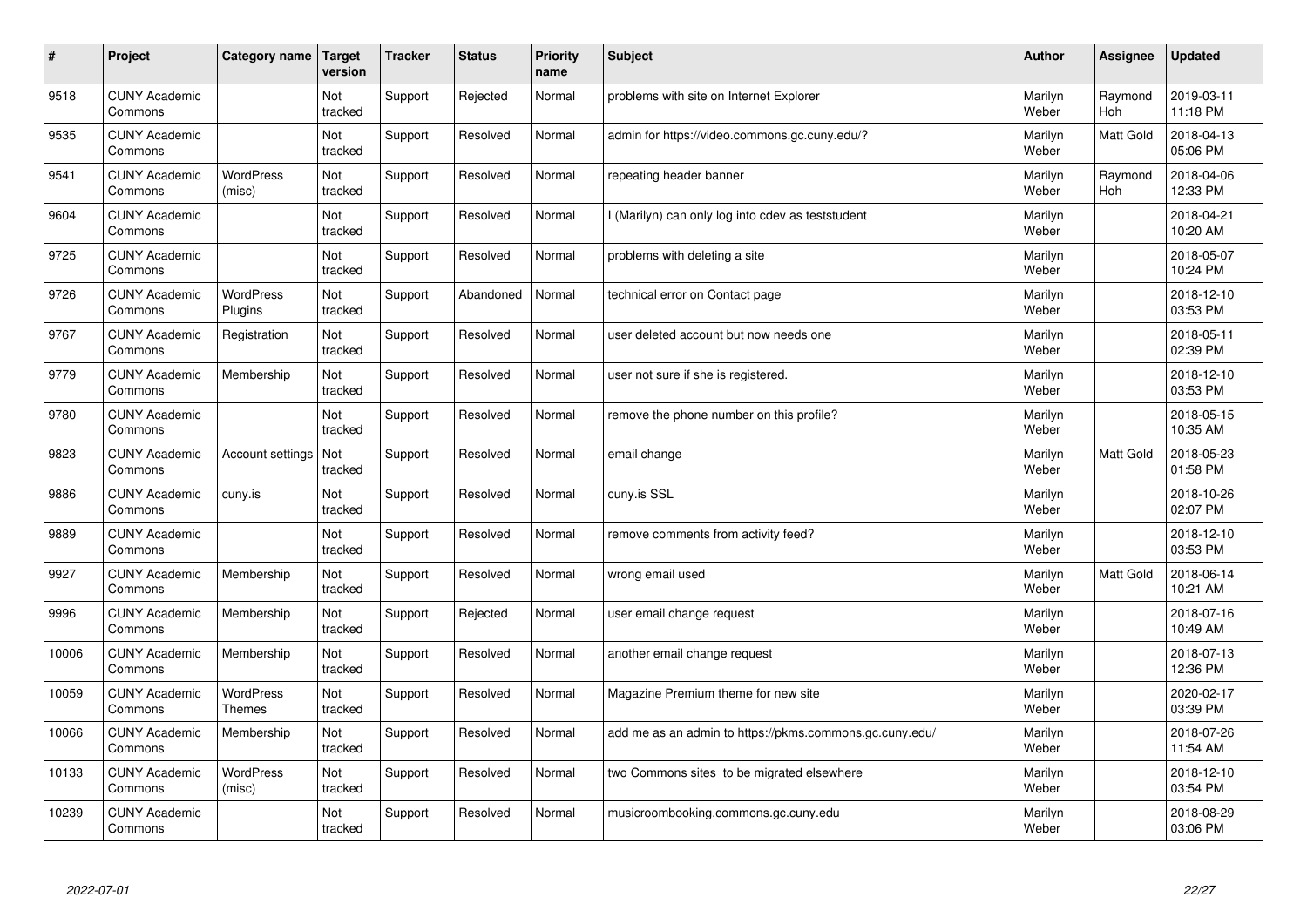| $\vert$ # | Project                         | Category name                   | <b>Target</b><br>version | <b>Tracker</b> | <b>Status</b>        | <b>Priority</b><br>name | Subject                                              | <b>Author</b>    | Assignee        | <b>Updated</b>         |
|-----------|---------------------------------|---------------------------------|--------------------------|----------------|----------------------|-------------------------|------------------------------------------------------|------------------|-----------------|------------------------|
| 10257     | <b>CUNY Academic</b><br>Commons | Membership                      | Not<br>tracked           | Support        | Resolved             | Normal                  | change the email from @login.cuny.edu to campu email | Marilyn<br>Weber |                 | 2018-12-10<br>03:55 PM |
| 10273     | <b>CUNY Academic</b><br>Commons | Registration                    | Not<br>tracked           | Support        | Reporter<br>Feedback | Normal                  | users combining CF and campus address                | Marilyn<br>Weber |                 | 2019-09-18<br>10:58 AM |
| 10298     | <b>CUNY Academic</b><br>Commons |                                 | Not<br>tracked           | Support        | Resolved             | Normal                  | RSS feed to itunes problem                           | Marilyn<br>Weber |                 | 2018-12-10<br>03:57 PM |
| 10387     | <b>CUNY Academic</b><br>Commons | Membership                      | Not<br>tracked           | Support        | Resolved             | Normal                  | remove user page                                     | Marilyn<br>Weber |                 | 2018-09-28<br>02:26 PM |
| 10407     | <b>CUNY Academic</b><br>Commons |                                 | <b>Not</b><br>tracked    | Support        | Resolved             | Normal                  | toolbar problem                                      | Marilyn<br>Weber | Boone<br>Gorges | 2018-10-23<br>10:52 AM |
| 10440     | <b>CUNY Academic</b><br>Commons |                                 | Not<br>tracked           | Support        | Resolved             | Normal                  | Acert post problem                                   | Marilyn<br>Weber |                 | 2018-12-10<br>03:57 PM |
| 10571     | <b>CUNY Academic</b><br>Commons |                                 | Not<br>tracked           | Support        | Abandoned            | Normal                  | newsletter queue problem                             | Marilyn<br>Weber |                 | 2018-12-10<br>03:58 PM |
| 10606     | <b>CUNY Academic</b><br>Commons | cdev.gc.cuny.ed<br>$\mathsf{u}$ | Not<br>tracked           | Support        | Resolved             | Normal                  | problems with testing environment                    | Marilyn<br>Weber |                 | 2018-11-02<br>10:27 AM |
| 10657     | <b>CUNY Academic</b><br>Commons |                                 | Not<br>tracked           | Support        | Reporter<br>Feedback | Normal                  | child theme problems                                 | Marilyn<br>Weber |                 | 2018-11-08<br>01:19 PM |
| 10820     | <b>CUNY Academic</b><br>Commons |                                 | Not<br>tracked           | Support        | Resolved             | Normal                  | retrieve deleted pages/posts                         | Marilyn<br>Weber |                 | 2018-12-13<br>06:33 PM |
| 10910     | <b>CUNY Academic</b><br>Commons | Membership                      | Not<br>tracked           | Support        | Resolved             | Normal                  | request to be an admin to a prof's site              | Marilyn<br>Weber |                 | 2019-01-04<br>10:45 AM |
| 10941     | <b>CUNY Academic</b><br>Commons | Membership                      | Not<br>tracked           | Support        | Resolved             | Normal                  | update user email                                    | Marilyn<br>Weber |                 | 2019-02-13<br>02:24 PM |
| 10986     | <b>CUNY Academic</b><br>Commons |                                 | Not<br>tracked           | Support        | Resolved             | Normal                  | PDF embedder provoking error                         | Marilyn<br>Weber |                 | 2019-03-29<br>04:28 PM |
| 11002     | <b>CUNY Academic</b><br>Commons |                                 | Not<br>tracked           | Support        | Resolved             | Normal                  | open link in a new tab not working                   | Marilyn<br>Weber |                 | 2019-06-03<br>07:57 PM |
| 11003     | <b>CUNY Academic</b><br>Commons |                                 | Not<br>tracked           | Support        | Resolved             | Normal                  | user email change                                    | Marilyn<br>Weber |                 | 2019-01-24<br>02:50 PM |
| 11017     | <b>CUNY Academic</b><br>Commons |                                 | Not<br>tracked           | Support        | Resolved             | Normal                  | site didn't save?                                    | Marilyn<br>Weber |                 | 2019-01-25<br>03:47 PM |
| 11031     | <b>CUNY Academic</b><br>Commons |                                 | Not<br>tracked           | Support        | Resolved             | Normal                  | new group with seemingly old topics                  | Marilyn<br>Weber |                 | 2019-02-11<br>12:17 PM |
| 11127     | <b>CUNY Academic</b><br>Commons | Membership                      | Not<br>tracked           | Support        | Resolved             | Normal                  | user with new campus affiliation                     | Marilyn<br>Weber |                 | 2019-02-19<br>02:09 PM |
| 11147     | <b>CUNY Academic</b><br>Commons | Membership                      | Not<br>tracked           | Support        | Resolved             | Normal                  | employee email change                                | Marilyn<br>Weber |                 | 2019-03-12<br>03:58 PM |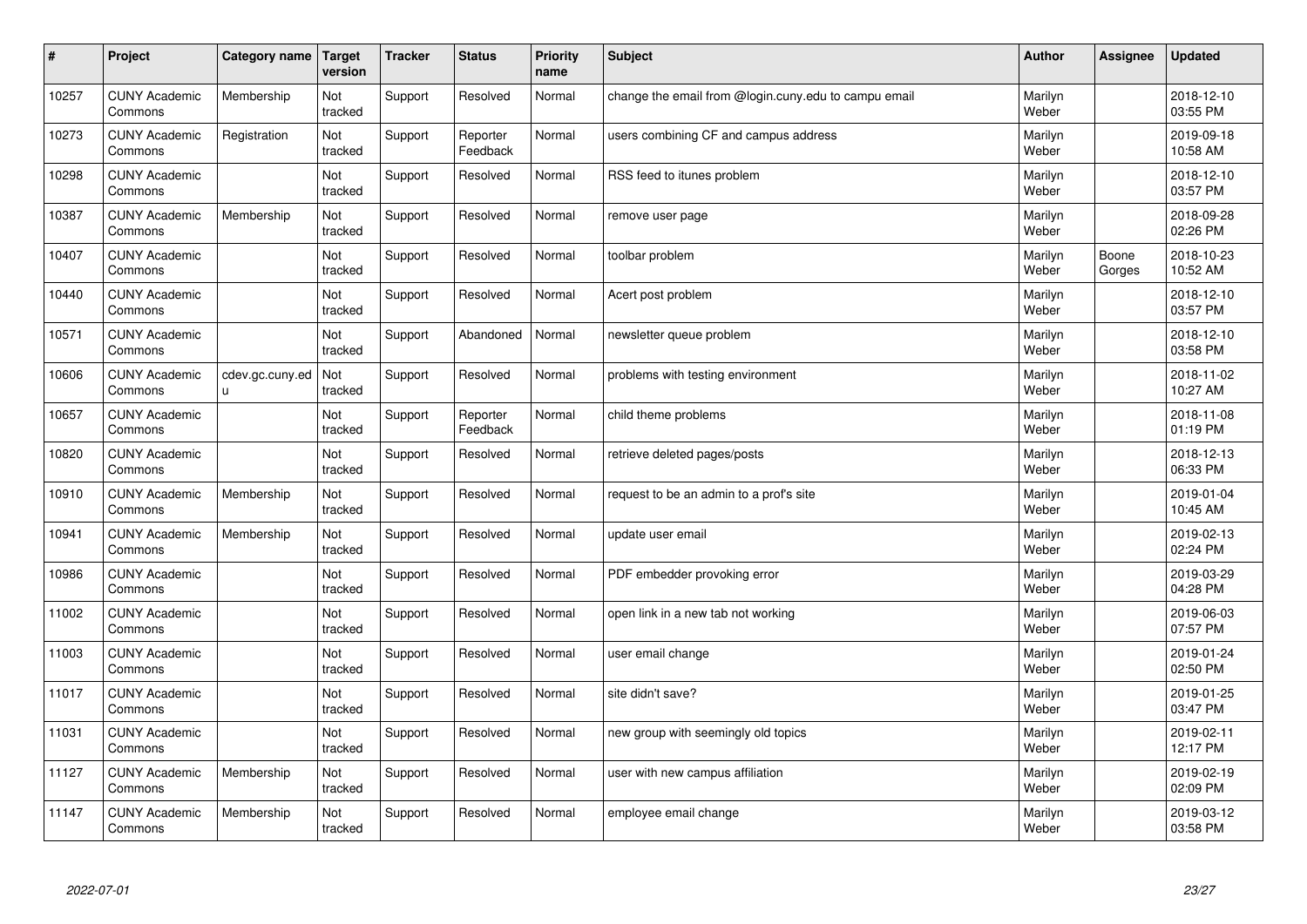| #     | Project                         | Category name               | Target<br>version | <b>Tracker</b> | <b>Status</b>        | <b>Priority</b><br>name | <b>Subject</b>                                                                                         | <b>Author</b>    | Assignee              | <b>Updated</b>         |
|-------|---------------------------------|-----------------------------|-------------------|----------------|----------------------|-------------------------|--------------------------------------------------------------------------------------------------------|------------------|-----------------------|------------------------|
| 11149 | <b>CUNY Academic</b><br>Commons |                             | Not<br>tracked    | Support        | Reporter<br>Feedback | Normal                  | comments getting blocked                                                                               | Marilyn<br>Weber | Raymond<br><b>Hoh</b> | 2019-03-26<br>11:40 AM |
| 11198 | <b>CUNY Academic</b><br>Commons |                             | Not<br>tracked    | Support        | Resolved             | Normal                  | former CUNY employee                                                                                   | Marilyn<br>Weber |                       | 2019-03-07<br>02:21 PM |
| 11205 | <b>CUNY Academic</b><br>Commons | <b>WordPress</b><br>Plugins | Not<br>tracked    | Support        | Resolved             | Normal                  | problems with Google calendar                                                                          | Marilyn<br>Weber | Raymond<br>Hoh        | 2019-03-11<br>02:17 PM |
| 11210 | <b>CUNY Academic</b><br>Commons | Membership                  | Not<br>tracked    | Support        | Resolved             | Normal                  | Please change the email                                                                                | Marilyn<br>Weber |                       | 2019-03-11<br>04:16 PM |
| 11217 | <b>CUNY Academic</b><br>Commons | Membership                  | Not<br>tracked    | Support        | Resolved             | Normal                  | Another email update                                                                                   | Marilyn<br>Weber |                       | 2019-03-12<br>03:37 PM |
| 11225 | <b>CUNY Academic</b><br>Commons |                             | Not<br>tracked    | Support        | Resolved             | Normal                  | bulk upload?                                                                                           | Marilyn<br>Weber |                       | 2019-09-18<br>10:31 AM |
| 11294 | <b>CUNY Academic</b><br>Commons | Account settings            | Not<br>tracked    | Support        | Resolved             | Normal                  | student emgail change                                                                                  | Marilyn<br>Weber | Matt Gold             | 2019-04-07<br>09:11 PM |
| 11509 | <b>CUNY Academic</b><br>Commons |                             | Not<br>tracked    | Support        | Reporter<br>Feedback | Normal                  | deleted Page causing a Menu problem?                                                                   | Marilyn<br>Weber |                       | 2019-06-04<br>09:54 AM |
| 11516 | <b>CUNY Academic</b><br>Commons | Membership                  | Not<br>tracked    | Support        | Resolved             | Normal                  | request for email change                                                                               | Marilyn<br>Weber |                       | 2019-06-04<br>01:48 PM |
| 11519 | <b>CUNY Academic</b><br>Commons |                             | Not<br>tracked    | Support        | Assigned             | Normal                  | comment option not appearing                                                                           | Marilyn<br>Weber |                       | 2019-09-24<br>10:28 AM |
| 11650 | <b>CUNY Academic</b><br>Commons |                             | Not<br>tracked    | Support        | Resolved             | Normal                  | https://commons.gc.cuny.edu/groups/introduction-to-literary-studies-englis<br>h-252-at-hunter-college/ | Marilyn<br>Weber |                       | 2019-07-18<br>02:28 PM |
| 11771 | <b>CUNY Academic</b><br>Commons |                             | Not<br>tracked    | Support        | Reporter<br>Feedback | Normal                  | post displays in sections                                                                              | Marilyn<br>Weber |                       | 2019-08-20<br>10:34 AM |
| 11787 | <b>CUNY Academic</b><br>Commons |                             | Not<br>tracked    | Support        | Reporter<br>Feedback | Normal                  | automated comments notifications on ZenDesk                                                            | Marilyn<br>Weber |                       | 2019-08-26<br>06:18 PM |
| 11811 | <b>CUNY Academic</b><br>Commons |                             | Not<br>tracked    | Support        | Duplicate            | Normal                  | Content of Publications widget on profile page being erased on save                                    | Marilyn<br>Weber |                       | 2019-10-08<br>11:16 AM |
| 11848 | <b>CUNY Academic</b><br>Commons |                             | Not<br>tracked    | Support        | Hold                 | Normal                  | a Dean of Faculty wants to share a large file                                                          | Marilyn<br>Weber |                       | 2019-09-24<br>08:44 AM |
| 11896 | <b>CUNY Academic</b><br>Commons |                             | Not<br>tracked    | Support        | Resolved             | Normal                  | https://thenurseswritingproject.commons.gc.cuny.edu                                                    | Marilyn<br>Weber |                       | 2019-09-24<br>08:09 AM |
| 11915 | <b>CUNY Academic</b><br>Commons |                             | Not<br>tracked    | Support        | Resolved             | Normal                  | User not in list                                                                                       | Marilyn<br>Weber |                       | 2019-10-28<br>10:13 AM |
| 11922 | <b>CUNY Academic</b><br>Commons | Membership                  | Not<br>tracked    | Support        | Resolved             | Normal                  | https://commons.gc.cuny.edu/members/cunyhealthequity/                                                  | Marilyn<br>Weber |                       | 2019-10-02<br>04:05 PM |
| 11961 | <b>CUNY Academic</b><br>Commons | Membership                  | Not<br>tracked    | Support        | Resolved             | Normal                  | switch email for student user                                                                          | Marilyn<br>Weber |                       | 2019-10-09<br>01:56 PM |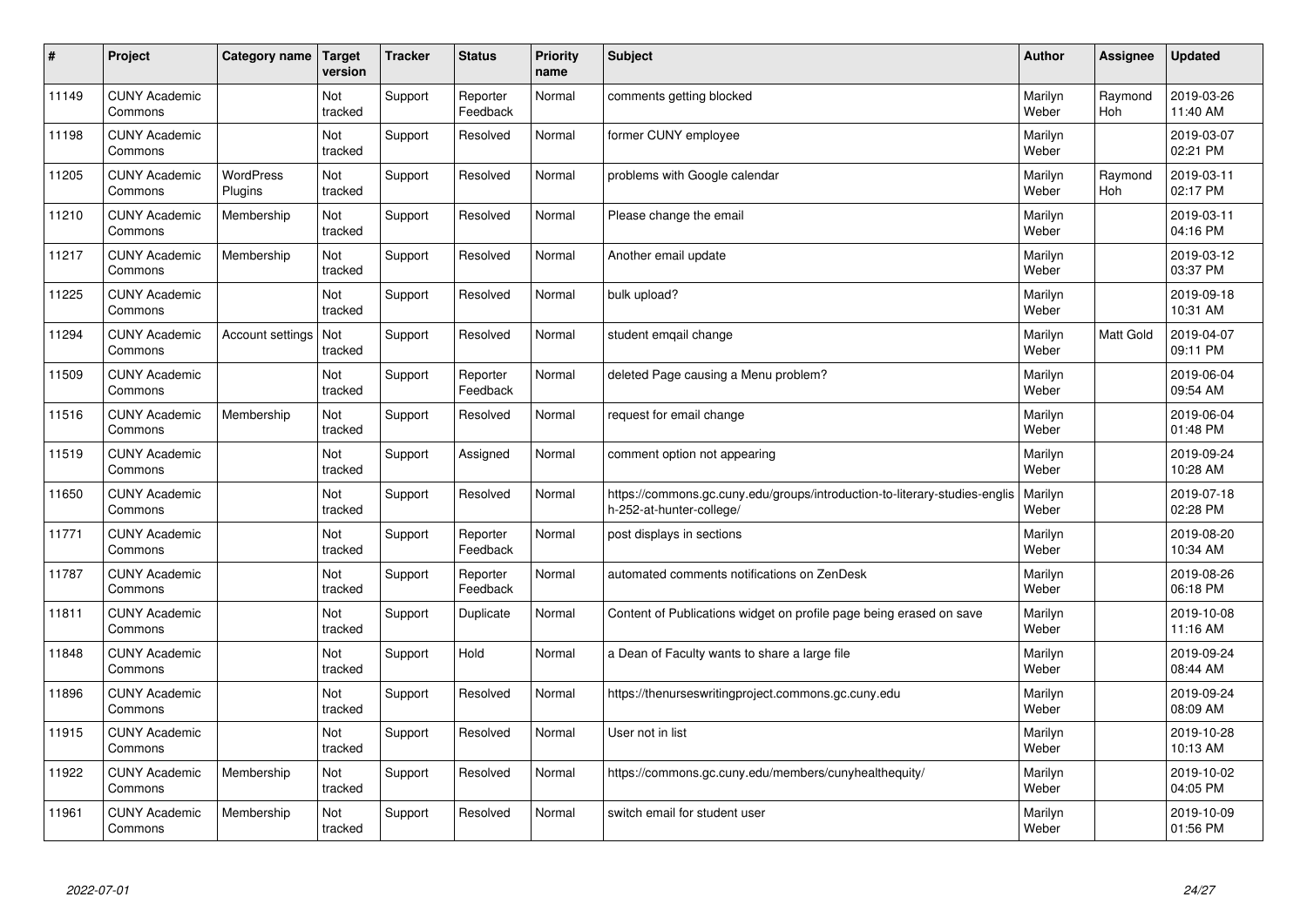| $\sharp$ | Project                         | Category name                | <b>Target</b><br>version | <b>Tracker</b> | <b>Status</b>        | <b>Priority</b><br>name | <b>Subject</b>                                                                       | <b>Author</b>    | <b>Assignee</b>  | <b>Updated</b>         |
|----------|---------------------------------|------------------------------|--------------------------|----------------|----------------------|-------------------------|--------------------------------------------------------------------------------------|------------------|------------------|------------------------|
| 11976    | <b>CUNY Academic</b><br>Commons | WordPress<br>Themes          | Not<br>tracked           | Support        | Resolved             | Normal                  | ColorMag request                                                                     | Marilyn<br>Weber |                  | 2021-02-01<br>10:25 AM |
| 11977    | <b>CUNY Academic</b><br>Commons |                              | Not<br>tracked           | Support        | Resolved             | Normal                  | please remove me from many sites                                                     | Marilyn<br>Weber |                  | 2019-11-21<br>01:05 PM |
| 12137    | <b>CUNY Academic</b><br>Commons | WordPress<br><b>Themes</b>   | Not<br>tracked           | Support        | Resolved             | Normal                  | media player problem                                                                 | Marilyn<br>Weber |                  | 2019-12-12<br>08:52 PM |
| 12156    | <b>CUNY Academic</b><br>Commons | <b>Blogs</b><br>(BuddyPress) | Not<br>tracked           | Support        | Resolved             | Normal                  | My Sites list (Commons Profile or Sites directory) doesn't match toolbar<br>dropdown | Marilyn<br>Weber |                  | 2019-12-11<br>10:20 AM |
| 12165    | <b>CUNY Academic</b><br>Commons | <b>BuddyPress</b><br>(misc)  | Not<br>tracked           | Support        | Resolved             | Normal                  | two reports of Profile problems                                                      | Marilyn<br>Weber | Boone<br>Gorges  | 2019-12-04<br>05:06 PM |
| 12176    | <b>CUNY Academic</b><br>Commons |                              | Not<br>tracked           | Support        | Resolved             | Normal                  | Mp4s?                                                                                | Marilyn<br>Weber |                  | 2019-12-05<br>11:04 AM |
| 12190    | <b>CUNY Academic</b><br>Commons | <b>Blogs</b><br>(BuddyPress) | Not<br>tracked           | Support        | Resolved             | Normal                  | Site avatar in directory is not what user expects                                    | Marilyn<br>Weber |                  | 2019-12-12<br>08:51 PM |
| 12350    | <b>CUNY Academic</b><br>Commons | <b>Blogs</b><br>(BuddyPress) | Not<br>tracked           | Support        | Reporter<br>Feedback | Normal                  | URL creation problem                                                                 | Marilyn<br>Weber |                  | 2020-02-03<br>11:27 AM |
| 12352    | <b>CUNY Academic</b><br>Commons |                              | Not<br>tracked           | Support        | New                  | Normal                  | "posts list" page builder block option                                               | Marilyn<br>Weber |                  | 2020-02-03<br>01:29 PM |
| 12382    | <b>CUNY Academic</b><br>Commons | Membership                   | Not<br>tracked           | Support        | <b>New</b>           | Normal                  | Email request change                                                                 | Marilyn<br>Weber | Marilyn<br>Weber | 2020-02-06<br>12:56 PM |
| 12395    | <b>CUNY Academic</b><br>Commons | Spam/Spam<br>Prevention      | Not<br>tracked           | Support        | Resolved             | Normal                  | comments again being blocked                                                         | Marilyn<br>Weber | Raymond<br>Hoh   | 2020-03-10<br>11:13 AM |
| 12427    | <b>CUNY Academic</b><br>Commons |                              | Not<br>tracked           | Support        | Resolved             | Normal                  | organizing PDF on a site?                                                            | Marilyn<br>Weber | scott voth       | 2020-03-10<br>11:11 AM |
| 12543    | <b>CUNY Academic</b><br>Commons | <b>Public Portfolio</b>      | Not<br>tracked           | Support        | Resolved             | Normal                  | User cannot find profile edit button                                                 | Marilyn<br>Weber | scott voth       | 2020-03-22<br>02:49 PM |
| 12741    | <b>CUNY Academic</b><br>Commons | <b>WordPress</b><br>Plugins  | Not<br>tracked           | Support        | Reporter<br>Feedback | Normal                  | Tableau Public Viz Block                                                             | Marilyn<br>Weber | Raymond<br>Hoh   | 2020-05-12<br>11:00 AM |
| 13034    | <b>CUNY Academic</b><br>Commons |                              | Not<br>tracked           | Support        | Reporter<br>Feedback | Normal                  | a site is asking people to join the Commons to get a download                        | Marilyn<br>Weber |                  | 2020-07-12<br>07:23 AM |
| 13065    | <b>CUNY Academic</b><br>Commons |                              | Not<br>tracked           | Support        | Resolved             | Normal                  | can't invite new user to group                                                       | Marilyn<br>Weber |                  | 2020-07-22<br>04:24 PM |
| 13085    | <b>CUNY Academic</b><br>Commons | Domain<br>Mapping            | Not<br>tracked           | Support        | Resolved             | Normal                  | domain mapping request                                                               | Marilyn<br>Weber | Matt Gold        | 2020-07-28<br>03:33 PM |
| 13138    | <b>CUNY Academic</b><br>Commons | Group Library                | Not<br>tracked           | Support        | Resolved             | Normal                  | moving Library contents for Steve Brier                                              | Marilyn<br>Weber |                  | 2020-08-03<br>04:00 PM |
| 13159    | <b>CUNY Academic</b><br>Commons | Group Library                | Not<br>tracked           | Support        | Resolved             | Normal                  | changing folder names?                                                               | Marilyn<br>Weber | Boone<br>Gorges  | 2020-08-27<br>08:59 AM |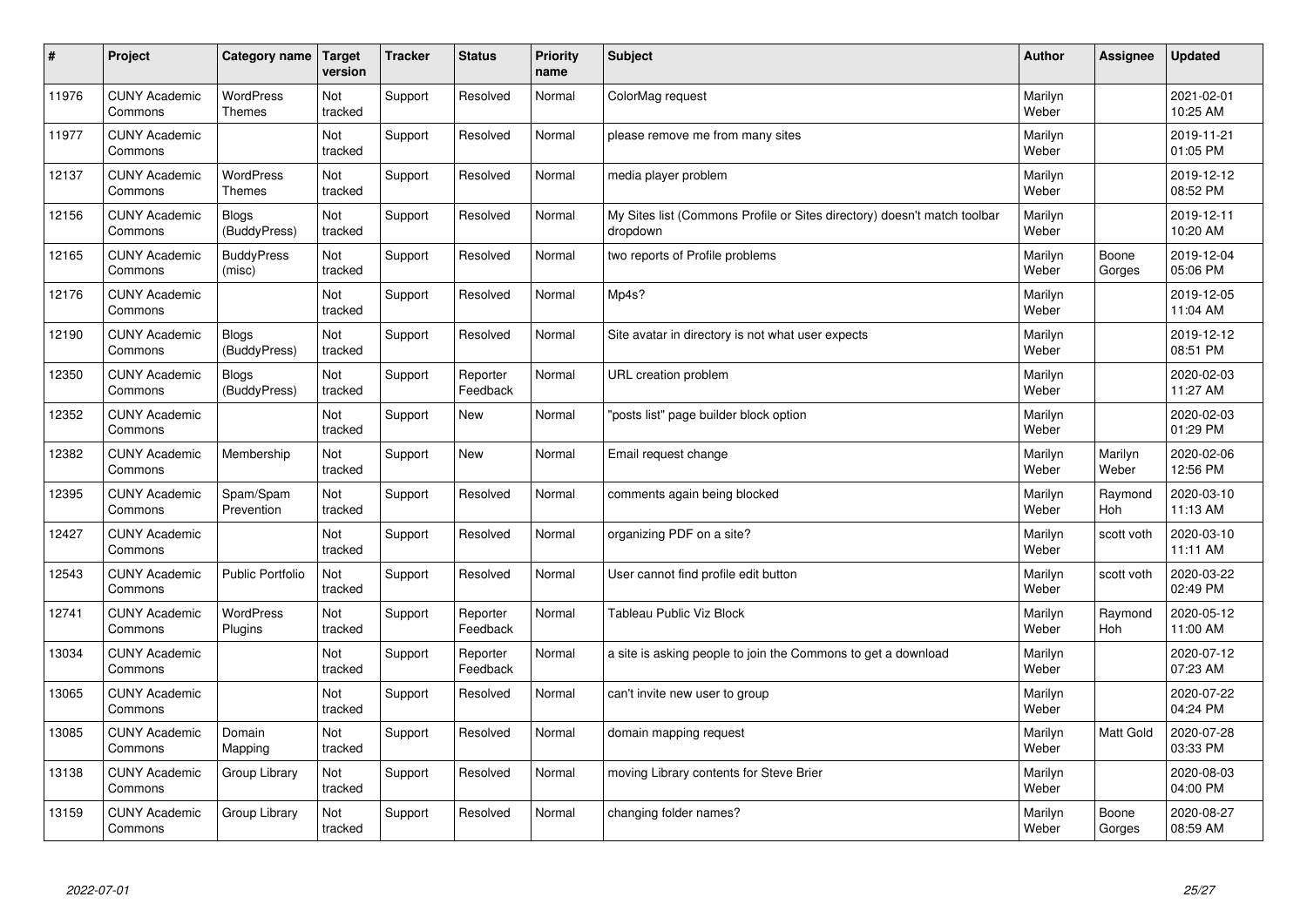| $\sharp$ | Project                         | Category name        | <b>Target</b><br>version | <b>Tracker</b> | <b>Status</b>        | Priority<br>name | <b>Subject</b>                               | <b>Author</b>    | <b>Assignee</b> | <b>Updated</b>         |
|----------|---------------------------------|----------------------|--------------------------|----------------|----------------------|------------------|----------------------------------------------|------------------|-----------------|------------------------|
| 13255    | <b>CUNY Academic</b><br>Commons |                      | Not<br>tracked           | Support        | Reporter<br>Feedback | Normal           | Accessibility problems                       | Marilyn<br>Weber |                 | 2020-09-01<br>05:48 PM |
| 13286    | <b>CUNY Academic</b><br>Commons |                      | Not<br>tracked           | Support        | New                  | Normal           | problem connecting with WordPress app        | Marilyn<br>Weber | Raymond<br>Hoh  | 2020-09-08<br>11:16 AM |
| 13295    | <b>CUNY Academic</b><br>Commons |                      | Not<br>tracked           | Support        | Resolved             | Normal           | can't find new user                          | Marilyn<br>Weber |                 | 2020-09-08<br>10:18 AM |
| 13541    | <b>CUNY Academic</b><br>Commons |                      | Not<br>tracked           | Support        | Resolved             | Normal           | add a page template to OER site.             | Marilyn<br>Weber |                 | 2020-11-11<br>11:12 AM |
| 13699    | <b>CUNY Academic</b><br>Commons |                      | Not<br>tracked           | Support        | Resolved             | Normal           | Martin Segal Center site down                | Marilyn<br>Weber | Raymond<br>Hoh  | 2020-12-22<br>03:03 PM |
| 13710    | <b>CUNY Academic</b><br>Commons |                      | Not<br>tracked           | Support        | Resolved             | Normal           | small change to Hosting Partner Handbook     | Marilyn<br>Weber |                 | 2020-12-16<br>04:29 PM |
| 13918    | <b>CUNY Academic</b><br>Commons |                      | Not<br>tracked           | Support        | Rejected             | Normal           | MailPoet Newsletters Premium plugin          | Marilyn<br>Weber |                 | 2021-02-09<br>11:01 AM |
| 13975    | <b>CUNY Academic</b><br>Commons | Social Paper         | Not<br>tracked           | Support        | Reporter<br>Feedback | Normal           | can't approve comments on Social Paper paper | Marilyn<br>Weber |                 | 2021-02-12<br>09:33 AM |
| 14074    | <b>CUNY Academic</b><br>Commons | WordPress<br>(misc)  | Not<br>tracked           | Support        | Reporter<br>Feedback | Normal           | page password protection problem             | Marilyn<br>Weber |                 | 2021-03-02<br>11:03 AM |
| 14344    | <b>CUNY Academic</b><br>Commons | Domain<br>Mapping    | Not<br>tracked           | Support        | Resolved             | Normal           | arabstages.org site down                     | Marilyn<br>Weber | Raymond<br>Hoh  | 2021-04-19<br>01:42 PM |
| 14369    | <b>CUNY Academic</b><br>Commons | WordPress -<br>Media | Not<br>tracked           | Support        | Resolved             | Normal           | renewed problem with ppsx files              | Marilyn<br>Weber |                 | 2021-04-27<br>12:44 PM |
| 14378    | <b>CUNY Academic</b><br>Commons |                      | Not<br>tracked           | Support        | Resolved             | Normal           | PPTX files unfetchable                       | Marilyn<br>Weber |                 | 2021-05-11<br>11:25 AM |
| 14398    | <b>CUNY Academic</b><br>Commons |                      | Not<br>tracked           | Support        | Reporter<br>Feedback | Normal           | Events plug-in notification problem          | Marilyn<br>Weber |                 | 2021-05-11<br>11:21 AM |
| 14404    | <b>CUNY Academic</b><br>Commons |                      | Not<br>tracked           | Support        | Resolved             | Normal           | blocked IP of user?                          | Marilyn<br>Weber |                 | 2021-05-10<br>01:00 PM |
| 14594    | <b>CUNY Academic</b><br>Commons |                      | Not<br>tracked           | Support        | Resolved             | Normal           | Administration email verification?           | Marilyn<br>Weber |                 | 2021-07-12<br>11:40 AM |
| 14606    | <b>CUNY Academic</b><br>Commons | WordPress<br>(misc)  | Not<br>tracked           | Support        | Rejected             | Normal           | calendar wrong month                         | Marilyn<br>Weber |                 | 2021-07-23<br>12:11 PM |
| 14625    | <b>CUNY Academic</b><br>Commons |                      | Not<br>tracked           | Support        | Rejected             | Normal           | image won't appear in slideshow.             | Marilyn<br>Weber |                 | 2021-07-27<br>10:33 AM |
| 14718    | <b>CUNY Academic</b><br>Commons |                      | Not<br>tracked           | Support        | Resolved             | Normal           | User wants to recover deleted account        | Marilyn<br>Weber |                 | 2021-08-30<br>02:46 PM |
| 14812    | <b>CUNY Academic</b><br>Commons |                      | Not<br>tracked           | Support        | Resolved             | Normal           | Custom Sidebars and Wordpress 5.6            | Marilyn<br>Weber |                 | 2021-09-30<br>10:43 AM |